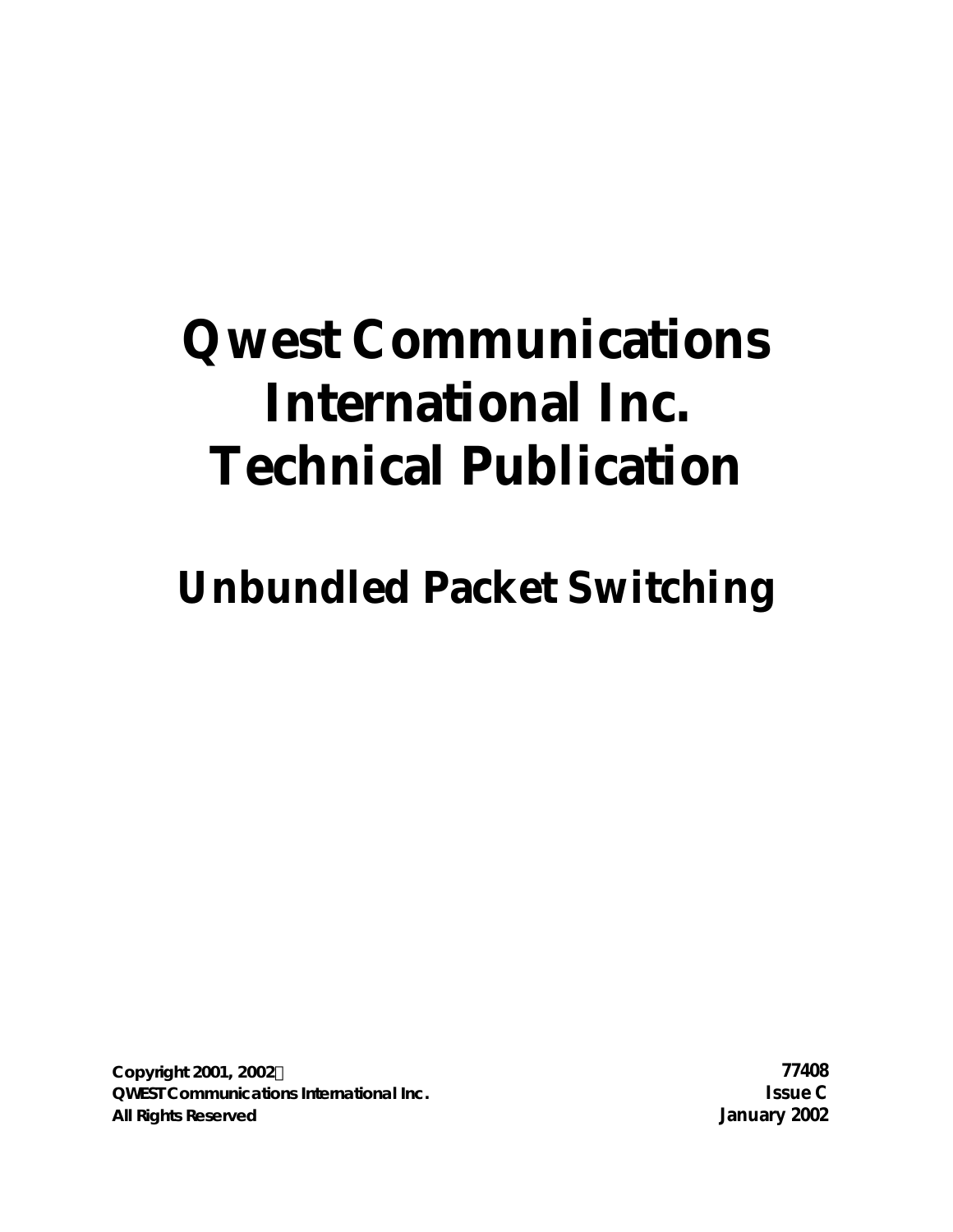#### NOTICE

This publication describes Unbundled Packet Switching (UPS). A Certified Local Exchange Carrier may order UPS to deliver high-speed data services to their customers. This publication includes service features, technical specifications and technical information about UPS as well as the Network Channel (NC) and Network Channel Interface (NCI) codes used to order UPS.

QWEST Communications International Inc. reserves the right to revise this document for any reason, including but not limited to, conformity with standards promulgated by various governmental or regulatory agencies; utilization of advances in the state of the technical arts; or to reflect changes in the design of equipment, techniques, or procedures described or referred to herein.

Liability to anyone arising out of use or reliance upon any information set forth herein is expressly disclaimed, and no representation or warranties, expressed or implied, are made with respect to the accuracy or utility of any information set forth herein.

This document is not to be construed as a suggestion to any manufacturer to modify or change any of its products, nor does this publication represent any commitment by QWEST Communications International Inc. to purchase any specific products. Further, conformance to this publication does not constitute a guarantee of a given supplier's equipment and/or its associated documentation.

Ordering information for QWEST Publications can be obtained from the Reference Section of this document.

If further information is required, please contact:

Qwest Communications International Inc. Manager – New Services Planning 700 W. Mineral Ave. MN-F15.15 Littleton, CO 80120 (303) 707-7107 (303) 707-9497 Fax # E-mail: jhsmit2@qwest.com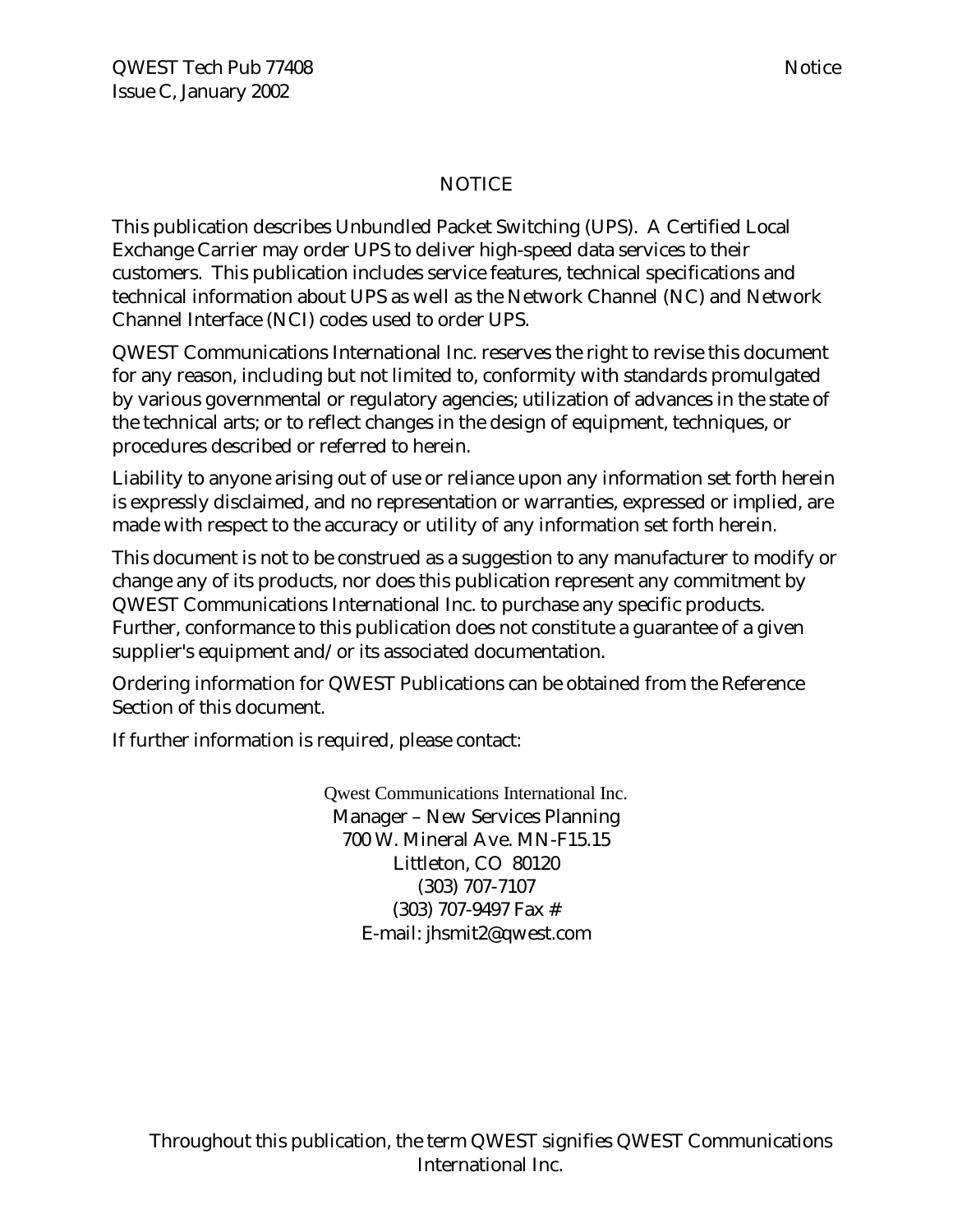#### COMMENTS on PUB 77408

#### PLEASE TEAR OUT AND SEND YOUR COMMENTS/SUGGESTIONS TO:

QWEST Corporation Manager – New Services Planning 700 W. Mineral Ave. MN-F15.15 Littleton, CO 80120 (303) 707-7107 (303) 707-9497 Fax # E-mail: jhsmit2@qwest.com

Information from you helps us to improve our Publications. Please take a few moments to answer the following questions and return to the above address.

| Was this Publication valuable to you in understanding  |            |     |
|--------------------------------------------------------|------------|-----|
| the technical parameters of our service?               | <b>YES</b> | NO. |
| Was the information accurate and up-to-date?           | YES.       | NO. |
| Was the information easily understood?                 | YES .      | NO. |
| Were the contents logically sequenced?                 | YES .      | NO. |
| Were the tables and figures understandable and helpful | YES .      | NO. |
| Were the pages legible?                                | YES        | N() |

If you answered NO to any of the questions and/or if you have any other comments or suggestions, please explain:

\_\_\_\_\_\_\_\_\_\_\_\_\_\_\_\_\_\_\_\_\_\_\_\_\_\_\_\_\_\_\_\_\_\_\_\_\_\_\_\_\_\_\_\_\_\_\_\_\_\_\_\_\_\_\_\_\_\_\_\_\_\_\_\_\_\_\_\_\_\_\_\_\_\_\_\_\_

| (Attach additional sheet, if necessary) |
|-----------------------------------------|
|                                         |
|                                         |
|                                         |
|                                         |
|                                         |
|                                         |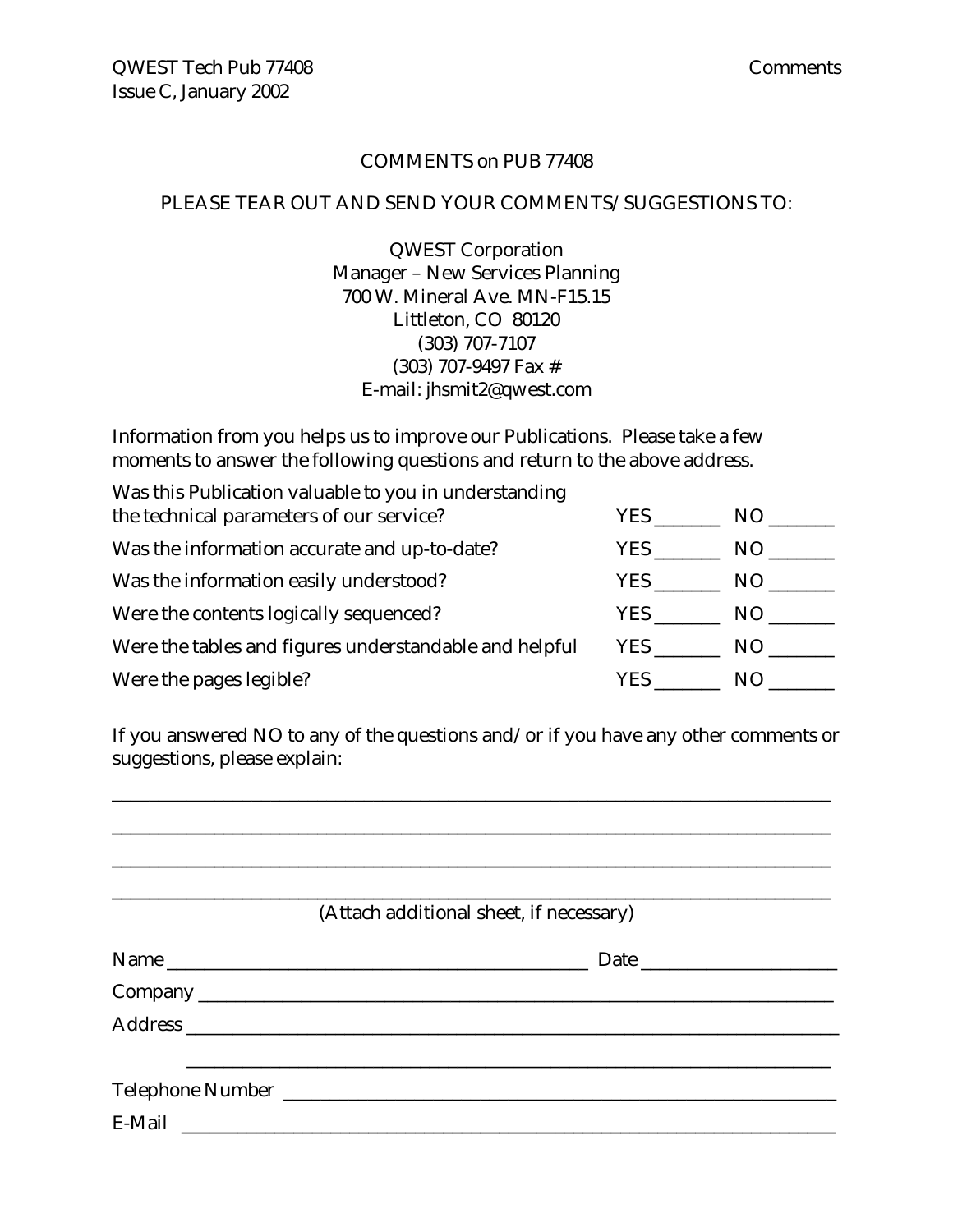# **CONTENTS**

# **Chapter and Section Page**

| 1. |     |       |                                                             |  |
|----|-----|-------|-------------------------------------------------------------|--|
|    | 1.1 |       |                                                             |  |
|    | 1.2 |       |                                                             |  |
|    | 1.3 |       |                                                             |  |
|    | 1.4 |       |                                                             |  |
|    | 1.5 |       |                                                             |  |
|    | 1.6 |       |                                                             |  |
|    | 1.7 |       |                                                             |  |
| 2. |     |       |                                                             |  |
|    | 2.1 |       |                                                             |  |
|    | 2.2 |       |                                                             |  |
|    |     | 2.2.1 |                                                             |  |
|    |     | 2.2.2 |                                                             |  |
|    |     | 2.2.3 |                                                             |  |
|    |     | 2.2.4 |                                                             |  |
|    |     | 2.2.5 | Network Traffic Control and Congestion Management           |  |
|    |     |       |                                                             |  |
|    | 2.3 |       |                                                             |  |
|    |     | 2.3.1 | Available Data Rates for the UPS Customer Channel2-7        |  |
|    |     | 2.3.2 | UPS Customer Channel in Combination with Distribution       |  |
|    |     |       |                                                             |  |
|    |     | 2.3.3 | UPS Customer Channel with Shared Distribution Loop2-9       |  |
|    |     | 2.3.4 | UPS Customer Channel with Line Split Distribution Loop  2-9 |  |
|    |     | 2.3.5 | UPS Customer Channel with Unbundled Distribution Loop.2-10  |  |
|    |     | 2.3.6 | UPS Customer Channel with CLEC Provided Loop2-10            |  |
|    | 2.4 |       |                                                             |  |
|    |     | 2.4.1 |                                                             |  |
|    |     | 2.4.2 |                                                             |  |
|    |     | 2.4.3 |                                                             |  |
|    |     | 2.4.4 |                                                             |  |
|    |     | 2.4.5 |                                                             |  |
|    |     |       |                                                             |  |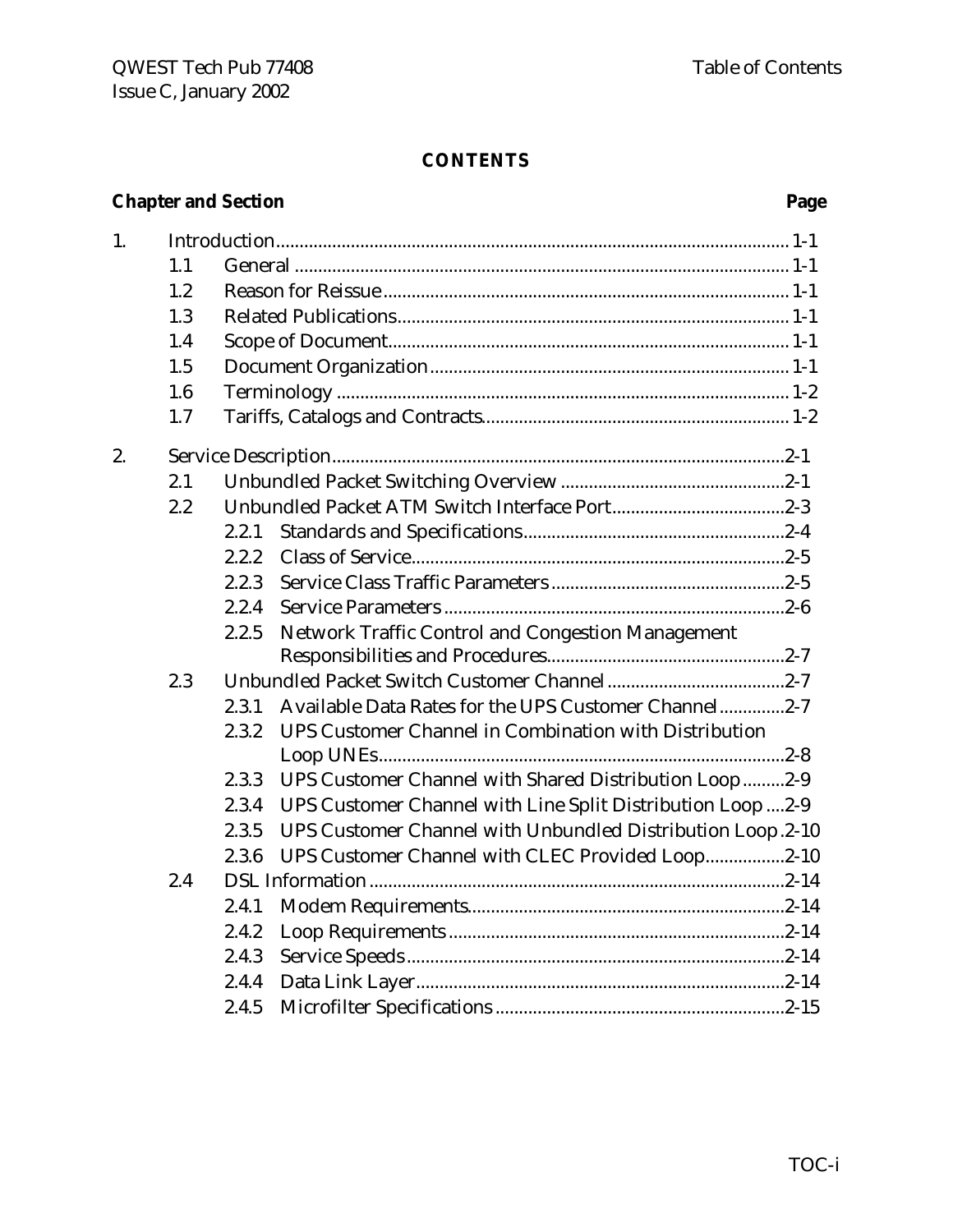#### **CONTENTS**

# **Chapter and Section Page** 3. Network Channel/Network Channel Interface Codes .......................................3-1 3.1 Unbundled Packet Switching Network Interfaces ...............................3-1 3.1.1 UPS ATM Interface Port Network Interface..............................3-1 3.1.2 UPS Customer Channel Network Interface...............................3-1 3.2 Network Interface Power Levels .............................................................3-2 3.3 Network Channel (NC) Codes .................................................................3-2 3.3.1 General .............................................................................................3-2 3.3.2 Format...............................................................................................3-2 3.3.3 Network Channel Codes for the UPS ATM Switch Interface Port....................................................................................................3-3 3.3.4 Available NC Codes for the UPS Customer Channel...............3-4 3.4 Network Channel Interface (NCI) Codes...............................................3-4 3.4.1 General .............................................................................................3-4 3.4.2 Format...............................................................................................3-5 3.4.3 Available Network Channel Interface Codes for UPS 622.080 Mbit/s ATM Switch Interface Port..............................................3-7 3.4.4 Available Network Channel Interface Codes for UPS 155.520 Mbit/s ATM Switch Interface Port..............................................3-7 3.4.5 Available Network Channel Interface Codes for UPS 44.736 Mbit/s ATM Switch Interface Port..............................................3-8 3.4.6 Available Network Channel Interface Codes for UPS 1.544 Mbit/s ATM Interface Port...........................................................3-8 3.4.7 Available Network Channel Interface Codes for UPS Customer Channel with Shared Distribution Loop..................3-9 3.4.8 Available Network Channel Interface Codes for UPS Customer Channel with Line Split Distribution Loop.............3-9 3.4.9 Available Network Channel Interface Codes for UPS Customer Channel with Unbundled Distribution Loop..........3-9 3.4.10 Available Network Channel Interface Codes for UPS Customer Channel with CLEC provided Distribution Loop...3-10 3.5 Valid Network Channel/Network Channel Interface Combinations 3-10 3.5.1 UPS ATM Switch Interface Port ..................................................3-11 3.5.2 UPS Customer Channel with Shared Distribution Loop.........3-12 3.5.3 UPS Customer Channel with Line Split Distribution Loop ....3-13 3.5.4 UPS Customer Channel with Unbundled Distribution Loop.3-13 3.5.5 UPS Customer Channel with a CLEC Provided Distribution Loop ..................................................................................................3-14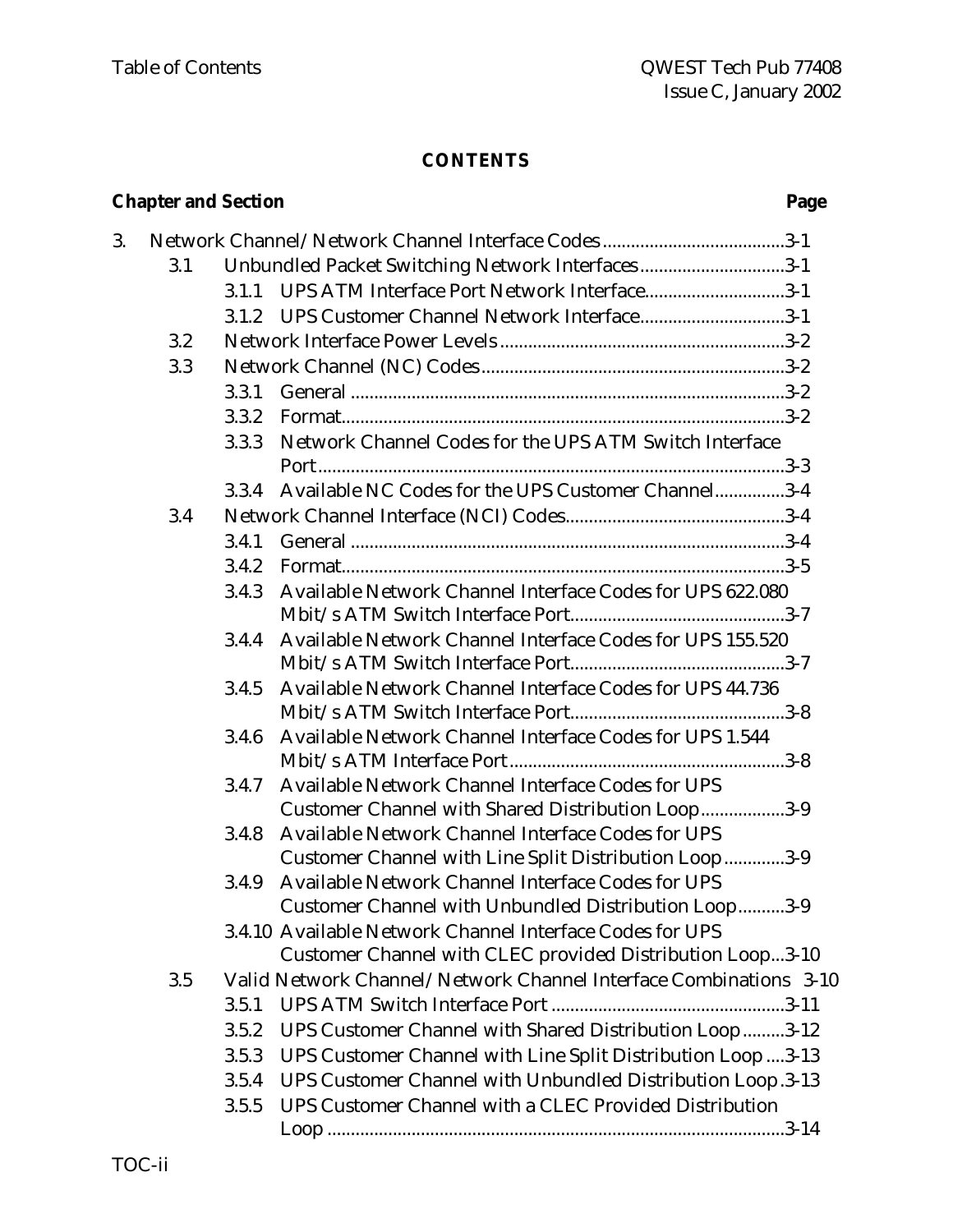#### **CONTENTS (Continued)**

|                | <b>Chapter and Section</b><br>Page |                                                     |  |  |
|----------------|------------------------------------|-----------------------------------------------------|--|--|
| 4.             |                                    |                                                     |  |  |
|                | 4.1                                |                                                     |  |  |
|                |                                    |                                                     |  |  |
|                |                                    |                                                     |  |  |
|                | 4.2                                |                                                     |  |  |
|                |                                    | 4.2.1                                               |  |  |
|                |                                    | 4.2.2                                               |  |  |
| 5.             |                                    |                                                     |  |  |
|                | 5.1                                |                                                     |  |  |
|                | 5.2                                |                                                     |  |  |
| 6.             |                                    |                                                     |  |  |
|                | 6.1                                | American National Standards Institute Documents 6-1 |  |  |
|                | 6.2                                |                                                     |  |  |
|                | 6.3                                |                                                     |  |  |
|                | 6.4                                |                                                     |  |  |
|                | 6.5                                |                                                     |  |  |
| <b>Figures</b> |                                    |                                                     |  |  |
|                |                                    |                                                     |  |  |
|                |                                    |                                                     |  |  |

2-3 UPS Customer Channel with Shared Distribution Loop................................. 2-10 2-4 UPS Customer Channel with Line Split Distribution Loop ............................ 2-11 2-5 UPS Customer Channel with Unbundled Distribution Loop......................... 2-12 2-6 UPS Customer Channel with CLEC Provided Distribution Loop.................. 2-13 3-1 Format Structure for NC Codes ......................................................................... 3-2 3-2 Format Structure for NCI Codes........................................................................ 3-5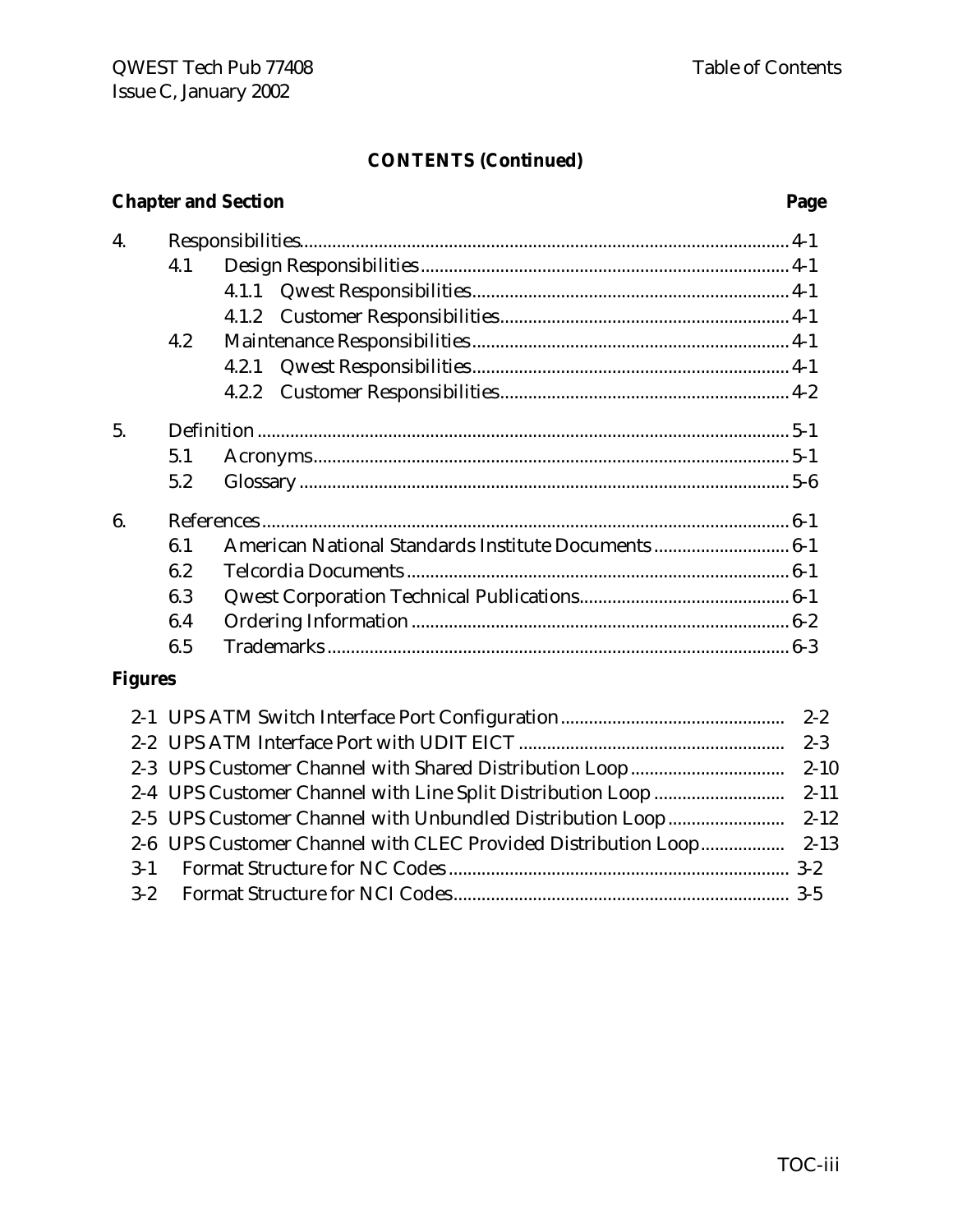# **CONTENTS (Continued)**

#### **Tables Page**

| Available NC Codes - UPS ATM Switch Interface Port                       | $3 - 3$  |
|--------------------------------------------------------------------------|----------|
|                                                                          | $3-4$    |
|                                                                          | $3-6$    |
| NCI Codes for UPS 622.080 Mbit/s ATM Switch Interface Port               | $3 - 7$  |
| NCI Codes for UPS 155.520 Mbit/s ATM Switch Interface Port               | $3 - 7$  |
| NCI Codes for UPS 44.736 Mbit/s ATM Switch Interface Port                | $3 - 8$  |
|                                                                          | $3 - 8$  |
| NCI Codes for UPS Customer Channel with Shared Distribution Loop         | $3-9$    |
| NCI Codes for UPS Customer Channel with Line Split Distribution Loop     |          |
|                                                                          |          |
| NCI Codes for UPS Customer Channel with Unbundled Distribution<br>$3-10$ |          |
| Loop 1.000                                                               | $3-9$    |
| NCI Codes for UPS Customer Channel with CLEC Provided Loop               | $3 - 10$ |
|                                                                          | $3 - 11$ |
|                                                                          |          |
| UPS Customer Channel with Shared Distribution Loop                       | $3-12$   |
| UPS Customer Channel with Line Split Distribution Loop                   | $3 - 13$ |
| UPS Customer Channel with Unbundled Distribution Loop                    | $3 - 13$ |
|                                                                          |          |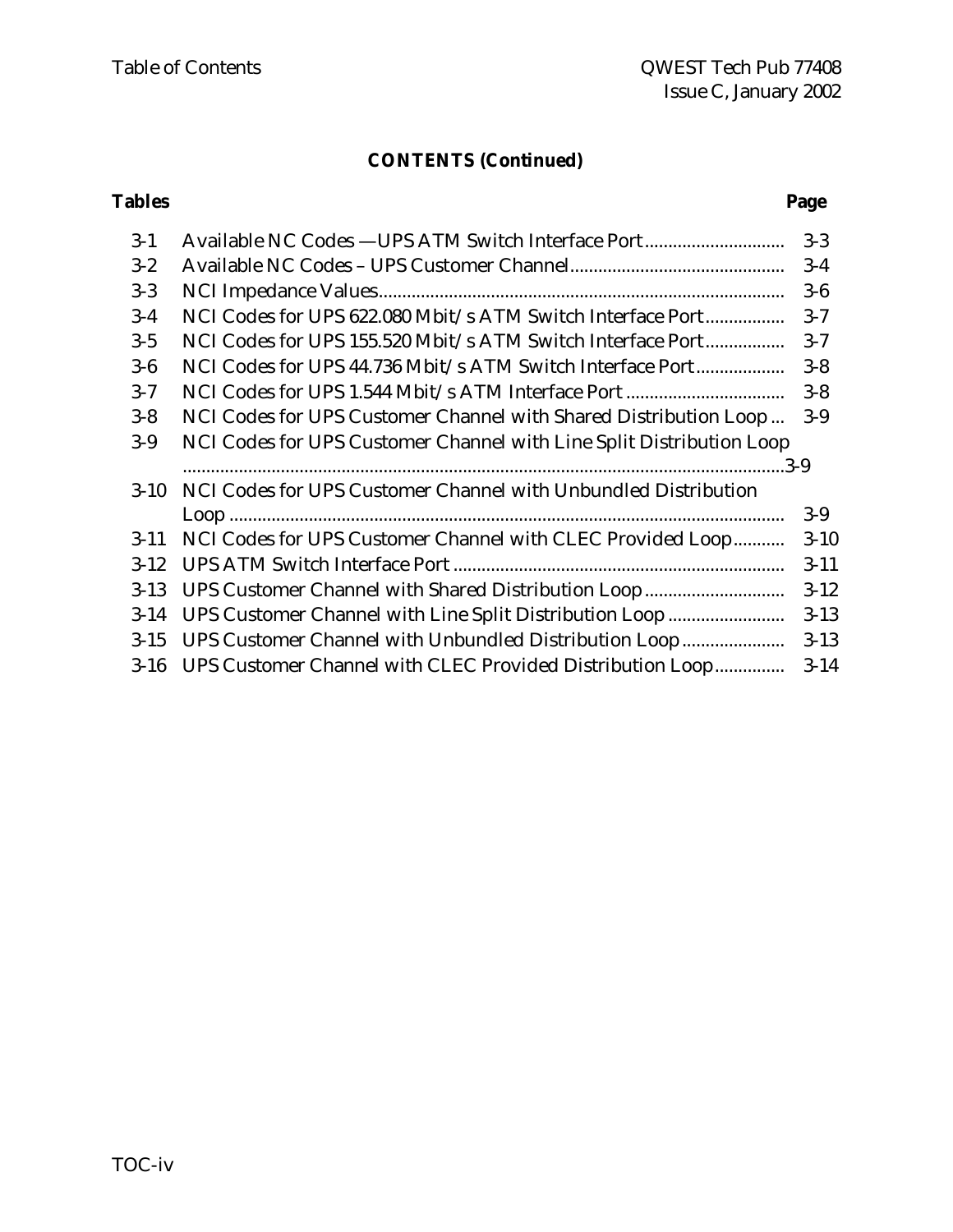# **CONTENTS**

# **Chapter and Section**

 $1.$ 

# Page

| 1.2 |  |
|-----|--|
| 1.3 |  |
| 1.4 |  |
|     |  |
| 1.6 |  |
| 1.7 |  |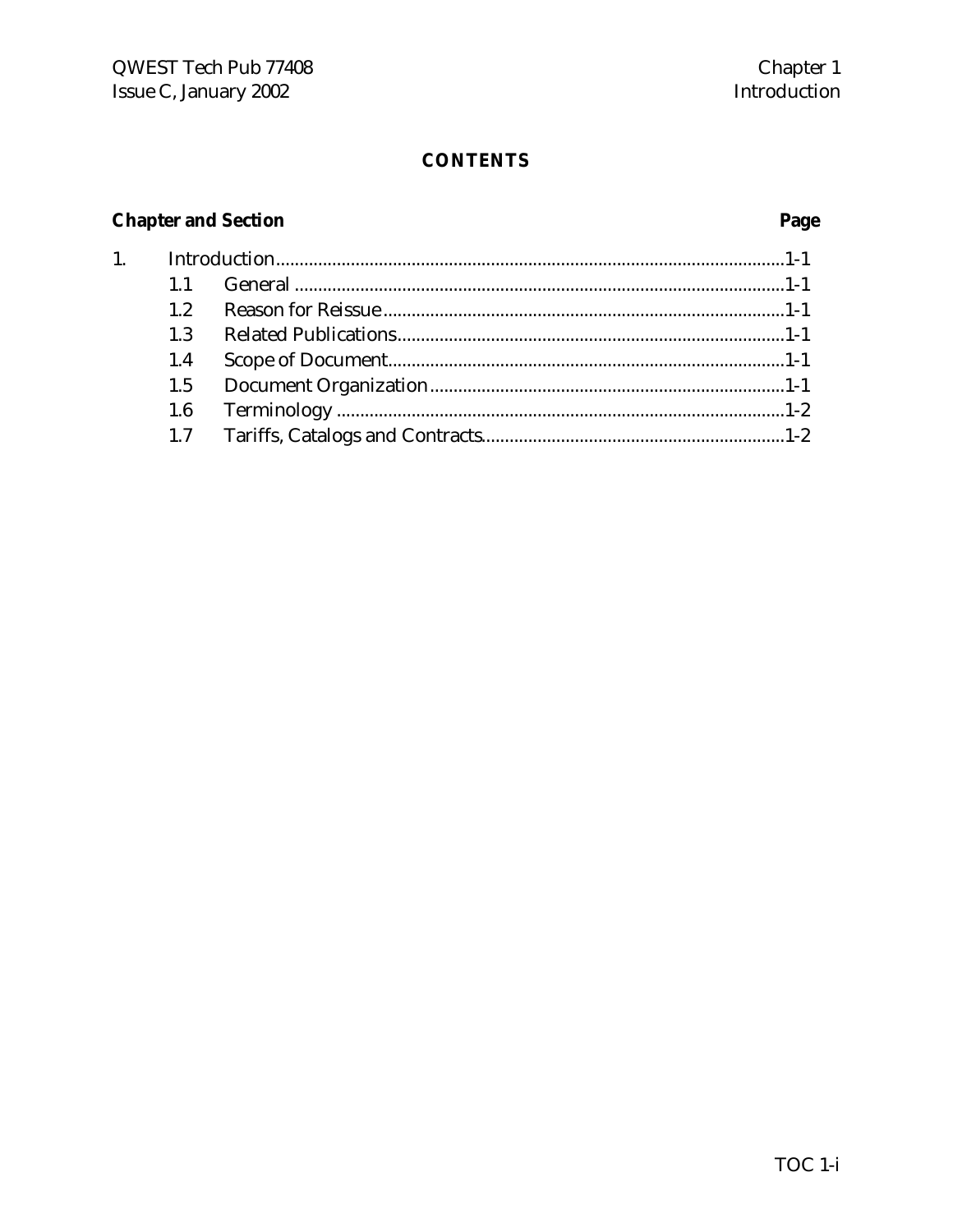#### **1. Introduction**

#### **1.1 General**

This publication describes Unbundled Packet Switching (UPS). A Certified Local Exchange Carrier (CLEC) may order UPS to deliver high-speed data services to their customers. This publication includes service features, technical specifications and technical information about UPS as well as the Network Channel (NC) and Network Channel Interface (NCI) codes used to order UPS.

### **1.2 Reason for Reissue**

Technical Publication 77408 is being reissued to revise Chapters 2 and 3 to include the 622.080 Mbit/s and 155.520 Mbit/s UPS ATM Switch Interface Port and the associated references in

Chapter 6.

### **1.3 Related Publications**

This document contains references to other Qwest Corporation Technical Publications. These documents may be obtained from sources listed in Chapter 6.

#### **1.4 Scope of Document**

The purpose of this document is to provide CLECs with a description of Qwest's Unbundled Packet Switching, its features, technical specifications, operational characteristics, and interfaces. It is Qwest's responsibility to provide the Unbundled Network Elements as described in this and other reference publications. It is the CLEC's responsibility to correctly design the total end-to-end service. The CLEC may request Qwest to concatenate individual unbundled elements. However, Qwest can not assure that the combination of elements will work in the manner the CLEC desires.

#### **1.5 Document Organization**

This document is organized as follows:

| Chapter        | Contents                                                                           |
|----------------|------------------------------------------------------------------------------------|
|                | Introduction – General Information about the document                              |
| $\mathbf{2}$   | Service Description of Unbundled Packet Switching                                  |
| 3.             | Network Channel and Network Channel Interface Codes,<br>Descriptions of Interfaces |
| 4.             | Responsibilities, Qwest and Customer                                               |
| 5 <sub>1</sub> | <b>Acronyms and Glossary</b>                                                       |
| 6 <sub>1</sub> | <b>Reference Section</b>                                                           |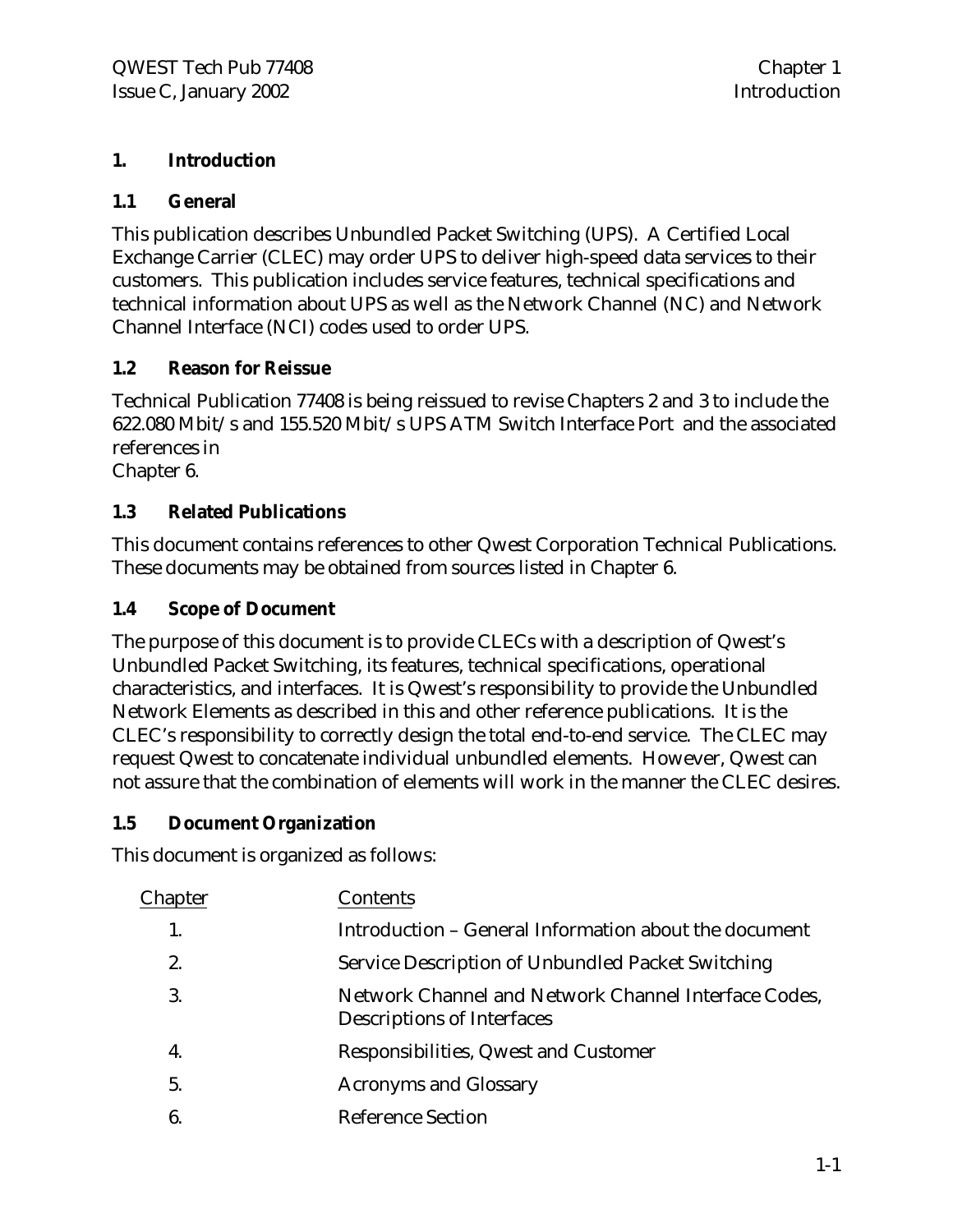#### **1.6 Terminology**

Customers who purchase various unbundled elements from Qwest are described by several similar terms including Co-Carrier, Co-Provider, and Certified Local Exchange Carriers (CLEC). This publication uses the latter term.

#### **1.7 Tariffs, Catalogs and Contracts**

Further information about Unbundled Packet Switching may be found in tariffs, catalogs, contracts or regulatory orders. Such jurisdiction or customer specific descriptions supersede the information in this publication.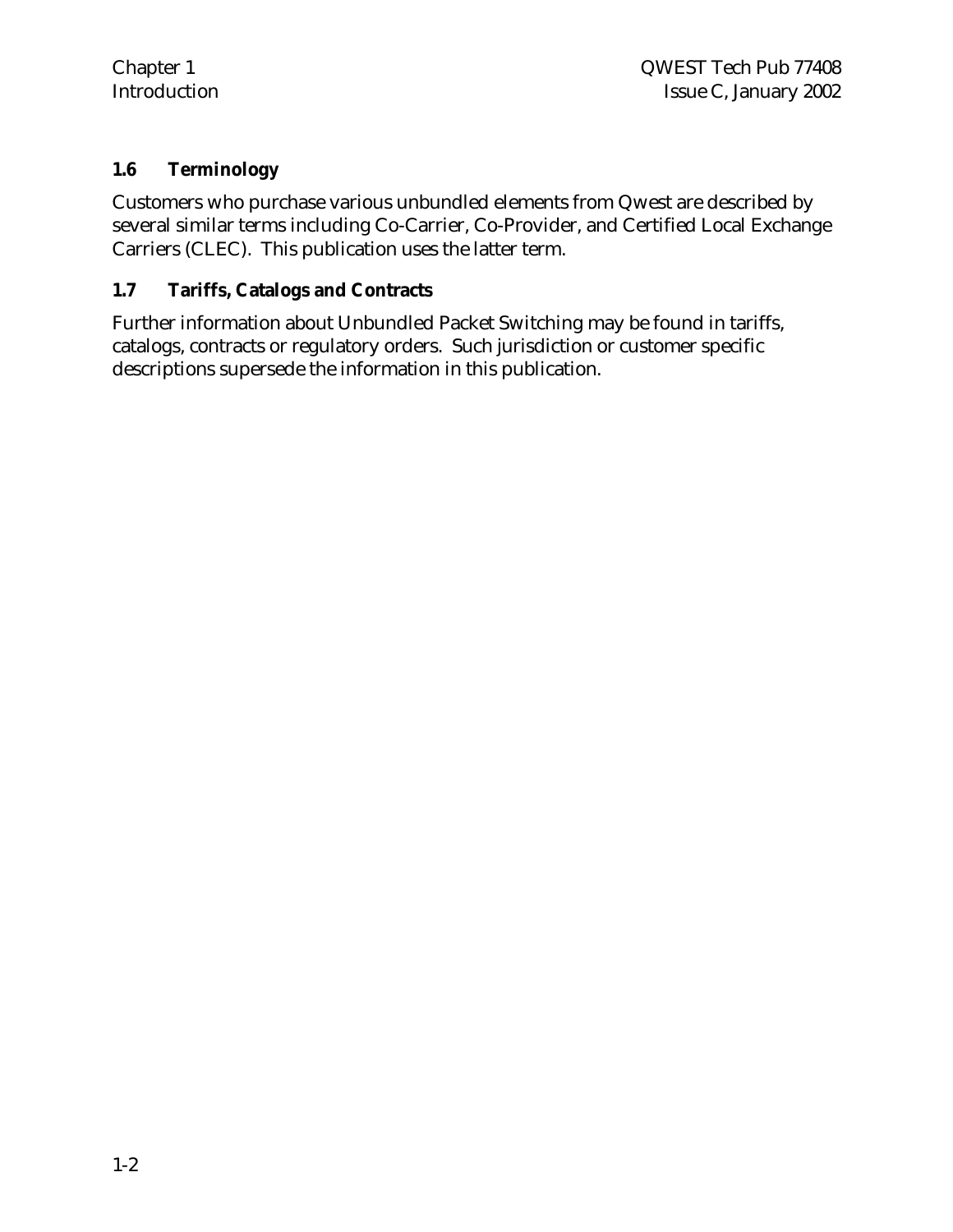# **CONTENTS**

# **Chapter and Section Page**

| 2.1     |       |                                                                                                                                                                                                                                                                                                                                                                                                              |
|---------|-------|--------------------------------------------------------------------------------------------------------------------------------------------------------------------------------------------------------------------------------------------------------------------------------------------------------------------------------------------------------------------------------------------------------------|
| $2.2\,$ |       |                                                                                                                                                                                                                                                                                                                                                                                                              |
|         | 2.2.1 |                                                                                                                                                                                                                                                                                                                                                                                                              |
|         | 2.2.2 |                                                                                                                                                                                                                                                                                                                                                                                                              |
|         | 2.2.3 |                                                                                                                                                                                                                                                                                                                                                                                                              |
|         | 2.2.4 |                                                                                                                                                                                                                                                                                                                                                                                                              |
|         | 2.2.5 |                                                                                                                                                                                                                                                                                                                                                                                                              |
|         |       |                                                                                                                                                                                                                                                                                                                                                                                                              |
| 2.3     |       |                                                                                                                                                                                                                                                                                                                                                                                                              |
|         | 2.3.1 |                                                                                                                                                                                                                                                                                                                                                                                                              |
|         | 2.3.2 |                                                                                                                                                                                                                                                                                                                                                                                                              |
|         |       |                                                                                                                                                                                                                                                                                                                                                                                                              |
|         | 2.3.3 |                                                                                                                                                                                                                                                                                                                                                                                                              |
|         | 2.3.4 |                                                                                                                                                                                                                                                                                                                                                                                                              |
|         | 2.3.5 |                                                                                                                                                                                                                                                                                                                                                                                                              |
|         | 2.3.6 |                                                                                                                                                                                                                                                                                                                                                                                                              |
| 2.4     |       |                                                                                                                                                                                                                                                                                                                                                                                                              |
|         | 2.4.1 |                                                                                                                                                                                                                                                                                                                                                                                                              |
|         | 2.4.2 |                                                                                                                                                                                                                                                                                                                                                                                                              |
|         | 2.4.3 |                                                                                                                                                                                                                                                                                                                                                                                                              |
|         | 2.4.4 |                                                                                                                                                                                                                                                                                                                                                                                                              |
|         | 2.4.5 |                                                                                                                                                                                                                                                                                                                                                                                                              |
|         |       | Network Traffic Control and Congestion Management<br>Available Data Rates for the UPS Customer Channel2-7<br>UPS Customer Channel in Combination with Distribution<br>UPS Customer Channel with Shared Distribution Loop2-9<br>UPS Customer Channel with Line Split Distribution Loop  2-9<br>UPS Customer Channel with Unbundled Distribution Loop.2-10<br>UPS Customer Channel with CLEC Provided Loop2-10 |

# **Figures**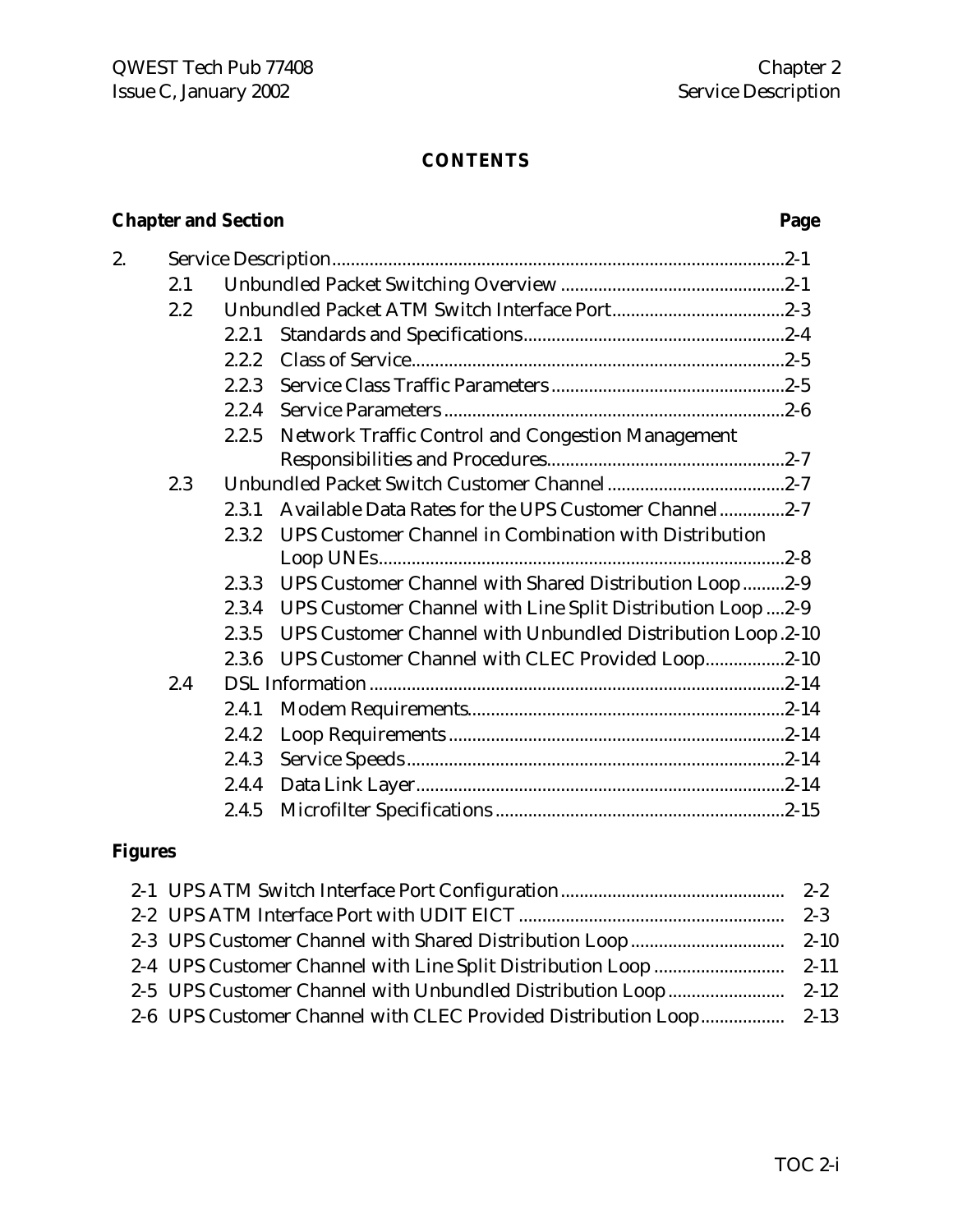### **2. Service Description**

Unbundled Packet Switching provides CLECs with the capability to provide highspeed data services to their customers in combination with other Unbundled Network Elements (UNE). This service enables CLECs to offer Digital Subscriber Line (DSL) services using Rate Adaptive Digital Subscriber Line (RADSL) with a Discrete Multitone (DMT) interface.

# **2.1 Unbundled Packet Switching Overview**

Unbundled Packet Switching utilizes Asynchronous Transfer Mode (ATM) technology to provide the functionality of delivering packet data units via a virtual channel between a CLEC demarcation point and the Remote Digital Subscriber Line Access Multiplexer (DSLAM). Unbundled Packet Switching includes use of transport facilities, DSLAM functionality and ATM electronics necessary to generate a virtual channel. It may also include use of the Shared, Line Split (not available at this time), Unbundled or CLEC provided Distribution Loop.

Unbundled Packet Switching consists of the UPS ATM Switch Interface Port and the UPS Customer Channel that can be ordered in combination with several other UNE distribution loops such as Shared, Line Split, or Unbundled. The CLEC also has the option of providing their own distribution loop.

 Qwest will provide the CLEC with virtual channels at a physical network demarcation point. The demarcation point is the access point where the CLEC interconnects with Qwest. For UPS, the demarcation point is at the InterConnection Distribution Frame (ICDF) in the central office housing the Qwest ATM switch where UPS is available. Figure 2-1 illustrates one example of this service configuration.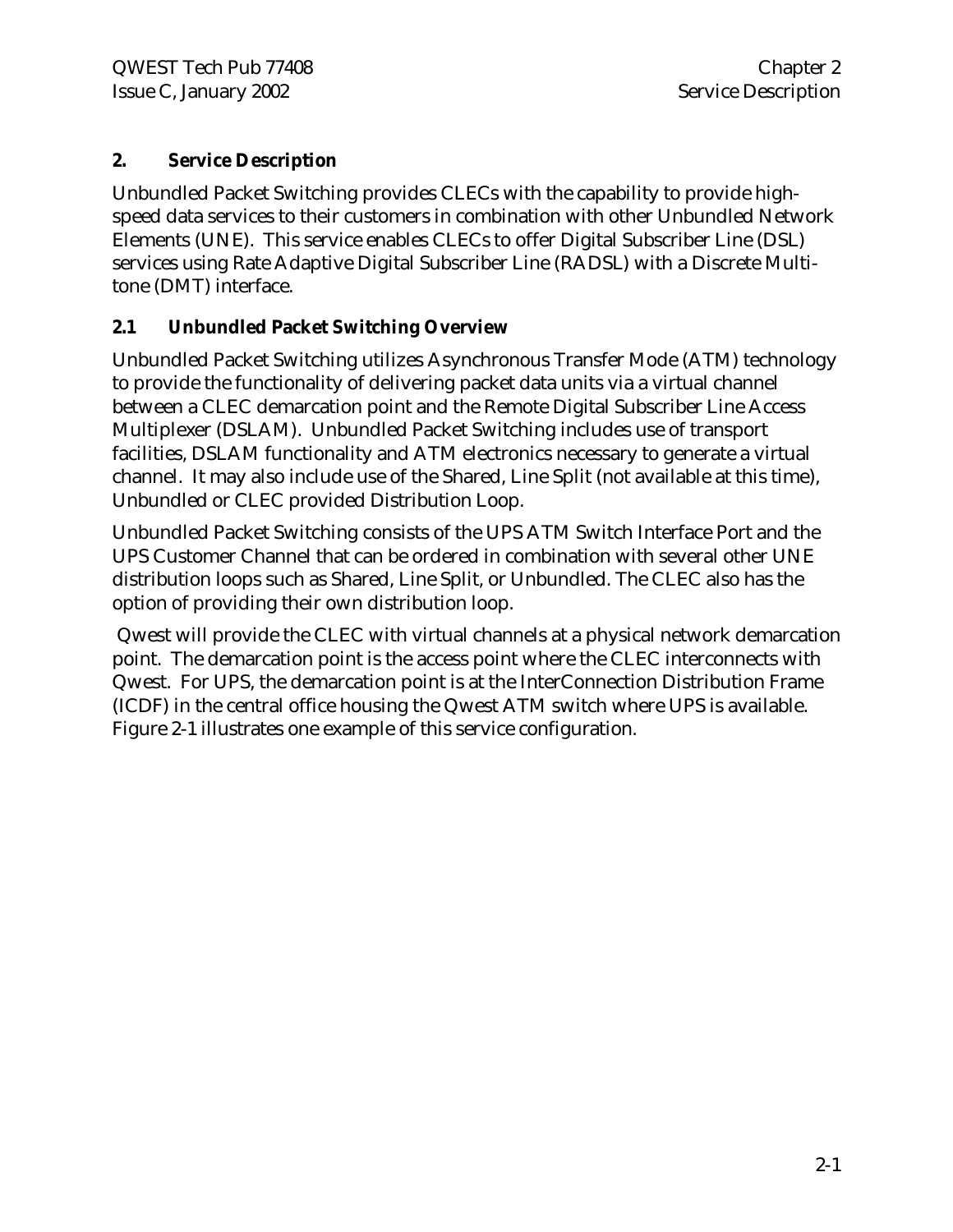

NI - Network Interface CLEC - Certified Local Exchange Carrier<br>Carrier<br>ICDF - InterConnection Distriburtion Frame IDE - Interconnector Designated Equipment

Figure 2-1 UPS ATM Switch Interface Port Configuration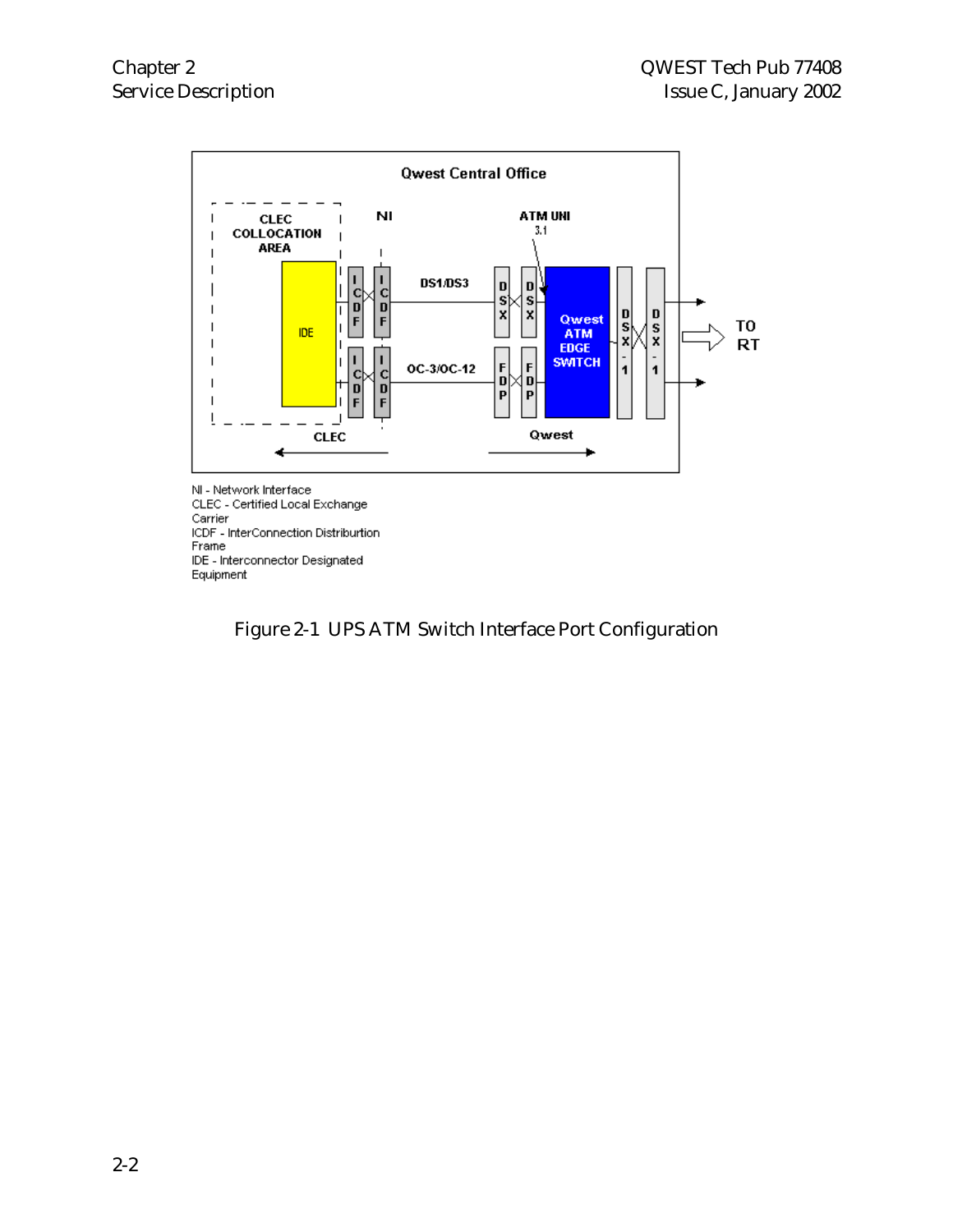Collocation is required for UPS but does not limit a CLEC to the central office of the ATM switch where UPS is disclosed. If a CLEC chooses collocation in any other office, they must order additional UNE services to connect to the central office where UPS is disclosed. An example of this option is depicted Figure 2-2.



NI - Network Interface

CLEC - Certified Local Exchange Carrier

ICDF - InterConnection Distriburtion Frame

IDE - Interconnector Designated Equipment



#### **2.2 Unbundled Packet ATM Switch Interface Port**

The Unbundled Packet ATM Switch Interface Port is the physical entry point into the Qwest ATM Cell Relay Service Network. It is the originating and terminating point for Virtual Path Connections and Virtual Channel Connections. Ports include the electronic equipment used in connecting these service elements to the ATM Cell Relay Service Network. It allows a CLEC to aggregate Virtual channel connections (VCCs) from multiple customer channels onto a single high-speed DS1, DS3, OC-3c, or OC-12cATM Switch Interface Port.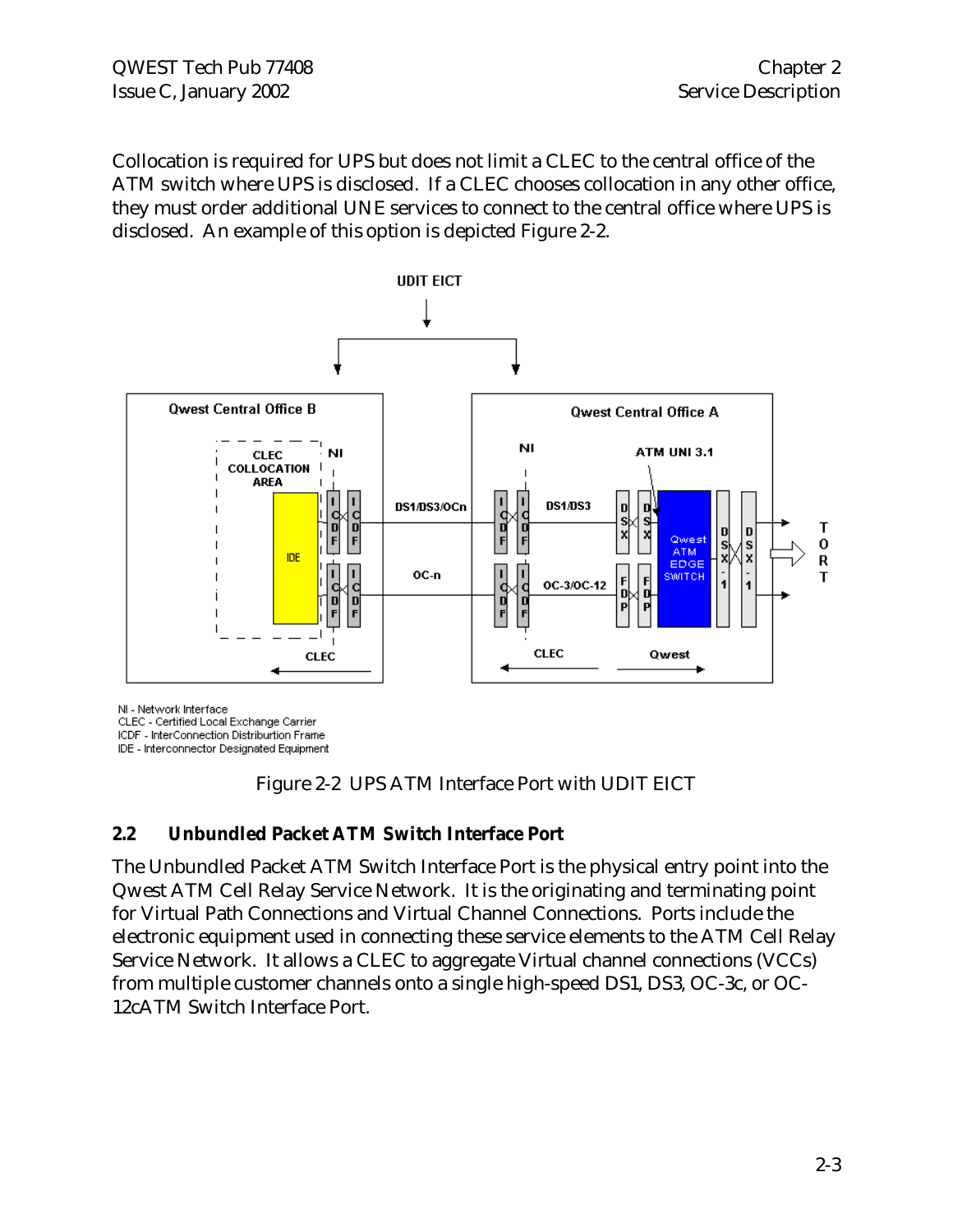A CLEC can choose from the following speeds to aggregate their UPS Customer Channel VCCs:

- ATM DS1 (1.544 Mbit/s) Interface
- ATM DS3 (44.736 Mbit/s) Interface
- ATM OC-3 (155.520 Mbit/s) Interface
- ATM OC-12 (622.080 Mbit/s) Interface

The 622.080 Mbit/s UPS ATM Switch Interface Port is offered as an unprotected circuit. It delivers a 2-fiber optical interface to the CLEC.

The 155.520 Mbit/s UPS ATM Switch Interface Port is offered as an unprotected circuit or as a protected circuit. It delivers a 2-fiber optical interface to the CLEC for unprotected service and a 4-fiber optical interface for protected service.

If the ATM 44.736 Interface is chosen, the CLEC must specify either Physical Layer Convergence Protocol (PLCP) cell mapping or Direct Mapped ATM cells across the ATM 44.736 Interface.

For additional information about the ATM Switch Interface Port, refer to PUB 77378, *Qwest Corporation ATM Service.*

UPS ATM Switch Interface Port will only be available in ATM switches where UPS is available.

Due to regulatory restrictions on the transport of data between Local Access and Transport Areas (LATAs), the UPS ATM Interface must be in the same LATA as the UPS Customer Subscriber Channels.

# **2.2.1 Standards and Specifications**

The UPS ATM Switch Interface Port is essentially the same interface port as those offered in the ATM Service and is therefore based upon the same standards. Refer to ATM Standards and Specification in PUB 77378, *Qwest Corporation ATM Service* for additional information*.*

The UPS ATM Switch Interface Port is based on the following documents:

- TA-TSV-001408, Generic Requirements for PVC Cell Relay Service Telcordia, Technical Advisory.
- SR-3330, Cell Relay Service Core Features, Telcordia Special Report
- SR-3445, Requirements for PVC Cell Relay Service, Telcordia Special Report
- ATM Forum ATM User Network Interface Specification, Version 3.1, Prentice Hall 1994
- ATM Forum, Traffic Management Specification, Version 4.0, The ATM Forum 1996.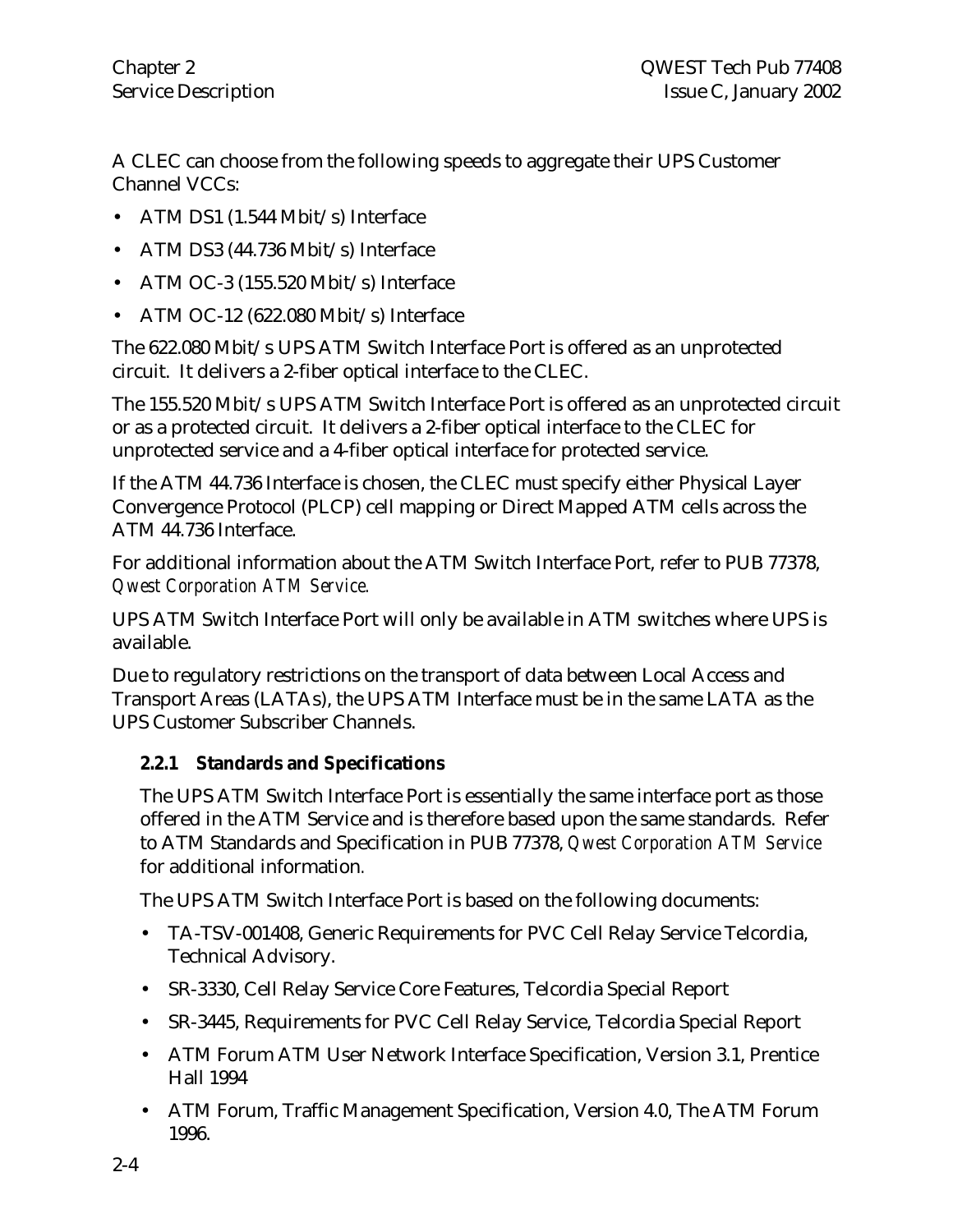- ATM Forum, DS1 Physical Layer Specification, The ATM Forum 1994
- ATM Forum DS3 Physical Layer Interface Specification, The ATM Forum 1994
- ANSI T1.511. B-ISDN ATM Layer Cell Transfer Performance Parameters.
- GR-1113-CORE. Asynchronous Transfer Mode (ATM) and ATM Adaptation Layer (AAL) Protocols, Telcordia.
- GR-1248-CORE, Generic Requirements for Operations of ATM Network Elements, Telcordia.
- GR-1117-CORE, Generic Requirements for Exchange PVC CRS Service, Telcordia.
- TR-NWT-001112, Broadband ISDN User to Network Interface and Network Node Interface Physical Layer Generic Criteria, Telcordia.

# **2.2.2 Class of Service**

The ATM class of service for all PVCs provisioned on the UPS ATM Interface will be Unspecified Bit Rate (UBR). UBR is a best effort service designed to support connections carrying information flowing at uneven rates. It is intended for nonreal-time applications that are very tolerant to delay, delay variation and cell loss.

UBR does not specify traffic related service guarantees. Specifically, UBR does not include the notion of a per-connection negotiated bandwidth. No numerical commitments are made by Qwest with respect to the cell loss ratio experienced by a UBR Connection, or to the cell transfer delay experienced by cells on the connection. Additional information about UBR can be found in PUB 77378, *Qwest Corporation ATM Service.*

### **2.2.3 Service Class Traffic Parameters**

Since the UPS ATM Switch Interface Port will be utilizing the UBR class of service, the traffic parameters will be Peak Cell Rate (PCR). The PCR traffic parameter specifies an upper bound on the cell rate that can be submitted across a connection. The PCR for a UBR connection is the associated bandwidth that is requested when the service is provisioned.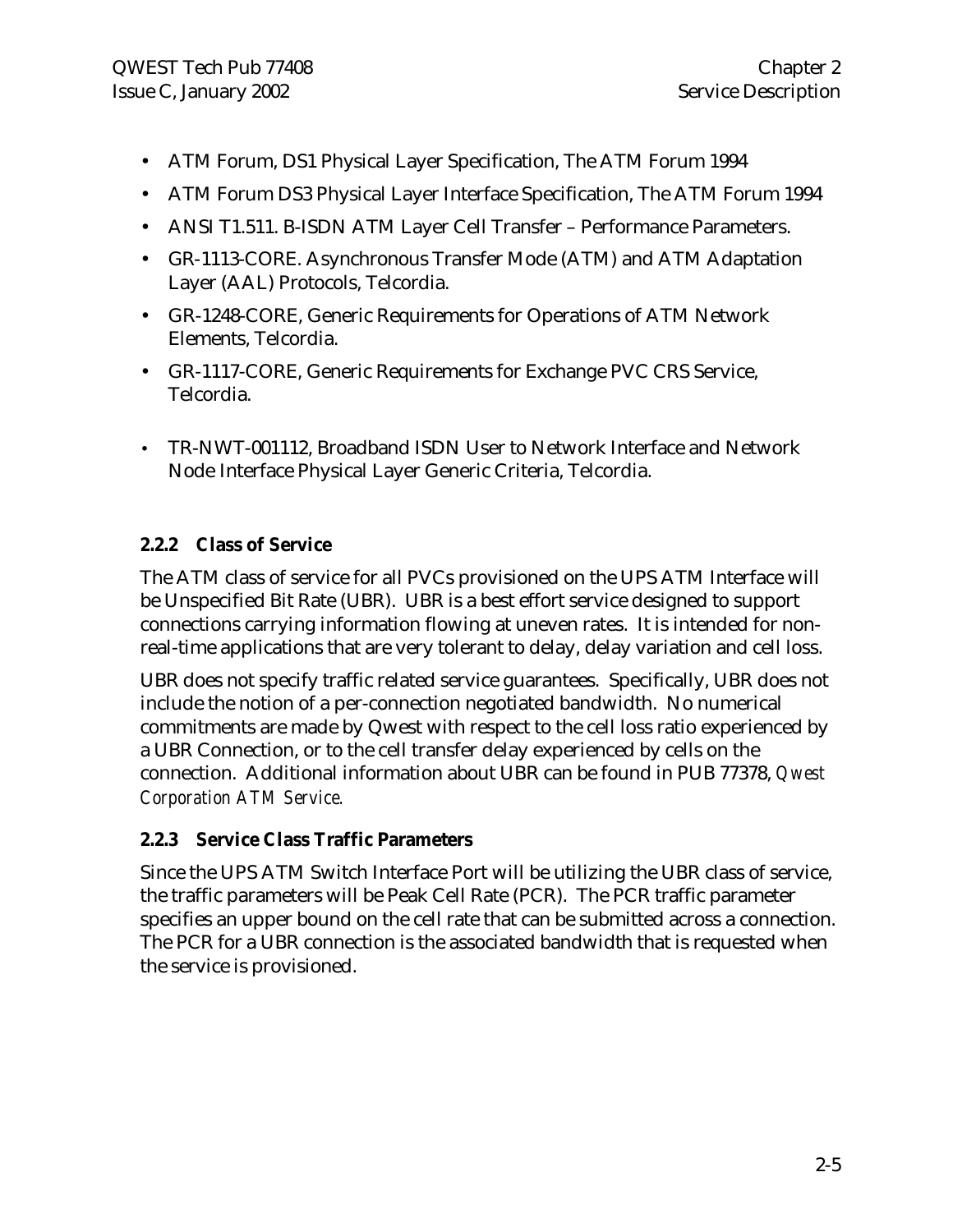#### **2.2.4 Service Parameters**

The following parameters are specific to the UPS ATM Interface Port.

- UPS Customer Channel VCCs will be delivered to the UPS ATM Interface Port using the Dedicated PVC Method at the Data Link Layer. Additional information about the Dedicated PVC Method can be found in PUB 77392, *Qwest DSL Services.*
- In the case of Dedicated PVC Method of delivery of subscriber data to the UPS ATM Interface Port, there will be one VCC provisioned on the interface for each UPS Customer Channel.
- The maximum number of VCCs on the UPS 1.544 Mbps ATM Interface Port is 60 VCCs.
- The maximum number of VCCs on the UPS 44.7636 Mbps ATM Interface Port is 2000 VCCs.
- The maximum number of VCCs on the UPS 155.520 Mbps ATM Interface Port is 3000 VCCs.
- The maximum number of VCCs on the UPS 622.080 Mbps ATM Interface Port is 4000 VCCs.
- The maximum throughput per VCC will be determined by the data rate of the UPS Customer Channel.
- The logically significant VCC address for each UPS Customer Channel will be provided to the CLEC at the time the UPS Customer Channel is provisioned in the Qwest Corporation Network.
- UPS ATM Interface Ports are available at DS1 (1.544 Mbit/s), DS3 (45Mbit/s), OC-3 (155.520 Mbit/s), and OC-12 (622.080 Mbit/s) Interfaces.
- The nominal peak bandwidth on the 45 Mbit/s interface will be 45 Mbit/s. Peak bandwidth will not be provisioned in increments.
- PVC Management Procedures can be found in PUB 77378.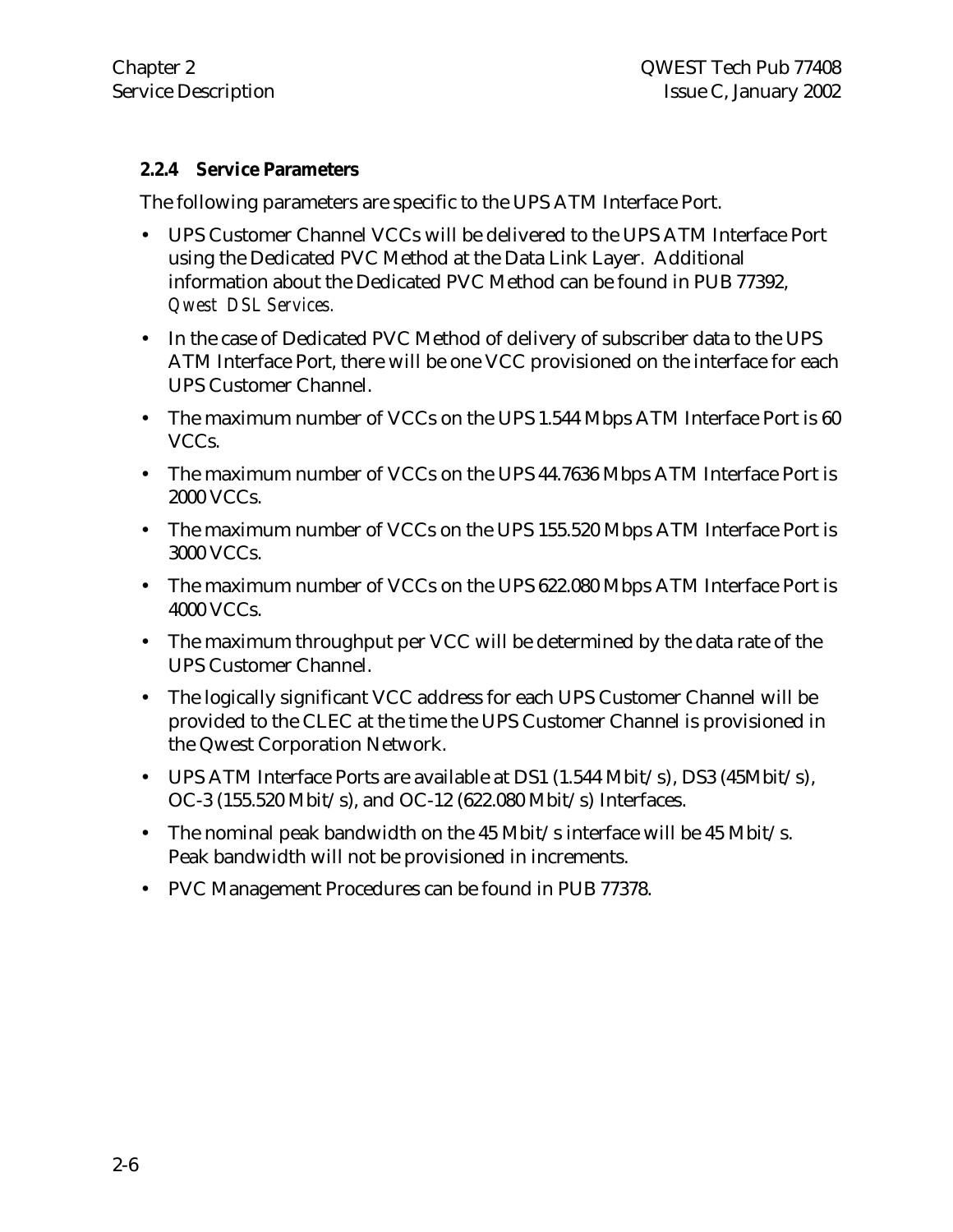#### **2.2.5 Network Traffic Control and Congestion Management Responsibilities and Procedures**

Detailed information about Network Traffic Control and Congestion Management Responsibilities and Procedures can be found in Pub 77378. It is the CLEC's responsibility to perform traffic shaping with their CPE in order to conform to the traffic parameters agreed upon in the service contract. For UBR connections, it is the CLEC's responsibility to not exceed the agreed upon PCR.

### **2.3 Unbundled Packet Switch Customer Channel**

The UPS Customer Channel consists of DSLAM functionality and a virtual channel that serves as the originating and terminating point for Virtual Path Connections (VPC) and Virtual Channel Connections (VCC). Each UPS Customer Channel must correspond to an ATM Switch Interface Port. Multiple UPS Customer Channels can be routed to one UPS ATM Switch Interface Port, similar to a hub and spoke configuration.

Permanent Virtual Connections (PVCs) are the Qwest predefined path between the remote DSLAM and the ATM switch that facilitate the VPCs and VCCs requested by a CLEC.

- The VCC is a point-to-point logical connection between two locations that is identified in the cell header with a virtual channel identifier (VCI).
- The VPC is a collection of VCCs routed together between two locations. It is identified in the cell header with a virtual path identifier (VPI).

### **2.3.1 Available Data Rates for the UPS Customer Channel**

The UPS Customer Channel is available in the following data rates:

- Data rate at 256 Kbit/s up to 640 Kbit/s downstream and 256 Kbit/s upstream
- Data rate at up to 640 Kbit/s downstream and 256 Kbit/s upstream
- Nominal peak data rate of 640Kbit/s bi-directional
- Data rate at 1.024 Mbit/s downstream and 864 Kbit/s up to 1 Mbit/s upstream
- Data rate at 4 Mbit/s downstream and 864 Kbit/s up to 1 Mbit/s upstream (This data rate is unavailable at this time.)
- Data rate at 7 Mbit/s downstream and 864 Kbit/s up to 1 Mbit/s upstream (This data rate is unavailable at this time.)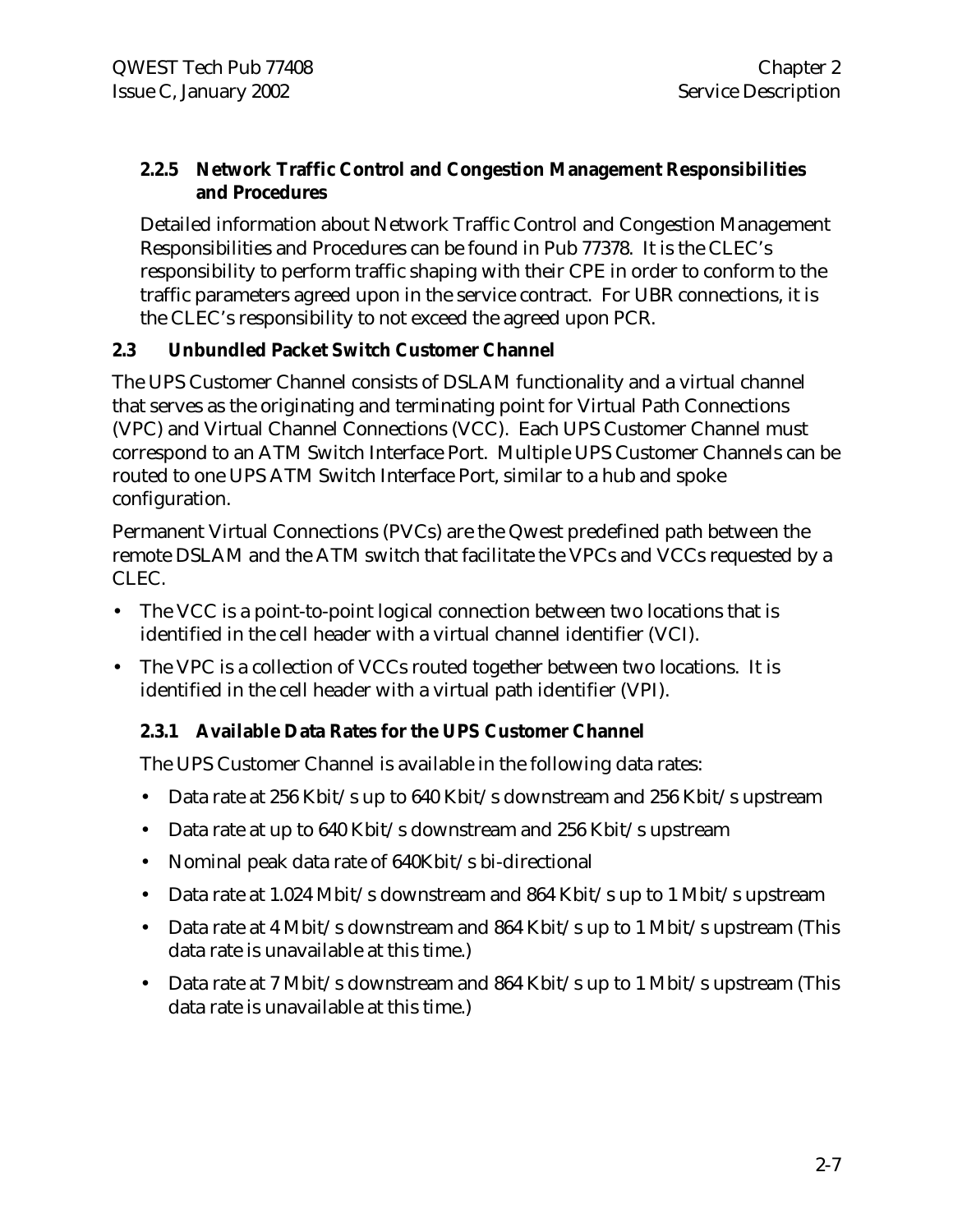#### **2.3.2 UPS Customer Channel in Combination with Distribution Loop UNEs**

A CLEC can order the UPS Customer Channel in combination with several other UNE distribution loops such as Shared, Line Split, Unbundled, or provide their own distribution loop. When the CLEC orders these UNE loops, in combination with UPS, the following conditions shall exist:

- Loops will be connected to a Qwest DSLAM, not a CLEC provided DSLAM.
- Qwest will provide POTS splitter functionality in the DSLAM. CLECs may not install a splitter.
- Qwest will provide the wiring of the DLSAM port and card to the Loop. CLECs will not have access to the Remote DSLAM or FDI with UPS service.
- Neither a CLEC nor Qwest may utilize the High Frequency Spectrum on a given copper loop if another telecommunications carrier is already using the high frequency spectrum to provide data services, unless the end user of that loop or Qwest or the CLEC with Proof of Authorization from the end user, disconnects the original telecommunications carrier's high-frequency service.
- All distribution loop types may not be available with UPS in every location; CLECs should contact their service representative to confirm the availability of their desired distribution loop.

By combining the UPS Customer channel with a loop, a CLEC can provide highspeed data to their customers using XDSL technology on a single pair of copper wires. If the loop is Shared, Line Split, or Unbundled, the Network Interface will be at the End User location. If the CLEC provides the loop, the Network Interface will be at the Field Connection Point. In either case, the interface provided to the customer is Discrete Multi-tone (DMT) per ANSI T1.413 Issue 2, *Network and Customer Installation Interfaces - Asymmetric Digital Subscriber Line (ADSL) Metallic Interface*. For additional information about DSL, refer to PUB 77392, *Qwest Corporation DSL Services*. The RADSL interface connects to a RADSL modem at the End User's customer premise. It is the CLEC's responsibility to provide CPE equipment to their customers compatible with Qwest's Remote DSLAM and to determine if the loop they are ordering or providing can support the desired data rate. Refer to Section 2.4.1 for modem requirements.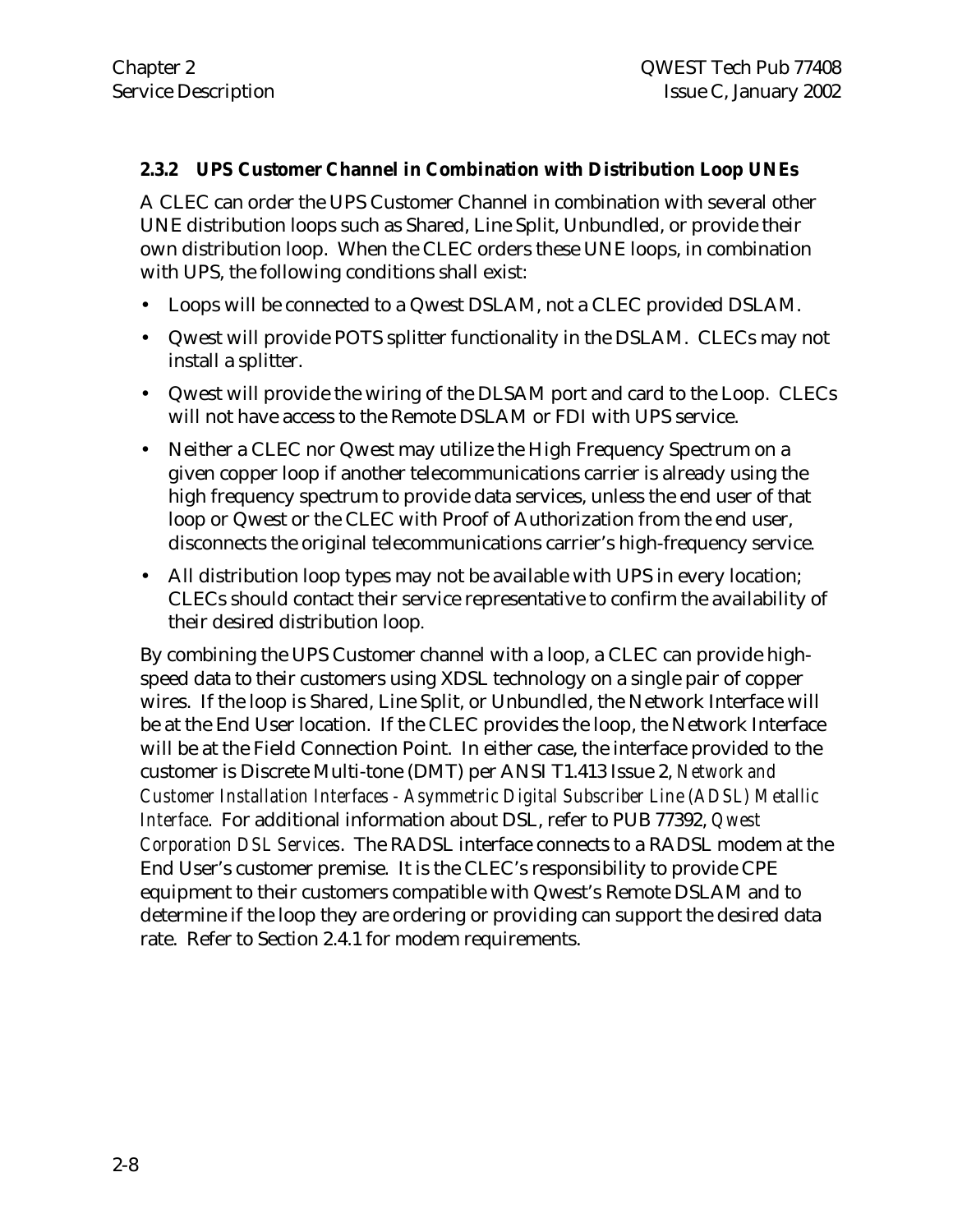#### **2.3.3 UPS Customer Channel with Shared Distribution Loop**

• Shared Distribution Loop provides CLECs with the opportunity to offer advanced data services simultaneously with an existing end user's analog voicegrade (POTS) service provided by Qwest on a single copper loop referred to as the "Shared Loop" or "Line Sharing", by using the frequency range above the voice band on the copper loop. The frequency range above the voice band portion of the copper loop is referred to as the High Frequency Spectrum Network Element ("HUNE"). A POTS splitter separates the voice and data traffic and allows the copper loop to be used for simultaneous data transmission and POTS service. The POTS service must be provided to the end user by Qwest. The Shared Distribution loop will terminate on Qwest's splitter. Refer to PUB 77406 for information about the Shared Distribution Loop. Figure 2-3 depicts an example of this service configuration. Shared Distribution loop may not be available with UPS in every location; CLECs should contact their service representative to confirm availability.

#### **2.3.4 UPS Customer Channel with Line Split Distribution Loop**

Line Splitting provides the CLEC with the opportunity to offer advanced data service simultaneously with an existing CLECs UNE-P POTS service by using the frequency range above the voice band on the copper loop. The advanced data service may be provided by the CLEC or another data service provider chosen by the CLEC. A POTS splitter must be inserted into the UNE-P to accommodate establishment of the advanced data service. The POTS splitter separates the voice and data traffic and allows the copper loop to be used for simultaneous DLEC data transmission and CLEC provided voice service to the end user. The Line Split Distribution Loop will terminate on Qwest's splitter. Refer to PUB 77406 for information about the Line Split Distribution Loop. Figure 2-4 depicts an example of this service configuration. When Offered, Line Split Distribution Loop may not be available with UPS in every location; CLECs should contact their service representative to confirm availability.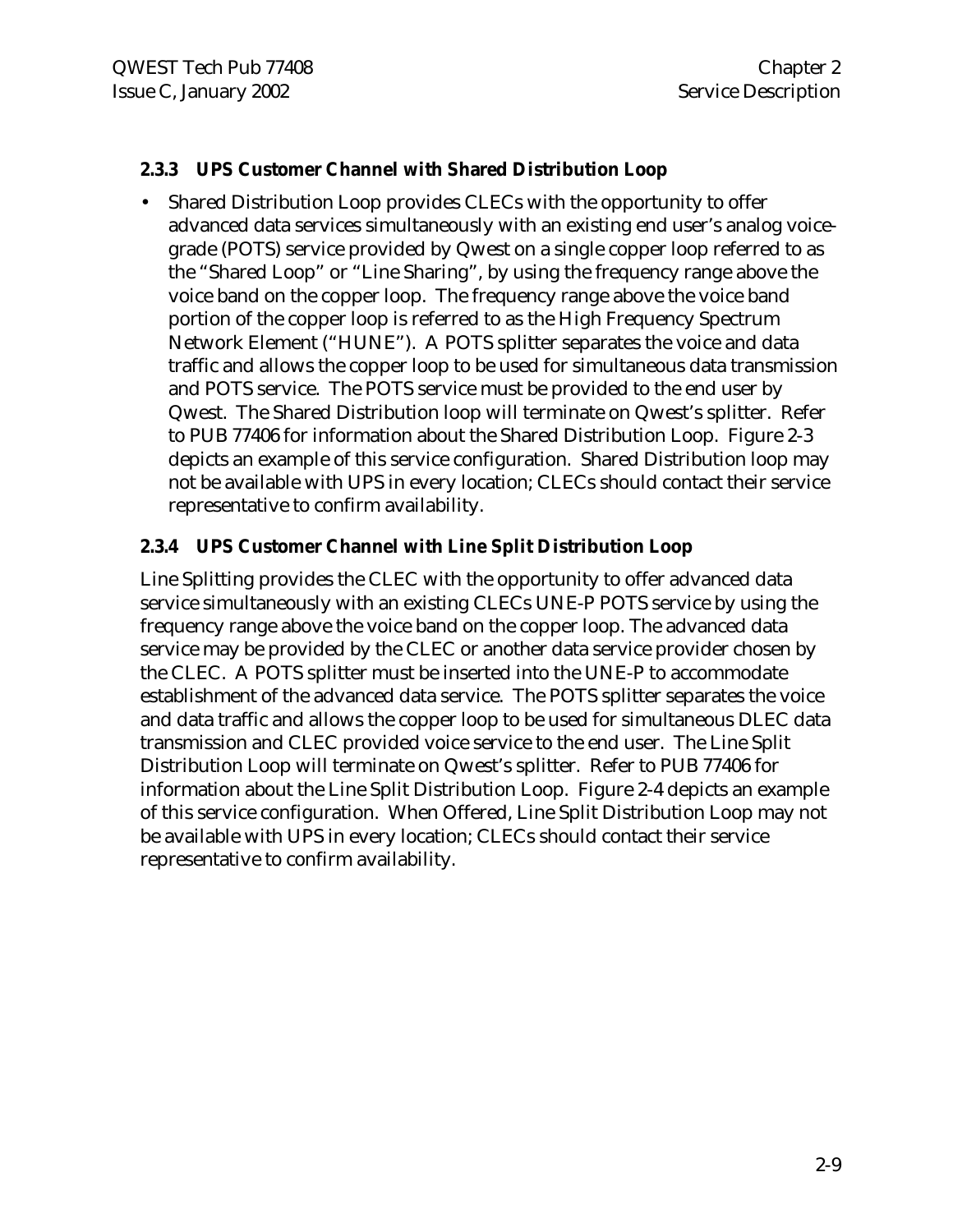#### **2.3.5 UPS Customer Channel with Unbundled Distribution Loop**

The UPS Customer Channel with the Unbundled Distribution Loop provides the CLEC with the opportunity to offer advanced data services using the frequency range above the voice band on a copper loop provided by Qwest. The UPS Customer Channel with the Unbundled Distribution Loop is the only option when requesting UPS in a BNU. It will terminate on the Qwest DSLAM.Refer to PUB 77401 for information about Unbundled Distribution Loop. Figure 2-5 illustrates an example of this service configuration.

#### **2.3.6 UPS Customer Channel with CLEC Provided Loop**

When a CLEC provides their own distribution loop, it will terminate at the FCP, which will be jumpered to the FDI/Qwest splitter. This option allows the CLEC to offer advanced data services over their own copper loop to the end user by using the frequency range above the voice band on the copper loop. Refer to Section 2.4.2 for the loop requirements. Figure 2-6 illustrates an example of this service configuration. CLEC Provided loop may not be available with UPS in every location; CLECs should contact their service representative to confirm availability.



**Figure 2-3** UPS Customer Channel with Shared Distribution Loop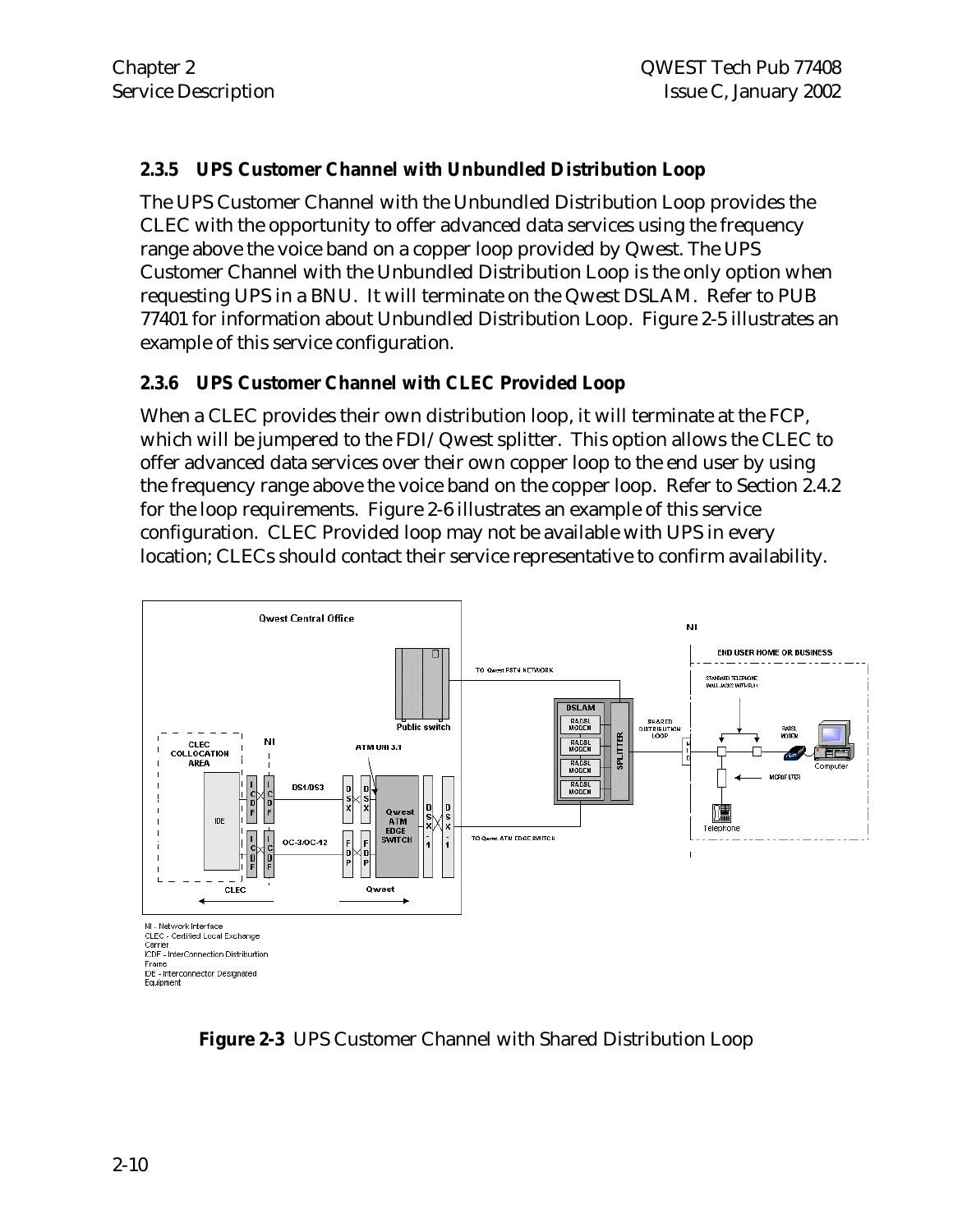

**Figure 2-4** UPS Customer Channel with Line Split Distribution Loop



**Figure 2-5** UPS Customer Channel with Unbundled Distribution Loop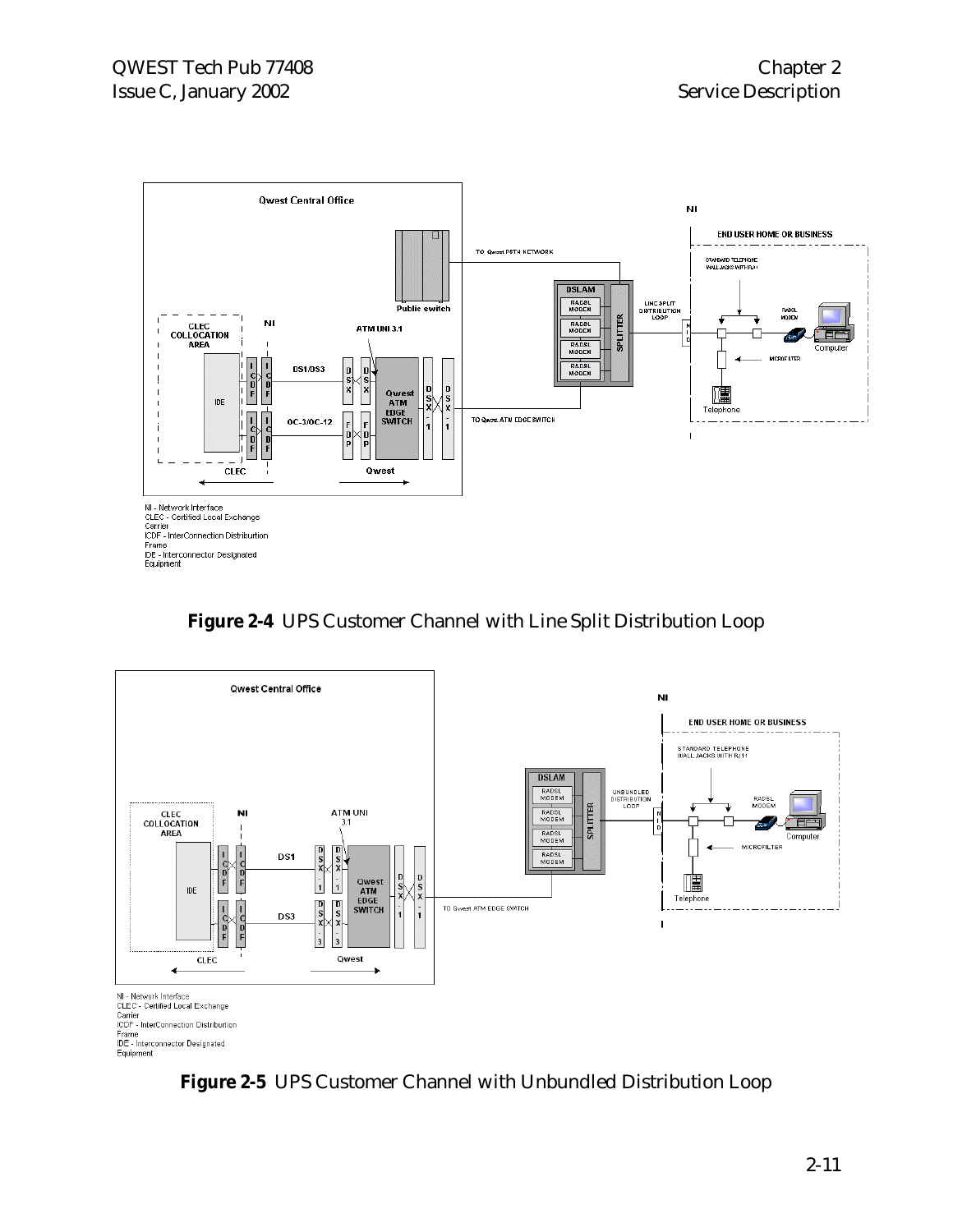

**Figure 2-6** UPS Customer Channel with CLEC Provided Distribution Loop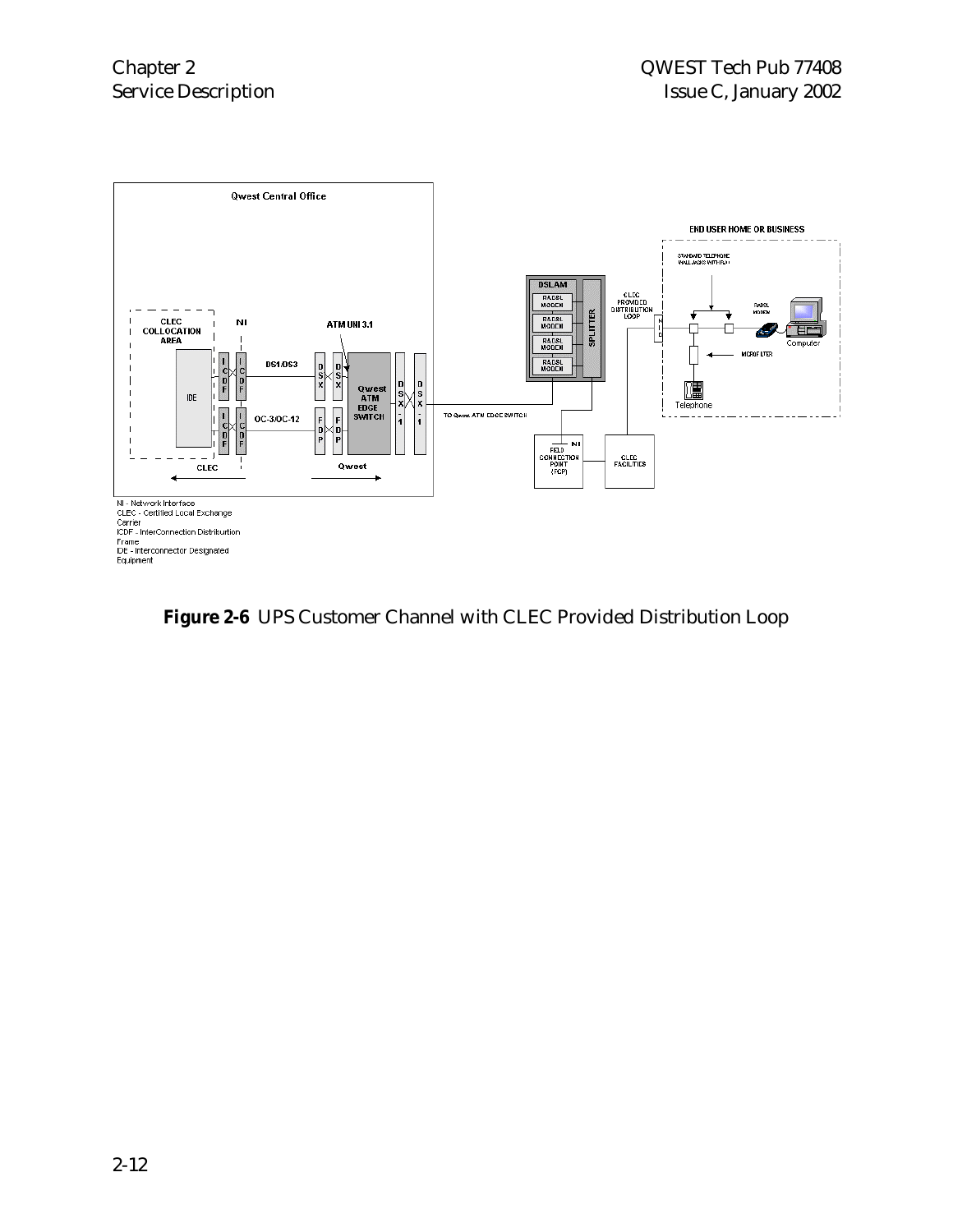#### **2.4 DSL Information**

#### **2.4.1 Modem Requirements**

It is the CLEC's responsibility to provide RADSL modems to their end users. The RADSL modems must be compliant with ANSI T1.413 Issue 2 *Network and Customer Installation Interfaces - Asymmetric Digital Subscriber Line (ADSL) Metallic Interface*.

#### **2.4.2 Loop Requirements**

Qwest RADSL modems are designed to operate on loops that meet certain criteria. The following criteria are listed below:

- A loop no longer than 15,000 feet of 26-gauge copper or 18,000 feet of 24-gauge copper.
- The customer must be fed by Digital Loop Carrier.
- The loop must not have any load coils on it.
- All bridge taps must be included in the total loop length.
- The sum of all bridge taps must not exceed 2,500 feet.

#### **2.4.3 Service Speeds**

Qwest will set a maximum downstream and upstream data rate based on the service selected by the CLEC. The data rates mention in Section 2.3.1 are service designations and represent nominal data rates that the customer can connect. The actual payload supported in either the downstream or upstream will be different than these service speeds.

It is the CLEC's responsibility to determine the service speeds their loop can support. The selected service speeds will be used to software provision the RADSL modems in the Remote DSLAM. The software settings will determine how the two modems train or synchronize.

#### **2.4.4 Data Link Layer**

Qwest DSLAMs support the transport of ATM cells at the data link layer. The method used to transport the VCC for UPS is the Dedicated PVC Method. Additional information about the Dedicated PVC Method and ATM Address Assignments can be found in PUB 77392, *Qwest C DSL Services*.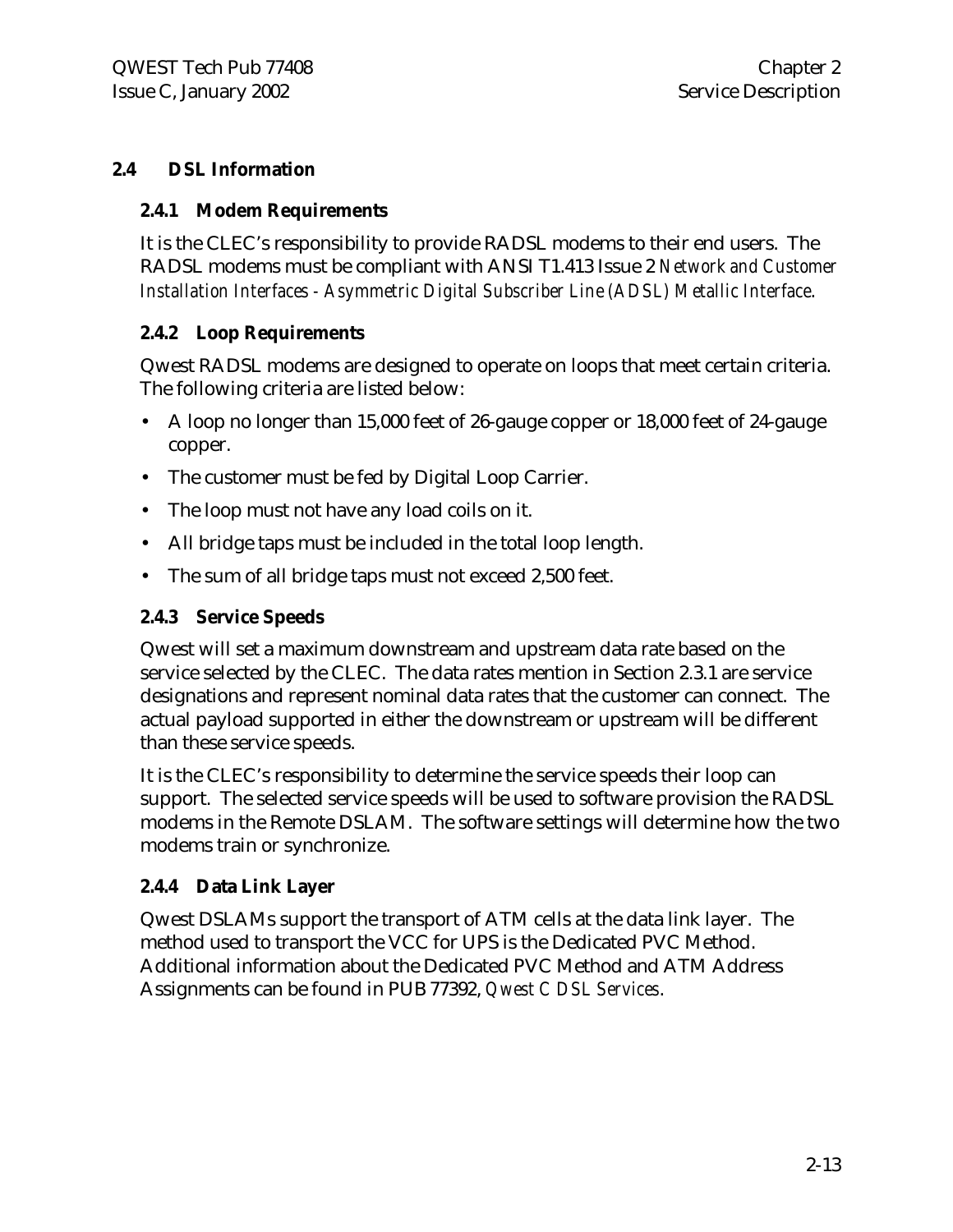#### **2.4.5 Microfilter Specifications**

CLECs are also responsible for providing their End Users with Microfilters as necessary according to the Cisco Systems document, 78-6089-01, *EZ-DSL Microfilter Specification*, January 29, 1999.

End Users do not need to place microfilters in series with their telephone set. However, it is recommended that the microfilter be placed in series with all telephones to prevent the interference of ringing transients on the RADSL signal. Ringing transients may cause sufficient noise in the RADSL signal to cause the modems to retrain. If the customer is in the middle of a data session, that data session will be interrupted and may resume once the modem retrains.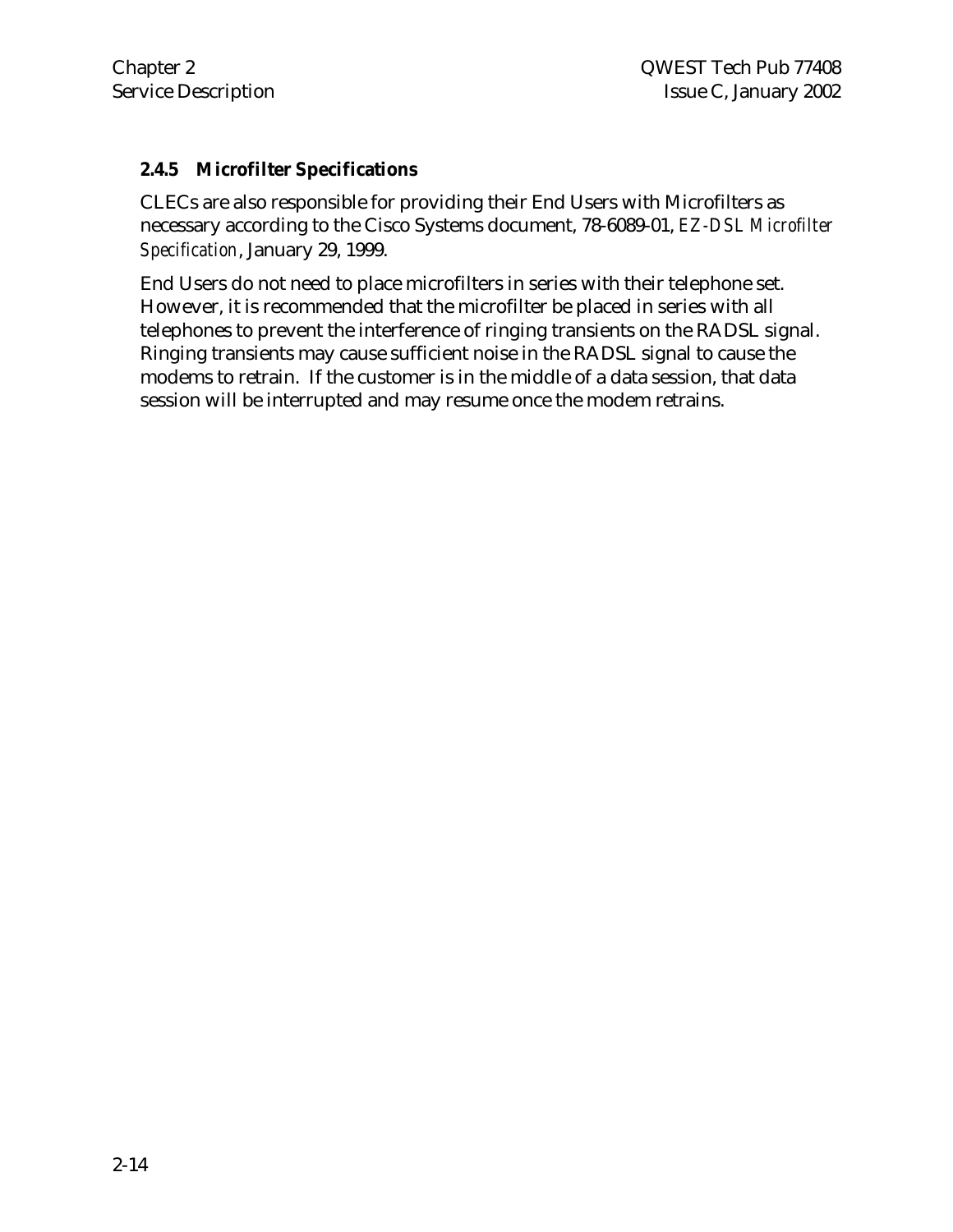### **CONTENTS**

# **Chapter and Section Page**

| 3. |     |       |                                                           |
|----|-----|-------|-----------------------------------------------------------|
|    | 3.1 |       | Unbundled Packet Switching Network Interfaces3-1          |
|    |     |       | 3.1.1 UPS ATM Interface Port Network Interface3-1         |
|    |     |       | 3.1.2 UPS Customer Channel Network Interface3-1           |
|    | 3.2 |       |                                                           |
|    | 3.3 |       |                                                           |
|    |     | 3.3.1 |                                                           |
|    |     | 3.3.2 |                                                           |
|    |     | 3.3.3 | Network Channel Codes for the UPS ATM Switch              |
|    |     |       |                                                           |
|    |     | 3.3.4 | Available NC Codes for the UPS Customer Channel3-4        |
|    | 3.4 |       |                                                           |
|    |     | 3.4.1 |                                                           |
|    |     | 3.4.2 |                                                           |
|    |     | 3.4.3 | Available Network Channel Interface Codes for             |
|    |     |       | UPS 622.080 Mbit/s ATM Switch Interface Port3-7           |
|    |     | 3.4.4 | Available Network Channel Interface Codes for             |
|    |     |       | UPS 155.520 Mbit/s ATM Switch Interface Port3-7           |
|    |     | 3.4.5 | Available Network Channel Interface Codes for             |
|    |     |       | UPS 44.736 Mbit/s ATM Switch Interface Port3-8            |
|    |     | 3.4.6 | Available Network Channel Interface Codes for             |
|    |     |       |                                                           |
|    |     | 3.4.7 | Available Network Channel Interface Codes for UPS         |
|    |     |       | Customer Channel with Shared Distribution Loop3-9         |
|    |     | 3.4.8 | Available Network Channel Interface Codes for UPS         |
|    |     |       | Customer Channel with Line Split Distribution Loop3-9     |
|    |     | 3.4.9 | Available Network Channel Interface Codes for UPS         |
|    |     |       | Customer Channel with Unbundled Distribution Loop3-9      |
|    |     |       | 3.4.10 Available Network Channel Interface Codes for UPS  |
|    |     |       | Customer Channel with CLEC provided Distribution Loop3-10 |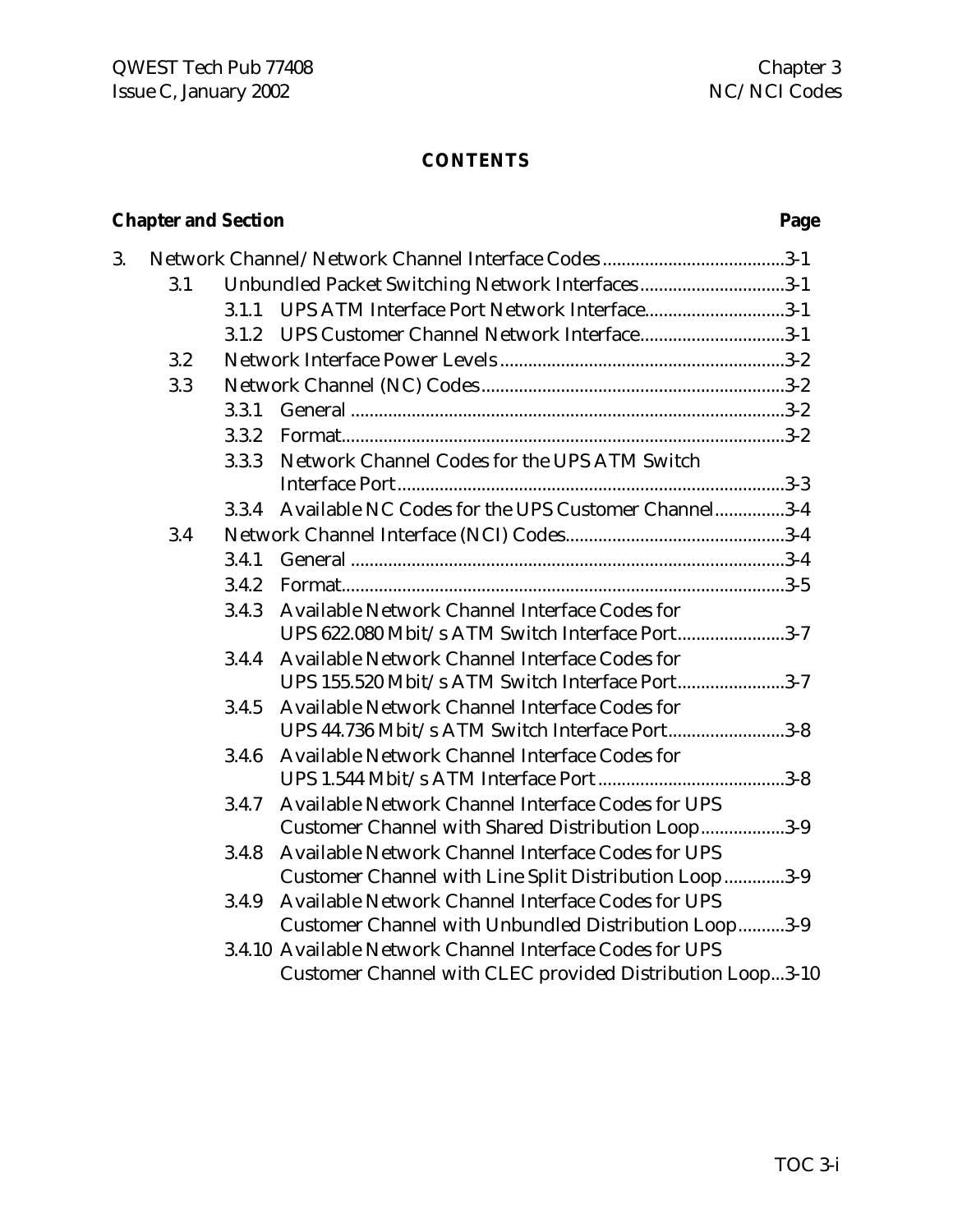#### **CONTENTS (Continued)**

# **Chapter and Section Page** 3.5 Valid Network Channel/Network Channel Interface Combinations ..............................................................................................3-10 3.5.1 UPS ATM Switch Interface Port ..................................................3-11 3.5.2 UPS Customer Channel with Shared Distribution Loop.........3-12 3.5.3 UPS Customer Channel with Line Split Distribution Loop ....3-13 3.5.4 UPS Customer Channel with Unbundled Distribution Loop.3-13 3.5.5 UPS Customer Channel with a CLEC Provided Distribution Loop............................................................................3-14

#### **Figures**

#### **Tables**

| Available NC Codes -UPS ATM Switch Interface Port3-3<br>$3-1$                  |  |
|--------------------------------------------------------------------------------|--|
| $3 - 2$                                                                        |  |
| $3-3$                                                                          |  |
| NCI Codes for UPS 622.080 Mbit/s ATM Switch Interface Port3-7<br>$3-4$         |  |
| NCI Codes for UPS 155.520 Mbit/s ATM Switch Interface Port3-7<br>$3-5$         |  |
| NCI Codes for UPS 44.736 Mbit/s ATM Switch Interface Port3-8<br>$3-6$          |  |
| NCI Codes for UPS 1.544 Mbit/s ATM Interface Port 3-8<br>$3 - 7$               |  |
| NCI Codes for UPS Customer Channel with Shared Distribution Loop3-9<br>$3 - 8$ |  |
| NCI Codes for UPS Customer Channel with Line Split<br>$3-9$                    |  |
|                                                                                |  |
| 3-10 NCI Codes for UPS Customer Channel with Unbundled Distribution            |  |
|                                                                                |  |
| 3-11 NCI Codes for UPS Customer Channel with CLEC Provided Loop3-10            |  |
|                                                                                |  |
| UPS Customer Channel with Shared Distribution Loop3-12<br>$3-13$               |  |
| 3-14 UPS Customer Channel with Line Split Distribution Loop 3-13               |  |
| UPS Customer Channel with Unbundled Distribution Loop3-13<br>$3 - 15$          |  |
| UPS Customer Channel with CLEC Provided Distribution Loop3-14<br>$3 - 16$      |  |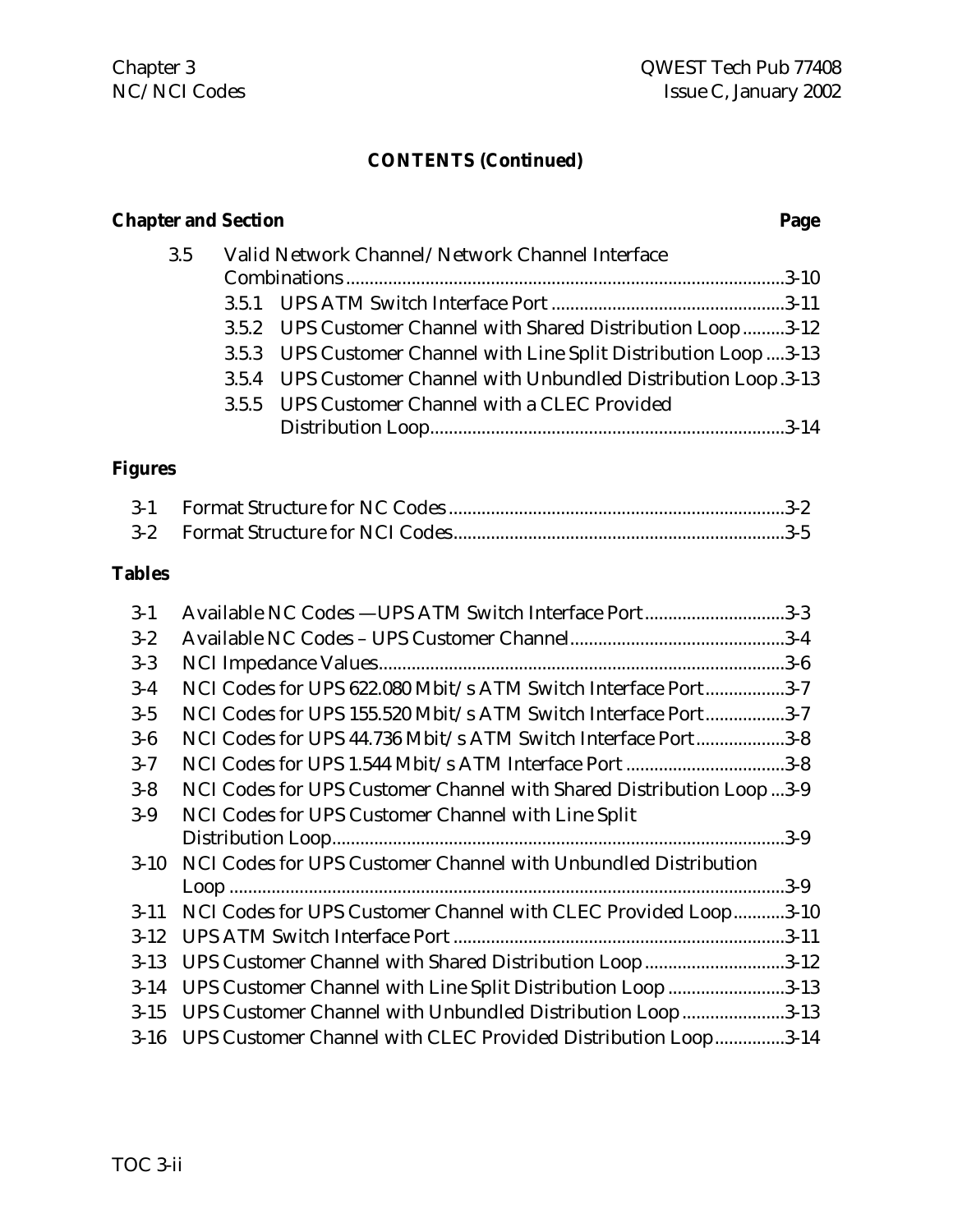#### **3. Network Channel/Network Channel Interface Codes**

#### **3.1 Unbundled Packet Switching Network Interfaces**

#### **3.1.1 UPS ATM Interface Port Network Interface**

The UPS ATM Interface Port is provided to collocated CLECs. The Network Interface is at the cross-connect frame in the central office housing the Qwest ATM Switch where UPS is available. The cross-connect frame could be an ICDF, FDP, or DSX depending on the level of the channel (DS1, DS3, OC-3, OC-12) and the interconnection agreement. The signal characteristics and/or optical characteristics for the physical interface of the UPS ATM Interface Port can be found in Technical Publication 77346, *Synchronous Service Transport* for OC-3 and OC-12; Technical Publication 77324, *Qwest DS3 Service* for DS3; Technical Publication 77375, *1.544 Mbit/s Channel Interfaces* for DS1; and Technical Publication 77386, *Interconnection and Collocation for Transport and Switched Unbundled Network Elements and Finished Services* for Interconnection.

### **3.1.2 UPS Customer Channel Network Interface**

The UPS Customer Channel in combination with a Qwest provided loop (Shared, Line-Split, or Unbundled Distribution Loop) is provided to the End User. If it is a Shared Distribution Loop, there will be an existing POTS line at the End User Premise. If the loop is Line Split, then Qwest will provide the POTS channel to the CLEC and the HUNE channel can be provided to the CLEC or another DLEC at the request of the CLEC. If it is an Unbundled Distribution Loop, only the HUNE will be provided to the End User. In each of the above cases, the signal characteristics at the NI of the EU are described in ANSI T1.413 Issue 2 *Network and Customer Installation Interfaces - Asymmetric Digital Subscriber Line (ADSL) Metallic Interface*. The Physical Network Interface is at the NID.

The UPS Customer Channel in combination with a CLEC provided loop is provided to the CLEC at the Field Connection Point (FCP). The signal characteristic at the Network Interface is described ANSI T1.413 Issue 2 *Network and Customer Installation Interfaces - Asymmetric Digital Subscriber Line (ADSL) Metallic Interface*.

### **3.2 Network Interface Power Levels**

Information about the Network Interface Power levels for the UPS ATM Interface Port can be found in Technical Publication 77378, *Qwest ATM Service*.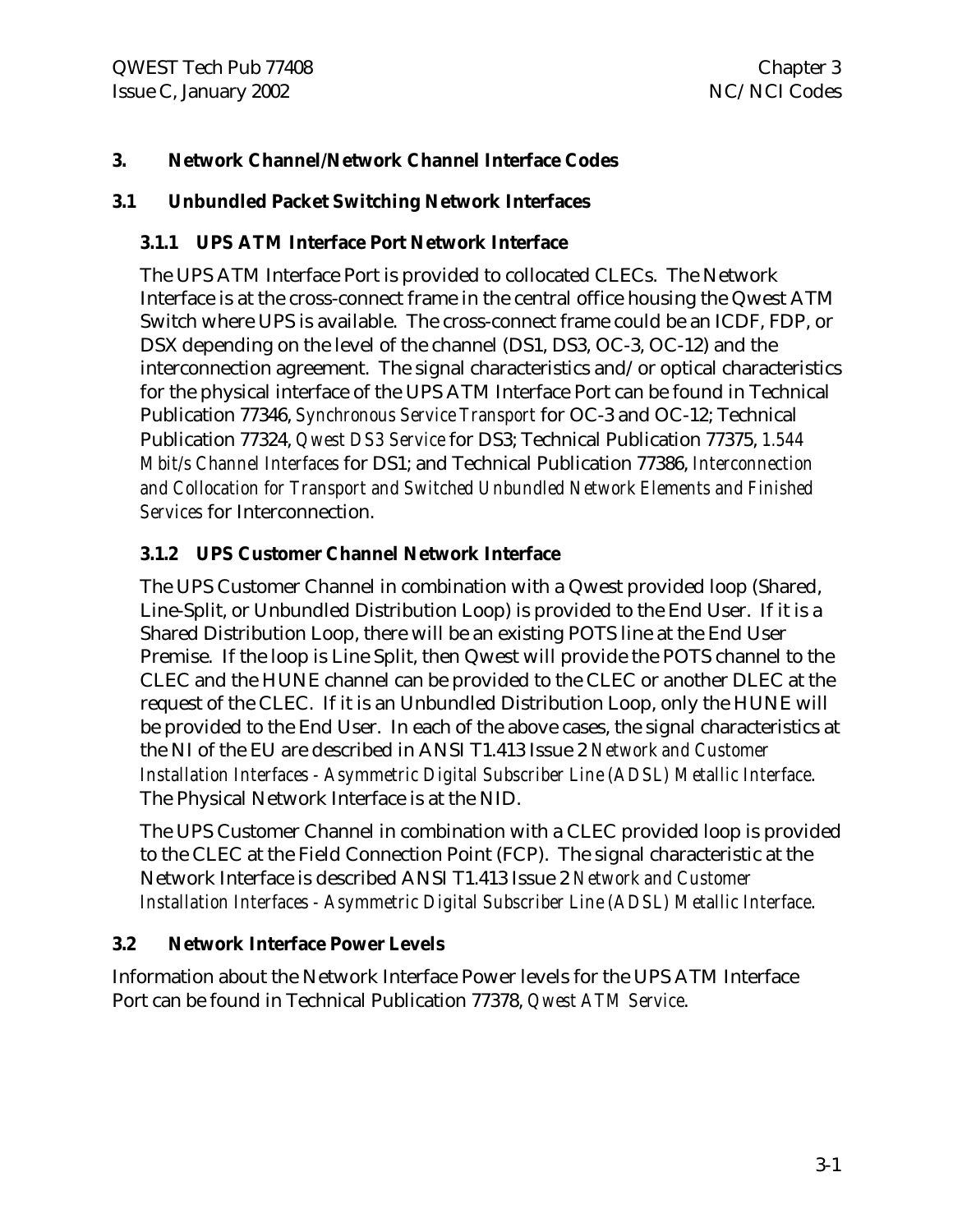#### **3.3 Network Channel (NC) Codes**

#### **3.3.1 General**

Network Channel (NC) codes are a part of the Bellcore COMMON LANGUAGE® code set. The NC code is used to identify a channel used with the service. This section identifies the available channels and their NC codes.

#### **3.3.2 Format**

An NC code is a four-character code with two data elements:

Channel Code Optional Feature Code

The format is illustrated in Figure 3-1.

| Network Channel Code         |              |  |                              |            |  |  |
|------------------------------|--------------|--|------------------------------|------------|--|--|
| Data Element                 | Channel Code |  | <b>Optional Feature Code</b> |            |  |  |
| <b>Character Position</b>    |              |  |                              |            |  |  |
| Character Key                |              |  | $X$ or -                     | $X$ or $-$ |  |  |
| = Alphanumeric<br>$=$ Hyphen |              |  |                              |            |  |  |

**Figure 3-1** Format Structure for NC Codes

The **Channel Code** (character positions 1 and 2) is a two-character alpha or alphanumeric code that describes the channel service in an abbreviated form. The channel code will frequently, but not always, be specified as the service code of the special service circuits or the transmission grade of the message trunk circuit. The NC channel code field is always filled.

The **Optional Feature Code** (character positions 3 and 4) is a two-character alpha or alphanumeric or hyphen code that represents the option codes available for each channel code. Varying combinations of this code will allow the customer to enhance the technical performance of the requested channel, or to further identify the type of service. It is also used to specify options such as conditioning, effective 4-wire, multiplexing, etc. The NC optional code field is always filled.

Further information about NC Codes may be found in ANSI T1.223-1997, *Information Interchange — Structure and Representation of Network Channel (NC) and Network Channel Interface (NCI) Codes for the North American Telecommunications System.*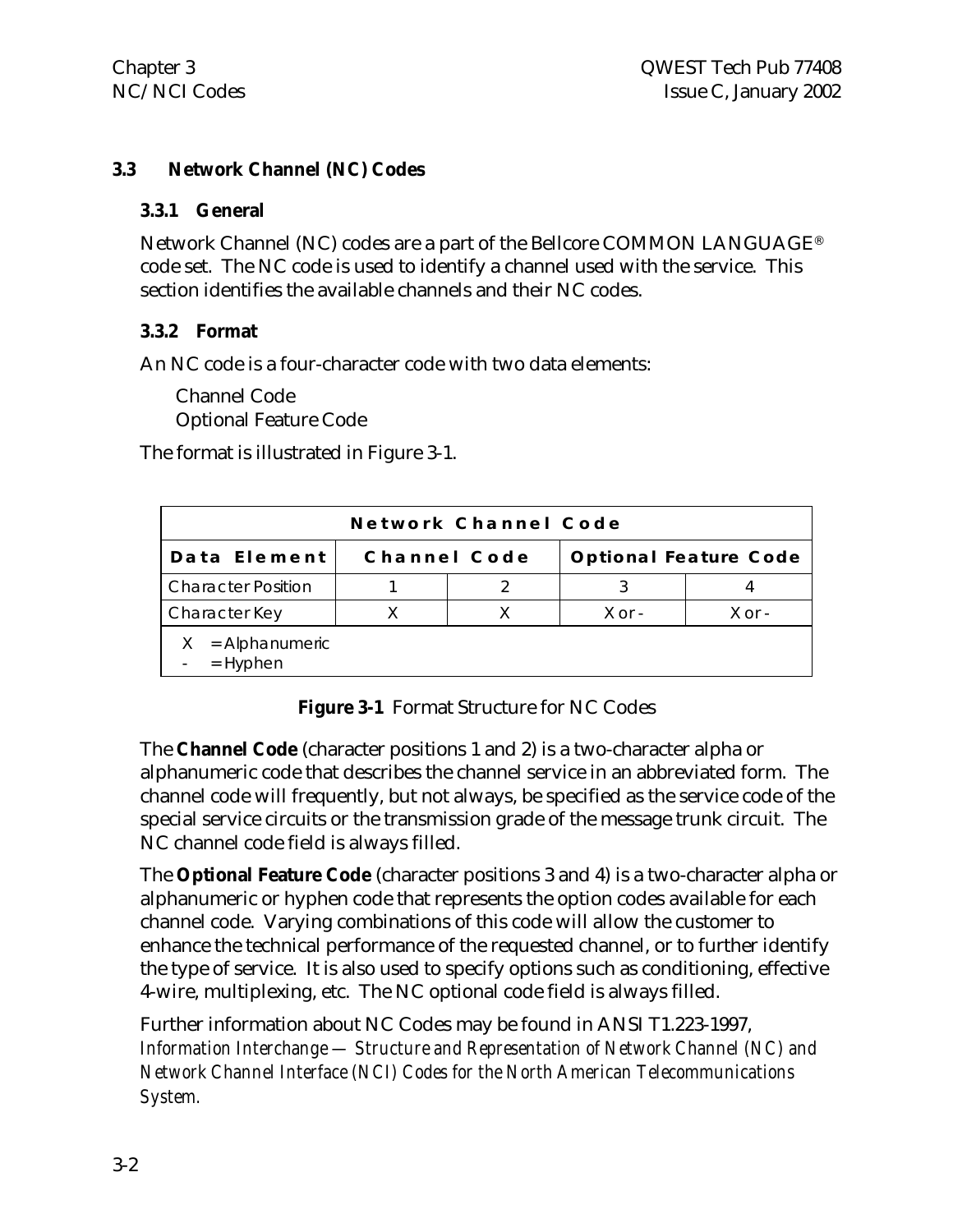#### **3.3.3 Network Channel Codes for the UPS ATM Switch Interface Port**

For the UPS ATM Switch Interface Port, the first two characters indicate the requested family of services. The third and fourth characters provide additional features as needed.

Table 3-1 lists the available NC codes for the UPS ATM Interface Port associated with the Qwest Corporation Unbundled Packet Switching Service.

| <b>Network</b><br><b>Channel Code</b> | Description                                                                                  |
|---------------------------------------|----------------------------------------------------------------------------------------------|
|                                       | OC-12 (622.080 Mbit/s)                                                                       |
| $OD-P$                                | OC-12 SONET, None/ Point to Point, Optical termination on a switch<br>(e.g. ATM)             |
| <b>ODAP</b>                           | OC-12 SONET, Loop Timing / Point to Point, Optical termination on a<br>switch (e.g. ATM)     |
| ODBP                                  | OC-12 SONET, External Timing / Point to Point, Optical termination on<br>a switch (e.g. ATM) |
|                                       | OC-3 (155.520 Mbit/s)                                                                        |
| $OB-P$                                | OC-3 SONET, None/ Point to Point, Optical termination on a switch<br>(e.g. ATM)              |
| <b>OBAP</b>                           | OC-3 SONET, Loop Timing / Point to Point, Optical termination on a<br>switch (e.g. ATM)      |
| <b>OBBP</b>                           | OC-3 SONET, External Timing / Point to Point, Optical termination on<br>a switch (e.g. ATM)  |
|                                       | DS3 (44.736 Mbit/s)                                                                          |
| <b>HFCA</b>                           | High Capacity Channel Service HC3, C-Bit Parity M Framed, PLCP<br>Mapped ATM Cells           |
| <b>HFCB</b>                           | High Capacity channel Service HC3, C Bit Parity M Framed, Direct<br>Mapped ATM               |
|                                       | DS1 (1.544 Mbit/s)                                                                           |
| <b>HCEJ</b>                           | ANSI ESF and B8ZS, ATM Termination                                                           |

**Table 3-1** Available NC Codes —UPS ATM Switch Interface Port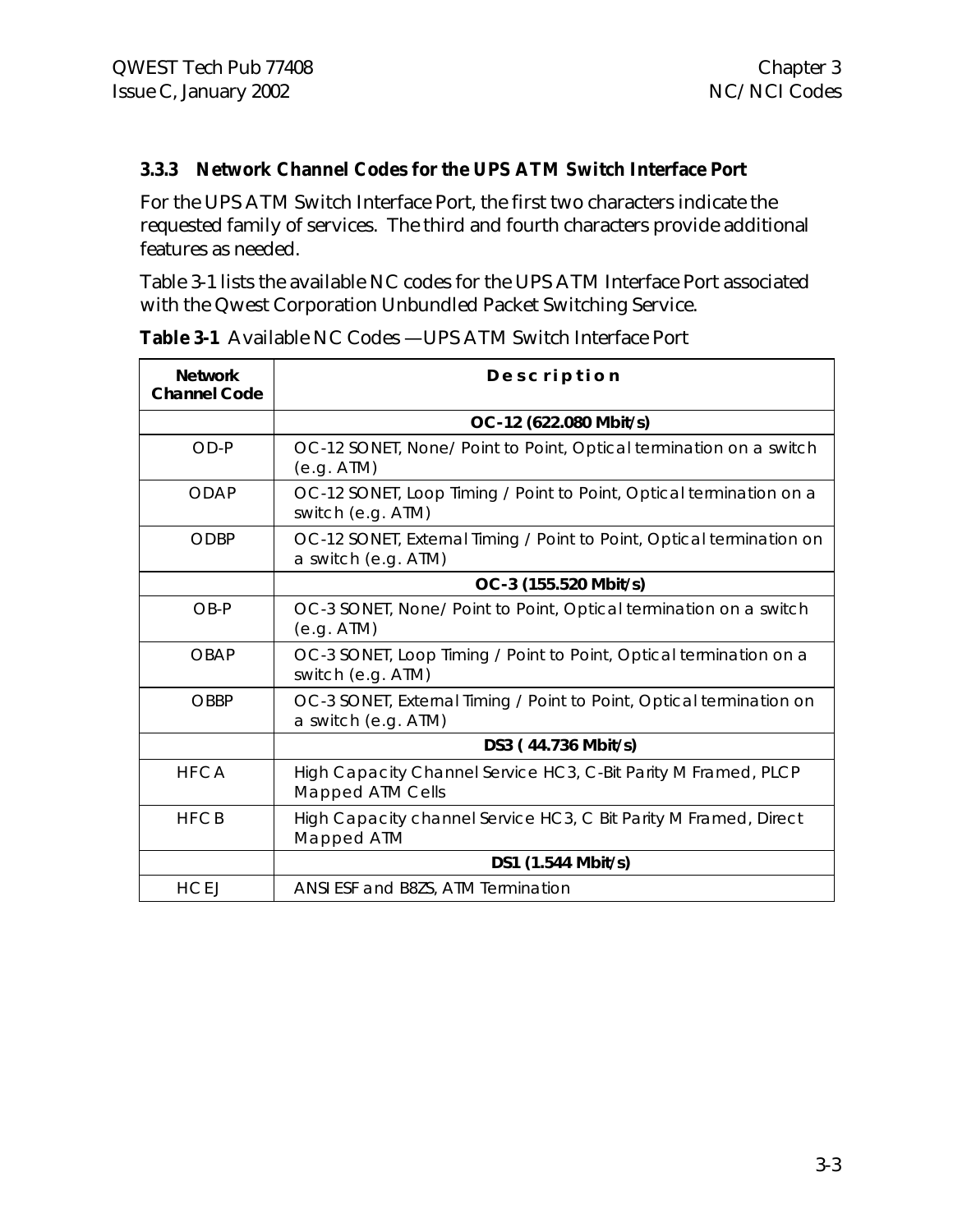#### **3.3.4 Available NC Codes for the UPS Customer Channel**

For the UPS Customer Channel, the first two Characters are AC indicating ADSL. The third character indicates DMT and the fourth character provides the upstream and downstream speeds.

Table 3-2 lists the available NC codes for the DMT RADSL Interface for the UPS Customer Channel with Shared, Unbundled Line Split, and CLEC provided Distribution loop.

| <b>Network</b><br><b>Channel Code</b> | Description                                                                                                                                             |
|---------------------------------------|---------------------------------------------------------------------------------------------------------------------------------------------------------|
| $AC-H$                                | ADSL Discrete Multi-tone (DMT) per ANSI T1.413 1998,<br>Provisioned speed of 256 Kbps downstream and upstream                                           |
| $AC - I$                              | ADSL Discrete Multi-tone (DMT) per ANSI T1.413 1998,<br>Provisioned speed of 640 Kbps downstream and 256kbps<br>upstream                                |
| $AC-C$                                | ADSL Discrete Multi-tone (DMT) per ANSI T1.413 1998,<br>Provisioned speed up to 640kps downstream and 640kps<br>upstream                                |
| $AC-J$                                | ADSL Discrete Multi-tone (DMT) per ANSI T1.413 1998 up to<br>1.024 Mbps of data downstream and 1 Mbps upstream.                                         |
| $AC-K$                                | ADSL Discrete Multi-tone (DMT) per ANSI T1.413 1998 up to 4<br>Mbps of data downstream and 1 Mbps upstream. (This<br>speed not available at this time). |
| $AC-L$                                | ADSL Discrete Multi-tone (DMT) per ANSI T1.413 1998 up to 7<br>Mbps of data downstream and 1 Mbps upstream (This<br>speed not available at this time).  |

**Table 3-2** Available NC Codes – UPS Customer Channel

### **3.4 Network Channel Interface (NCI) Codes**

#### **3.4.1 General**

Network Channel Interface (NCI) codes are a part of the COMMON LANGUAGE® code set. The NCI code is used to identify a network interface of a service in our mechanized systems.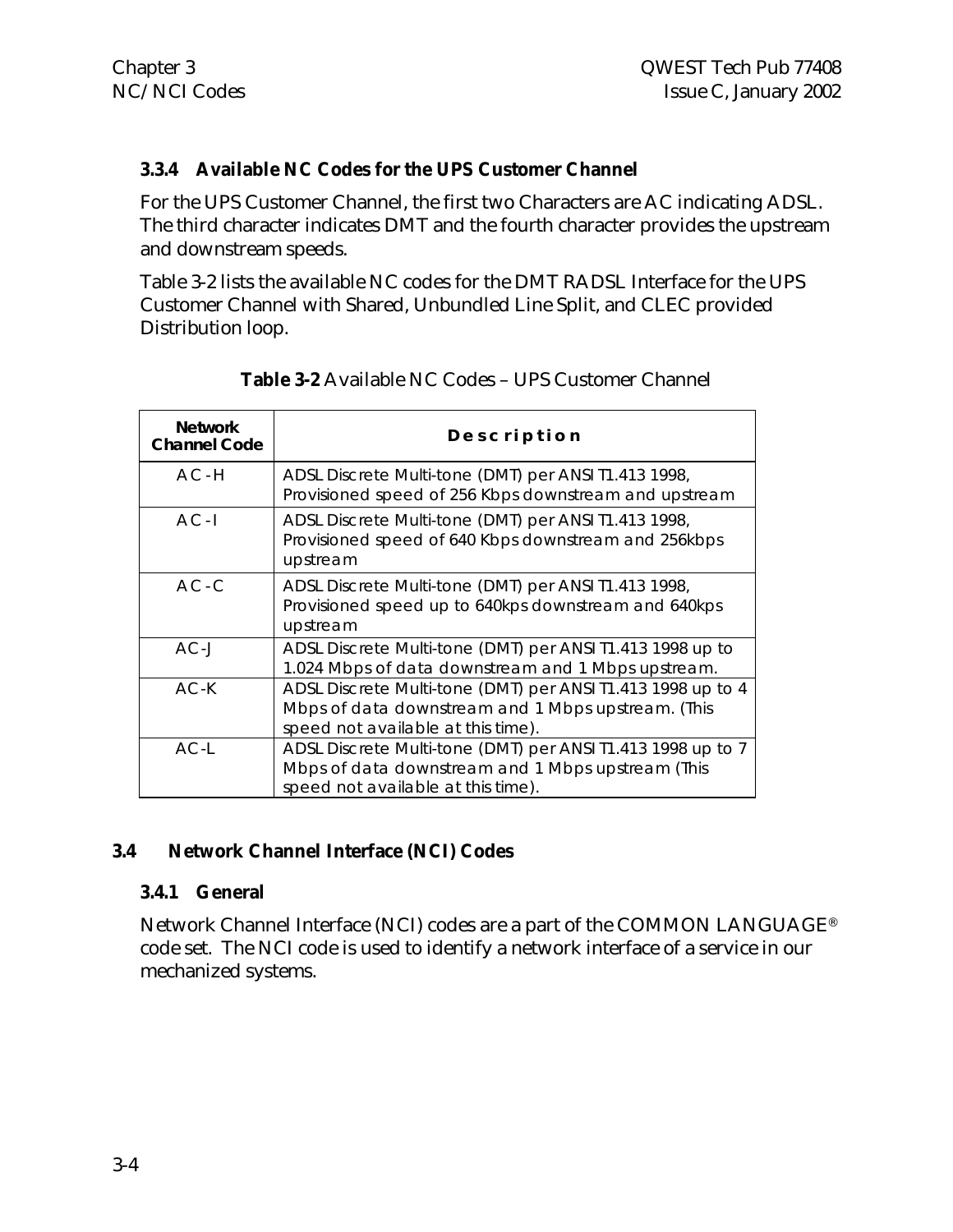#### **3.4.2 Format**

An NCI code is a maximum twelve-character code that consists of five (5) data elements:

Total Conductors Protocol Impedance Protocol Options Transmission Level Point(s) (TLP)

The first three fields are required. The last two are optional. The format is illustrated in Figure 3-2.

| Network Channel Interface Code                                                                                                                      |                     |          |   |                                      |                            |                         |   |   |                  |                  |                                              |
|-----------------------------------------------------------------------------------------------------------------------------------------------------|---------------------|----------|---|--------------------------------------|----------------------------|-------------------------|---|---|------------------|------------------|----------------------------------------------|
|                                                                                                                                                     | Total<br>Conductors | Protocol |   |                                      | D                          | <b>Protocol Options</b> |   | D | <b>TLP Level</b> |                  |                                              |
|                                                                                                                                                     |                     |          |   | m<br>p<br>e<br>d<br>a<br>n<br>C<br>e | e<br>m<br>е<br>t<br>e<br>r |                         |   |   | e<br>m<br>e      | a<br>n<br>S<br>m | R<br>${\bf e}$<br>$\mathbf C$<br>e<br>V<br>e |
| 1                                                                                                                                                   | 2                   | 3        | 4 | 5                                    | 6                          | 7                       | 8 | 9 | 10               | 11               | 12                                           |
| N                                                                                                                                                   | N                   | A        | A | Χ                                    | ٠                          | Χ                       | Χ | Χ | ٠                | $X$ or $-$       | X or -                                       |
| $=$ Alpha<br>A<br>$=$ Numeric<br>N<br>X<br>= Alphanumeric<br>= Delimiter (normally a period)<br>$\bullet$<br>$=$ Hyphen<br>$\overline{\phantom{a}}$ |                     |          |   |                                      |                            |                         |   |   |                  |                  |                                              |

**Figure 3-2** Format Structure for NCI Codes

**Total Conductors** (character positions 1 and 2) is a two-character numeric code that represents the total number of physical conductors (e.g., wires or fibers) required at the interface.

**Protocol** (character position 3 and 4) is a two-character alpha code that defines requirements for the interface regarding signaling/transmission.

**Impedance** (character position 5) is a one-character alpha or numeric code representing the nominal reference impedance that will terminate the channel for the purpose of evaluating transmission performance. Values are listed in Table 3-3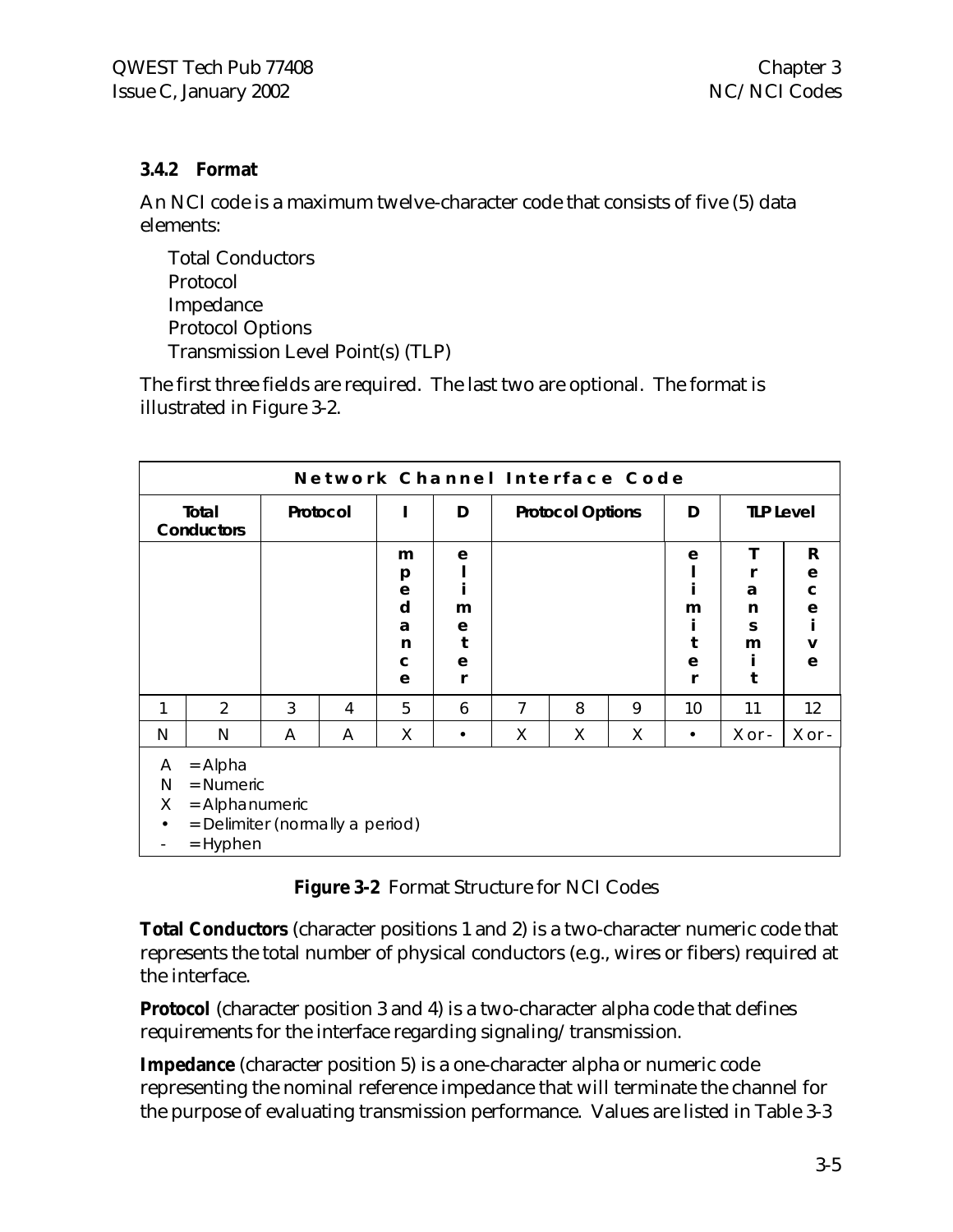| Impedance in Ohms<br>(Character Position 5)                                                                                                                                                                                                                                                                                                                                                                                                                   |       |            |      |  |  |
|---------------------------------------------------------------------------------------------------------------------------------------------------------------------------------------------------------------------------------------------------------------------------------------------------------------------------------------------------------------------------------------------------------------------------------------------------------------|-------|------------|------|--|--|
| Data Value                                                                                                                                                                                                                                                                                                                                                                                                                                                    | Code  | Data Value | Code |  |  |
| 110                                                                                                                                                                                                                                                                                                                                                                                                                                                           | 0     | 124        | 7    |  |  |
| 150                                                                                                                                                                                                                                                                                                                                                                                                                                                           | 1     | Variable   | 8    |  |  |
| 600                                                                                                                                                                                                                                                                                                                                                                                                                                                           | 2     | 100        | 9    |  |  |
| 900                                                                                                                                                                                                                                                                                                                                                                                                                                                           | $3 *$ | Fiber      | F    |  |  |
| 1200                                                                                                                                                                                                                                                                                                                                                                                                                                                          | 4     | Radio      | 7    |  |  |
| 135                                                                                                                                                                                                                                                                                                                                                                                                                                                           | 5     | 50 Coaxial | C    |  |  |
| 75                                                                                                                                                                                                                                                                                                                                                                                                                                                            | 6     |            |      |  |  |
| * Except for interface code 04DD3, the impedance character<br>3, when used with a 4-wire voice-frequency path at the POT,<br>denotes a historical customer (IC) provided transmission<br>termination rather than a 900 ohm impedance. Such<br>terminations were provided by customers in accordance with<br>FCC Docket No. 20099 settlement Agreement and by<br>Automatic Transmission Test and Control Circuit used in the<br>previous provisioning process. |       |            |      |  |  |

#### **Table 3-3** NCI Impedance Values

**Protocol Options** (character positions 7, 8, and 9) is a one to three-character alpha, numeric, or alphanumeric code that describes additional features (e.g., bit rate or bandwidth) on the Protocol to be used. It is an optional field that is always left justified.

**Transmission Level Point(s)** (character positions 8 through 12) is assigned one or two-character alpha code corresponding to a value for Transmission Level Point(s) (TLPs) from either the Exchange Carrier/service provider or customer end. The convention for TLP Levels is as follows:

- Transmitting TLP Level signifies the TLP transmit signal level at the U S WEST interface when transmitting to the customer.
- Receiving TLP Level signifies the TLP transmit signal level at the U S WEST interface when receiving from the customer.

Further information about NCI Codes may be found in ANSI T1.223-1997.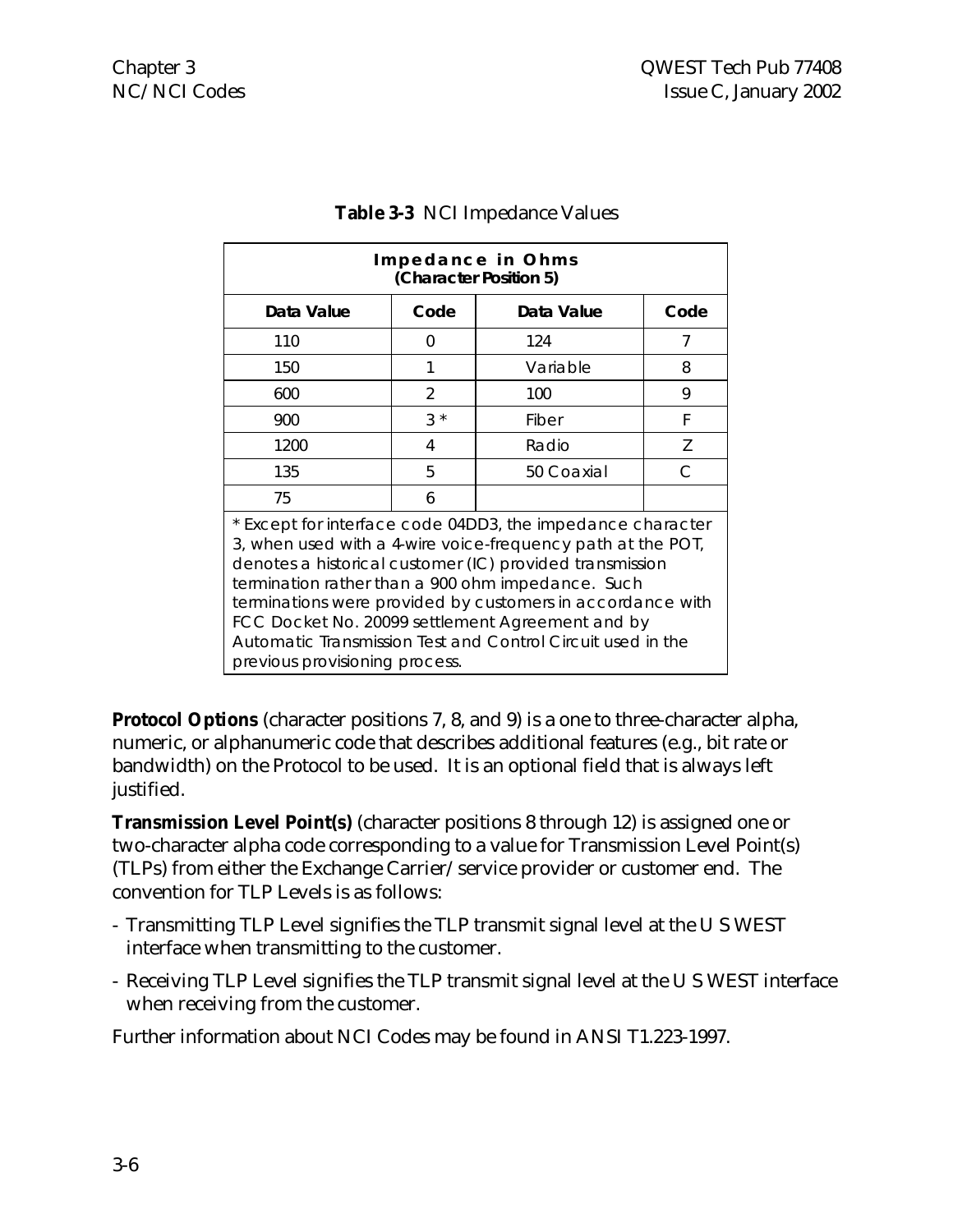#### **3.4.3 Available Network Channel Interface Codes for UPS 622.080 Mbit/s ATM Switch Interface Port**

Table 3-4 lists the NCI codes valid for UPS 622.080 Mbit/s ATM Switch Interface Port.

| Network Channel<br>Interface Codes | Description                                                                                                                              |  |  |
|------------------------------------|------------------------------------------------------------------------------------------------------------------------------------------|--|--|
|                                    | <b>FDP</b> Interface                                                                                                                     |  |  |
| 02SOF.D                            | IR1-SLM (Intermediate Reach Single - Longitudinal Mode)                                                                                  |  |  |
| 02SOF.B                            | LR1-SLM (Long Reach - Single Longitudinal Mode)                                                                                          |  |  |
| <b>ICDF</b> Interface              |                                                                                                                                          |  |  |
| 02OBE.II                           | Central Office Manual Cross-Connect Termination with No<br>Subrating Capability, Fiber Cross-Connect or Fiber<br><b>Distribution Bay</b> |  |  |

**Table 3-4** NCI Codes for UPS 622.080 Mbit/s ATM Switch Interface Port

#### **3.4.4 Available Network Channel Interface Codes for UPS 155.520 Mbit/s ATM Switch Interface Port**

Table 3-5 lists the NCI codes valid for UPS 155.520 Mbit/s ATM Switch Interface Port.

| Network Channel<br>Interface Codes | Description                                                                                                                              |  |  |  |
|------------------------------------|------------------------------------------------------------------------------------------------------------------------------------------|--|--|--|
| <b>FDP</b> Interface               |                                                                                                                                          |  |  |  |
| 02SOF.D                            | IR1-SLM (Intermediate Reach Single - Longitudinal Mode)                                                                                  |  |  |  |
| 02SOF.B                            | LR1-SLM (Long Reach - Single Longitudinal Mode)                                                                                          |  |  |  |
| 04SOF.D                            | IR1-SLM (Intermediate Reach Single - Longitudinal Mode)                                                                                  |  |  |  |
| 04SOF.B                            | LR1-SLM (Long Reach - Single Longitudinal Mode)                                                                                          |  |  |  |
| <b>ICDF</b> Interface              |                                                                                                                                          |  |  |  |
| 02OBE.11                           | Central Office Manual Cross-Connect Termination with No<br>Subrating Capability, Fiber Cross-Connect or Fiber<br><b>Distribution Bay</b> |  |  |  |
| $04$ OBE.II                        | Central Office Manual Cross-Connect Termination with No<br>Subrating Capability, Fiber Cross-Connect or Fiber<br><b>Distribution Bay</b> |  |  |  |

**Table 3-5** NCI Codes for UPS 155.520 Mbit/s ATM Switch Interface Port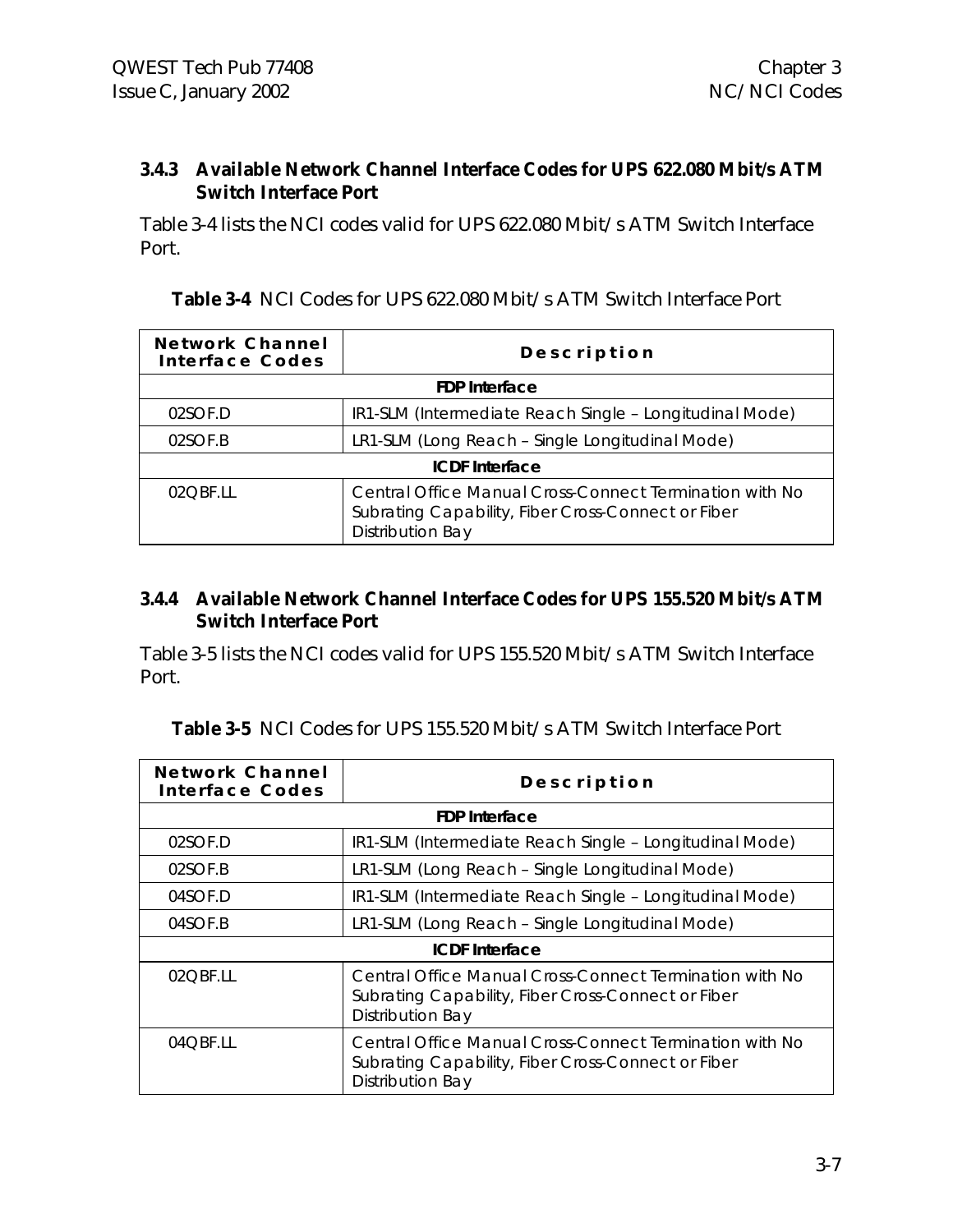#### **3.4.5 Available Network Channel Interface Codes for UPS 44.736 Mbit/s ATM Switch Interface Port**

Table 3-6 lists the NCI codes valid for UPS 44.736 Mbit/s ATM Switch Interface Port.

| <b>Table 3-6</b> NCI Codes for UPS 44.736 Mbit/s ATM Switch Interface Port |
|----------------------------------------------------------------------------|
|----------------------------------------------------------------------------|

| Network Channel<br>Interface Codes | Description                                                                                            |  |  |
|------------------------------------|--------------------------------------------------------------------------------------------------------|--|--|
|                                    | <b>DSX Interface</b>                                                                                   |  |  |
| 04DS6.44A                          | 44.736 Mbit/s (DS3) Unchannelized Application and C-Bit<br>Parity                                      |  |  |
|                                    | <b>ICDF</b> Interface                                                                                  |  |  |
| 04QB6.33                           | 44.736 Mbit/s Payload, Central Office Manual Cross-Connect<br>Termination with No Subrating capability |  |  |

#### **3.4.6 Available Network Channel Interface Codes for UPS 1.544 Mbit/s ATM Interface Port**

Table 3-7 lists the NCI codes valid for UPS 1.544 Mbit/s ATM Interface Port.

### **Table 3-7** NCI Codes for UPS 1.544 Mbit/s ATM Interface Port

| Network Channel<br>Interface Codes | Description                                                                                                                                                      |  |  |
|------------------------------------|------------------------------------------------------------------------------------------------------------------------------------------------------------------|--|--|
| <b>DSX Interface</b>               |                                                                                                                                                                  |  |  |
| 04DS9.1S                           | 1.544 Mbit/s (DS1) ANSI ESF and B8ZS Clear Channel<br>Capability per GR-342-Core                                                                                 |  |  |
| <b>ICDF</b> Interface              |                                                                                                                                                                  |  |  |
| 04OB9.11                           | DS1 to DS1 Central Office Manual Cross-Connect<br>Termination with No Subrating Capability, may or may not<br>meet DS1 signal levels as specified in GR-342-Core |  |  |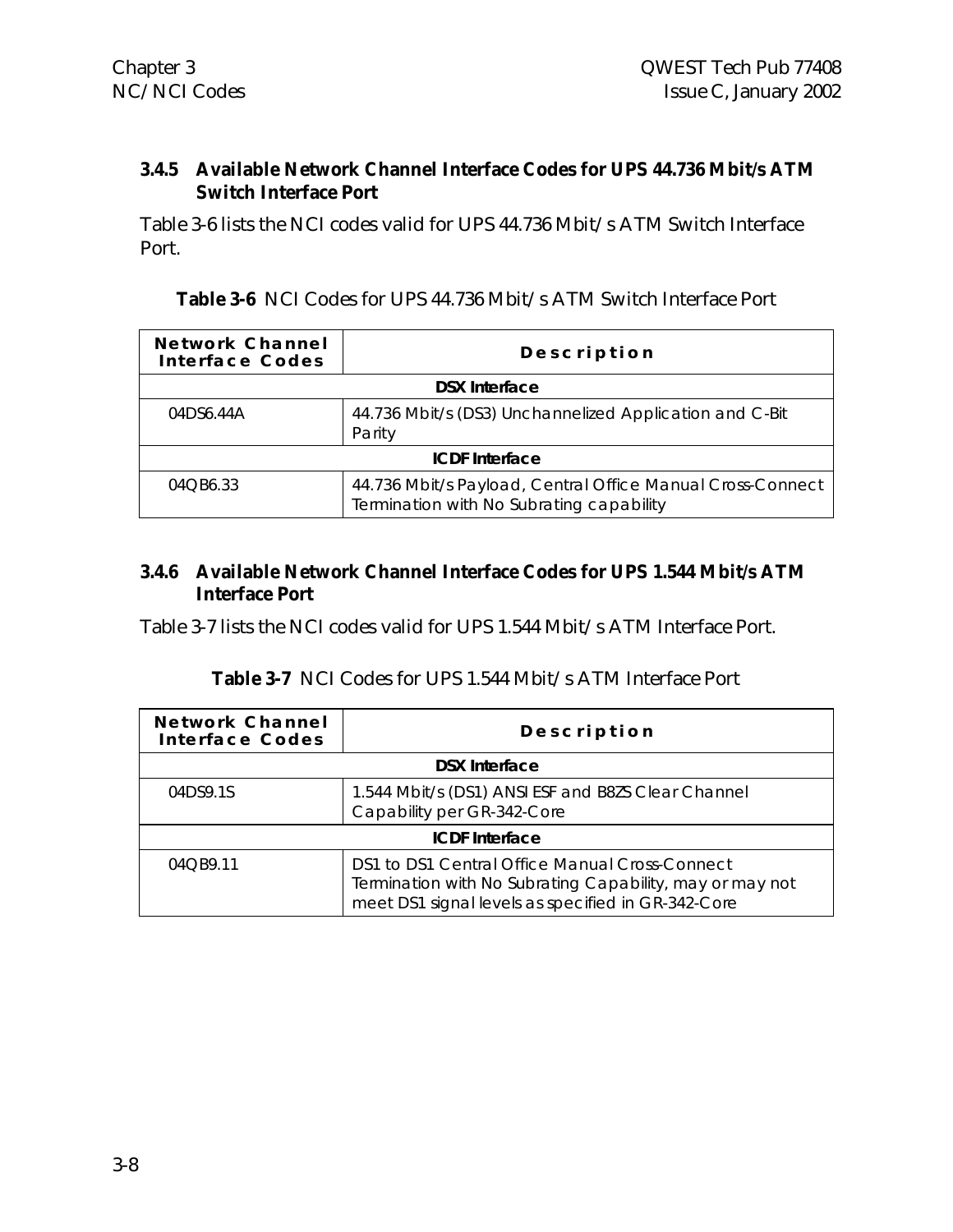#### **3.4.7 Available Network Channel Interface Codes for UPS Customer Channel with Shared Distribution Loop**

Table 3-8 lists the NCI codes valid for the UPS Customer Channel with Shared Distribution Loop.

**Table 3-8** NCI Codes for UPS Customer Channel with Shared Distribution Loop

| Network Channel<br>Interface Codes | Description                      |
|------------------------------------|----------------------------------|
| 02DU9.01A                          | One POTS Channel ADSL per T1.413 |

#### **3.4.8 Available Network Channel Interface Codes for UPS Customer Channel with Line Split Distribution Loop**

Table 3-9 lists the NCI codes valid for the UPS Customer Channel with Line Split Distribution Loop (The Line Split Distribution Loop is not available at this time).

Table 3-9 NCI Codes for UPS Customer Channel with Line Split Distribution Loop

| Network Channel<br>Interface Codes | Description                      |
|------------------------------------|----------------------------------|
| 02DU9.01A                          | One POTS Channel ADSL per T1.413 |

#### **3.4.9 Available Network Channel Interface Codes for UPS Customer Channel with Unbundled Distribution Loop**

Table 3-10 lists the NCI codes valid for the UPS Customer Channel with Unbundled Distribution Loop.

**Table 3-10** NCI Codes for UPS Customer Channel with Unbundled Distribution Loop

| Network Channel<br>Interface Codes | Description                  |
|------------------------------------|------------------------------|
| 02DU9.00A                          | <b>ADSL Using DMT Format</b> |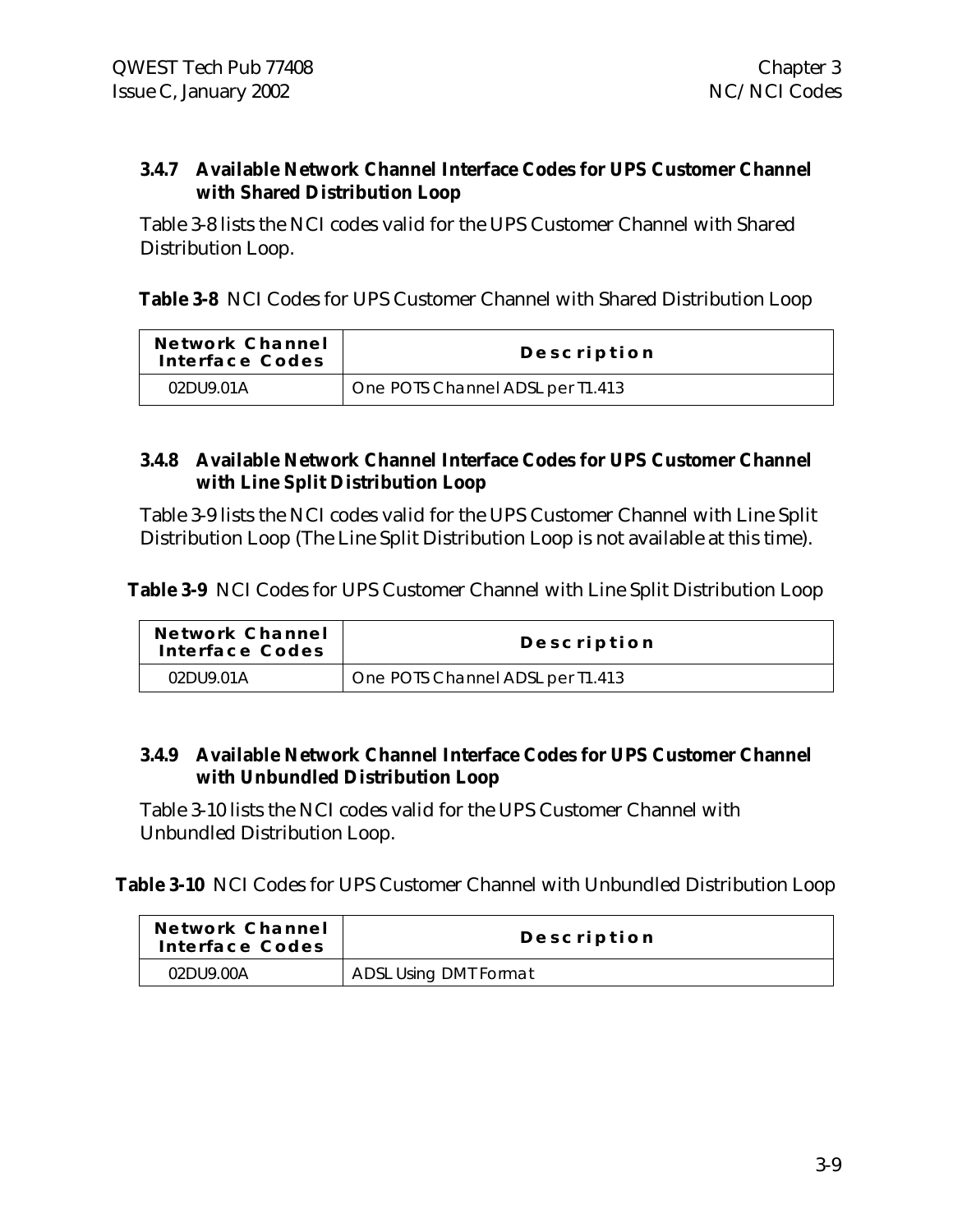#### **3.4.10 Available Network Channel Interface Codes for UPS Customer Channel with CLEC provided Distribution Loop**

Table 3-11 lists the NCI codes valid for the UPS Customer Channel with CLEC provided Distribution Loop.

**Table 3-11** NCI Codes for UPS Customer Channel with CLEC Provided Loop

| Network Channel<br>Interface Codes | Description                                                                                                                                               |
|------------------------------------|-----------------------------------------------------------------------------------------------------------------------------------------------------------|
| 02OF9.005                          | Field Location Manual Cross-Connect Termination with No<br>Sub-rate Capability (Outside Plant Cross-Connect Location)<br>with Spectrum Management Class 5 |

#### **3.5 Valid Network Channel/Network Channel Interface Combinations**

This section describes valid combinations of NC and NCI codes. The term "Digital" is used in the tables to represent a DS1 or higher-level digital interface. Representative NCI codes include 04DS9.15, 04DJ9.1S, 04DU9.BN, 04SOF.D and 04DS6.44, etc.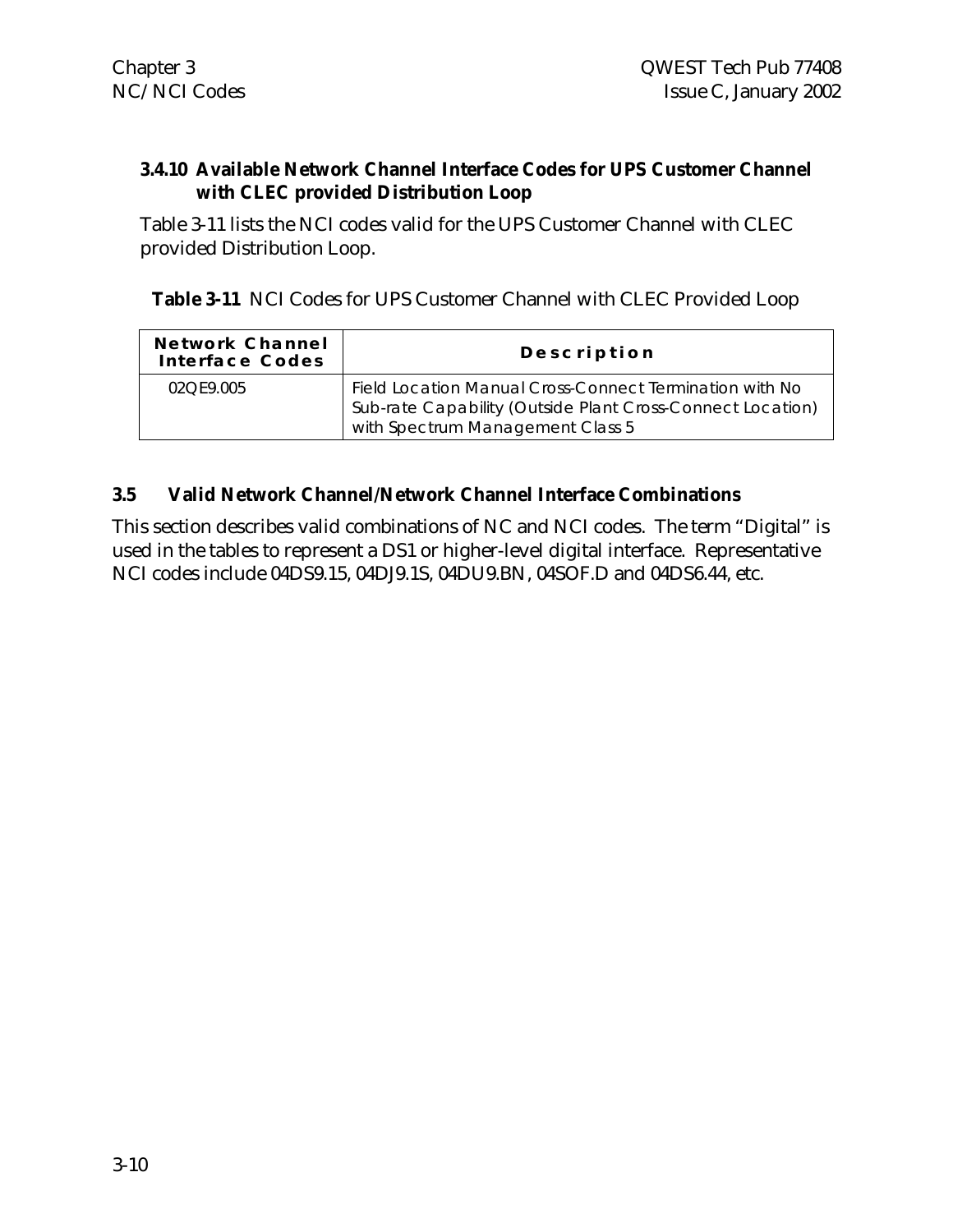## **3.5.1 UPS ATM Switch Interface Port**

Table 3-12 shows the currently available NC/NCI Code Combinations used to order a UPS ATM Switch Interface Port.

| NC<br>Codes | <b>Description</b>                                                                                             | <b>NCI Codes</b>                |
|-------------|----------------------------------------------------------------------------------------------------------------|---------------------------------|
| OD-P        | OC-12 SONET, None/ Point to Point, Optical<br>termination on a switch (e.g. ATM)                               | 02SOF.B 02QBF.LL<br>02SOF.D     |
| <b>ODAP</b> | OC-12 SONET, Loop Timing / Point to Point,<br>Optical termination on a switch (e.g. ATM)                       | 02SOF.D<br>02SOF.B 02QBF.LL     |
| <b>ODBP</b> | OC-12 SONET, External Timing / Point to<br>Point, Optical termination on a switch (e.g.<br>ATM)                | 02SOF.D<br>02SOF.B 02QBF.LL     |
| OB-P        | OC-3 SONET, None/ Point to Point, Optical                                                                      | 02SOF.D<br>02SOF.B<br>02QBF.LL  |
|             | termination on a switch (e.g. ATM)                                                                             | 04SOF.D<br>04SOF.B<br>04 OBF.LL |
| <b>OBAP</b> | OC-3 SONET, Loop Timing / Point to Point,                                                                      | 02SOF.D<br>02SOF.B<br>02QBF.LL  |
|             | Optical termination on a switch (e.g. ATM)                                                                     | 04SOF.D<br>04SOF.B<br>04QBF.LL  |
| <b>OBBP</b> | OC-3 SONET, External Timing / Point to Point,                                                                  | 02SOF.D<br>02SOF.B<br>02QBF.LL  |
|             | Optical termination on a switch (e.g. ATM)                                                                     | 04SOF.D<br>04SOF.B<br>04QBF.LL  |
| <b>HFCA</b> | High Capacity Channel Service HC3,<br>Unchannelized C-Bit Parity, PLCP Mapped<br><b>ATM Cells</b>              | 04 QB6.33 04 DS6.44 A           |
| <b>HFCB</b> | High Capacity Channel Service HC3,<br>Unchannelized C-Bit Parity, Direct Mapped<br><b>ATM Cells</b>            | 04OB6.33<br>04DS6.44A           |
| <b>HECJ</b> | 1.544 Mbps ANSI ESF & B8ZS Clear Channel<br>Capability ATM Termination per ANSI T1.403<br>1989 and GR-342-CORE | 04DS9.1S<br>04QB9.11            |

| Table 3-12 UPS ATM Switch Interface Port |
|------------------------------------------|
|                                          |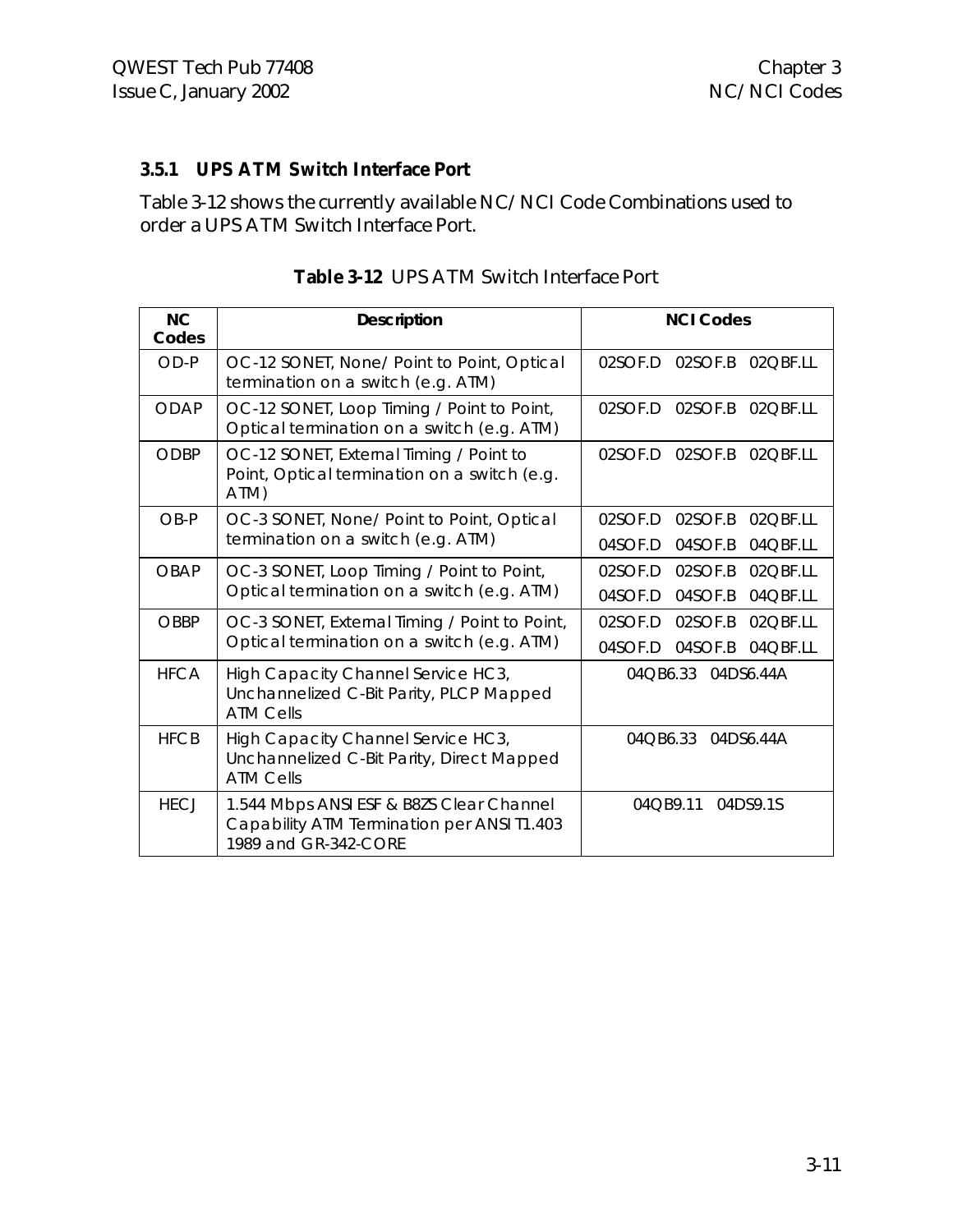#### **3.5.2 UPS Customer Channel with Shared Distribution Loop**

Table 3-13 shows the currently available NC/NCI Code Combinations used to order a UPS Customer Channel with a Shared Distribution Loop.

| <b>NC CODE</b> | <b>NCI CODE</b> | <b>DESCRIPTION</b>                                                                                                                                  |
|----------------|-----------------|-----------------------------------------------------------------------------------------------------------------------------------------------------|
| $AC-H$         | 02DU9.01A       | DMT RADSL line with one POTS Channel and with up to 256<br>Kbps of data downstream and up to 256 Kbps upstream                                      |
| $AC-I$         | 02DU9.01A       | DMT RADSL line with one POTS Channel and with up to 640<br>Kbps of data downstream and up to 256 Kbps upstream                                      |
| $AC-C$         | 02DU9.01A       | DMT RADSL line with one POTS Channel and with up to 640<br>Kbps of data downstream and upstream.                                                    |
| $AC-J$         | 02DU9.01A       | DMT RADSL line with one POTS Channel and with up to 1.024<br>Mbps of data downstream and 1 Mbps upstream.                                           |
| $AC-K$         | 02DU9.01A       | DMT RADSL line with one POTS Channel and with up to 4<br>Mbps of data downstream and 1 Mbps upstream (This speed<br>is not available at this time)  |
| $AC-I$         | 02DU9.01A       | DMT RADSL line with one POTS Channel and with up to 7<br>Mbps of data downstream and 1 Mbps upstream (This speed<br>is not available at this time). |

|  |  |  |  |  |  | Table 3-13 UPS Customer Channel with Shared Distribution Loop |  |
|--|--|--|--|--|--|---------------------------------------------------------------|--|
|--|--|--|--|--|--|---------------------------------------------------------------|--|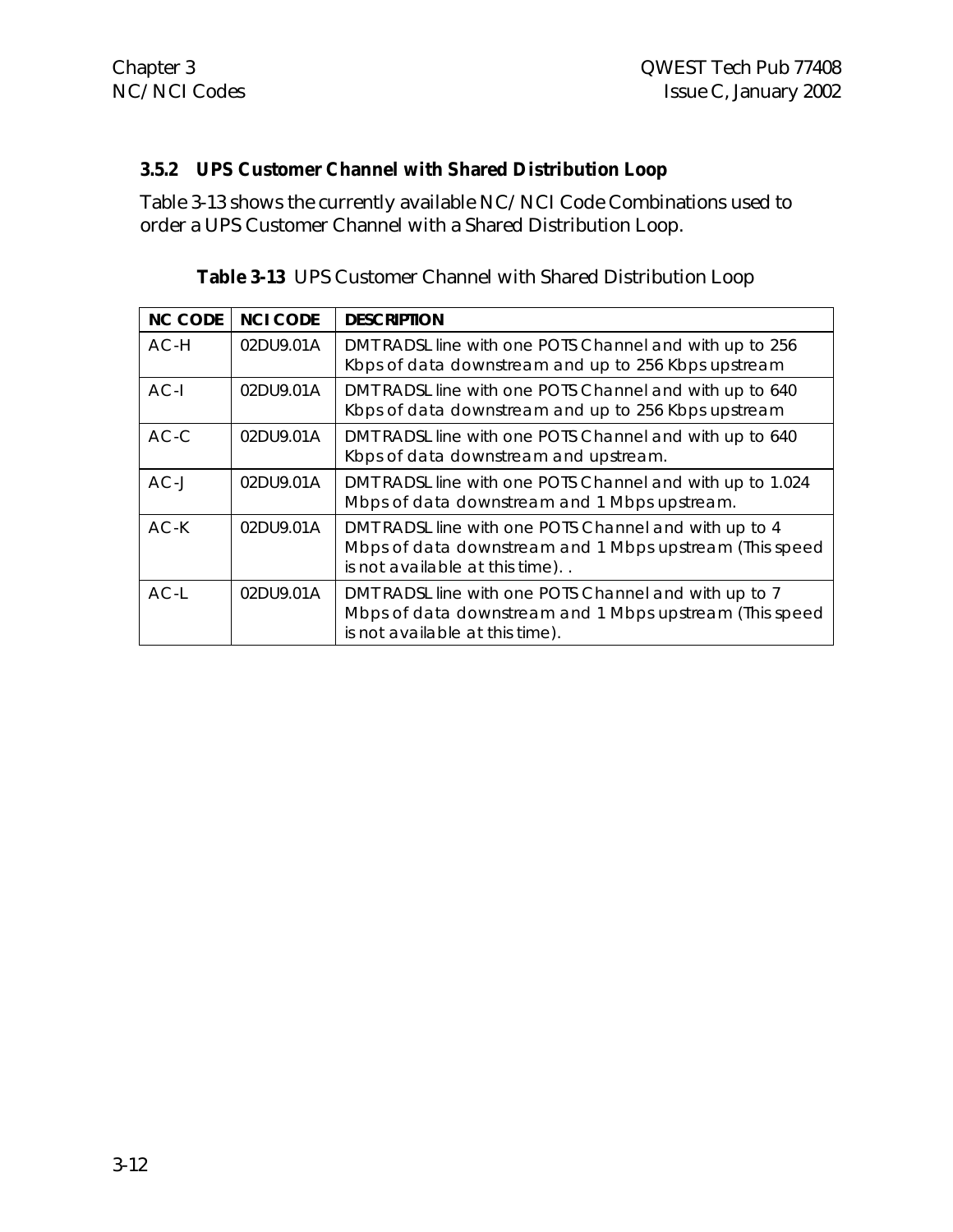#### **3.5.3 UPS Customer Channel with Line Split Distribution Loop**

Table 3-14 shows the currently available NC/NCI Code Combinations used to order a UPS Customer Channel with a Line Split Distribution Loop.

| <b>NC CODE</b> | <b>NCI CODE</b> | <b>DESCRIPTION</b>                                                                                                                                |
|----------------|-----------------|---------------------------------------------------------------------------------------------------------------------------------------------------|
| $AC-H$         | 02DU9.01A       | DMT RADSL line with one POTS Channel and with up to 256 Kbps<br>of data downstream and up to 256 Kbps upstream                                    |
| $AC-I$         | 02DU9.01A       | DMT RADSL line with one POTS Channel and with up to 640 Kbps<br>of data downstream and up to 256 Kbps upstream                                    |
| $AC-C$         | 02DU9.01A       | DMT RADSL line with one POTS Channel and with up to 640 Kbps<br>of data downstream and upstream.                                                  |
| $AC-J$         | 02DU9.01A       | DMT RADSL line with one POTS Channel and with up to 1.024<br>Mbps of data downstream and 1 Mbps upstream.                                         |
| $AC-K$         | 02DU9.01A       | DMT RADSL line with one POTS Channel and with up to 4 Mbps<br>of data downstream and 1 Mbps upstream (This speed is<br>unavailable at this time). |
| $AC-L$         | 02DU9.01A       | DMT RADSL line with one POTS Channel and with up to 7 Mbps<br>of data downstream and 1 Mbps upstream (This speed is<br>unavailable at this time). |

| Table 3-14 UPS Customer Channel with Line Split Distribution Loop |
|-------------------------------------------------------------------|
|-------------------------------------------------------------------|

## **3.5.4 UPS Customer Channel with Unbundled Distribution Loop**

Table 3-15 shows the currently available NC/NCI Code Combinations used to order a UPS Customer Channel with an Unbundled Distribution Loop.

| <b>NC CODE</b> | <b>NCI CODE</b> | <b>DESCRIPTION</b>                                                                                                        |
|----------------|-----------------|---------------------------------------------------------------------------------------------------------------------------|
| $AC-H$         | 02DU9.00A       | DMT RADSL line with up to 256 Kbps of data downstream<br>and up to 256 Kbps upstream                                      |
| $AC-I$         | 02DU9.00A       | DMT RADSL line with up to 640 Kbps of data downstream<br>and up to 256 Kbps upstream                                      |
| $AC-C$         | 02DU9.00A       | DMT RADSL line with up to 640 Kbps of data downstream<br>and upstream.                                                    |
| $AC-J$         | 02DU9.00A       | DMT RADSL line with up to 1.024 Mbps of data<br>downstream and 1 Mbps upstream.                                           |
| $AC-K$         | 02DU9.00A       | DMT RADSL line with up to 4 Mbps of data downstream<br>and 1 Mbps upstream (This speed is not available at this<br>time). |
| $AC-I$         | 02DU9.00A       | DMT RADSL line with up to 7 Mbps of data downstream<br>and 1 Mbps upstream (This speed is not available at this<br>time). |

| Table 3-15 UPS Customer Channel with Unbundled Distribution Loop |  |
|------------------------------------------------------------------|--|
|------------------------------------------------------------------|--|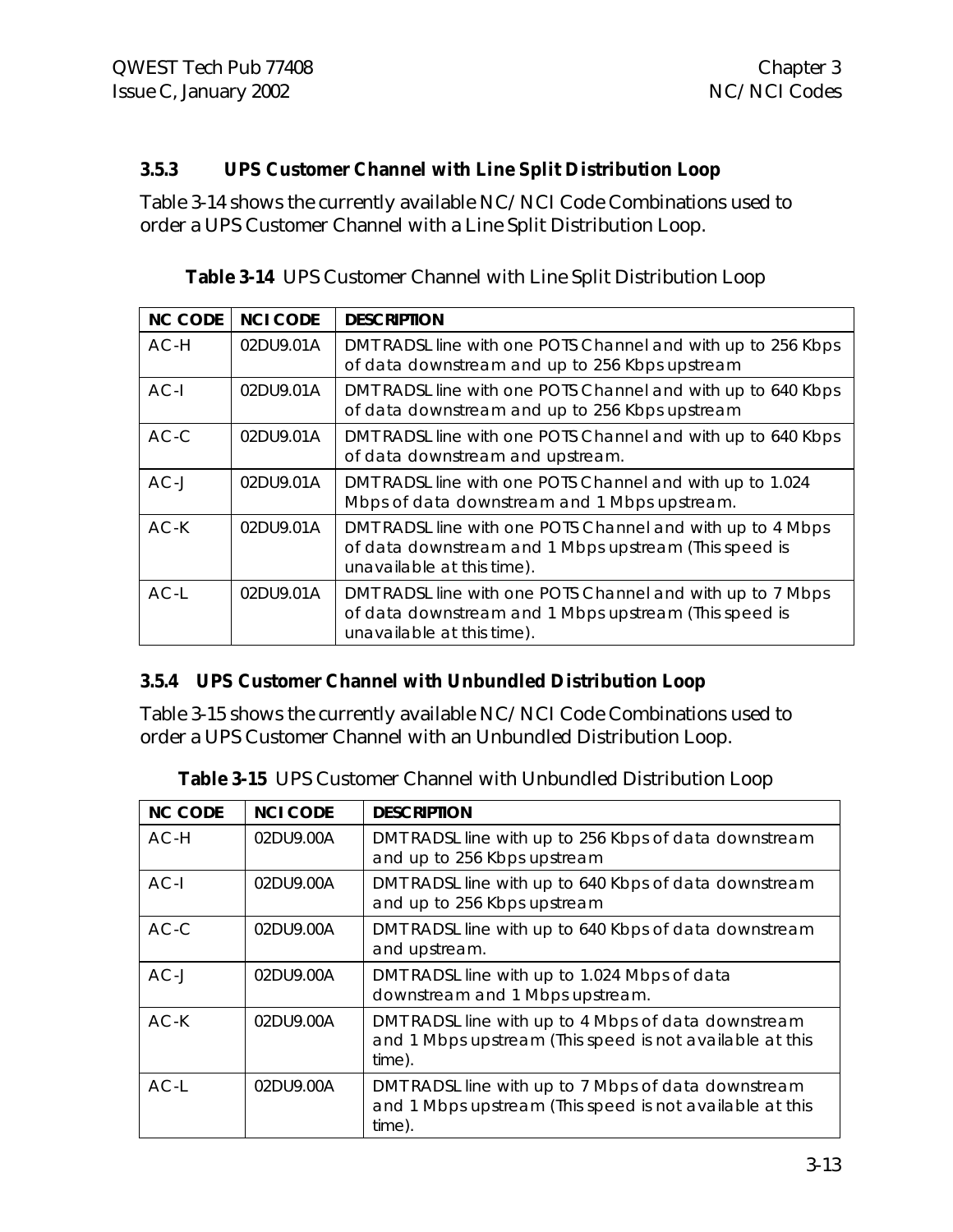## **3.5.5 UPS Customer Channel with a CLEC Provided Distribution Loop**

Table 3-16 shows the currently available NC/NCI Code Combinations used to order a UPS Customer Channel with a CLEC Provided Distribution Loop.

| <b>NC CODE</b> | <b>NCI CODE</b> | <b>DESCRIPTION</b>                                                                                                                                                                                                                                                                      |
|----------------|-----------------|-----------------------------------------------------------------------------------------------------------------------------------------------------------------------------------------------------------------------------------------------------------------------------------------|
| AC-H           | 02QE9.005       | Field Location Manual Cross-Connect Termination with<br>No Sub-rate Capability (Outside Plant Cross-Connect<br>Location) with Spectrum Management Class 5, DMT<br>RADSL line with up to 256 Kbps of data downstream<br>and up to 256 Kbps upstream                                      |
| $AC-I$         | 02QE9.005       | Field Location Manual Cross-Connect Termination with<br>No Sub-rate Capability (Outside Plant Cross-Connect<br>Location) with Spectrum Management Class 5, DMT<br>RADSL line with up to 640 Kbps of data downstream<br>and up to 256 Kbps upstream                                      |
| $AC-C$         | 02QE9.005       | Field Location Manual Cross-Connect Termination with<br>No Sub-rate Capability (Outside Plant Cross-Connect<br>Location) with Spectrum Management Class 5, DMT<br>RADSL line with up to 640 Kbps of data downstream<br>and upstream.                                                    |
| $AC-J$         | 02QE9.005       | Field Location Manual Cross-Connect Termination with<br>No Sub-rate Capability (Outside Plant Cross-Connect<br>Location) with Spectrum Management Class 5, DMT<br>RADSL line with up to 1.024 Mbps of data downstream<br>and 1 Mbps upstream.                                           |
| $AC-K$         | 02QE9.005       | Field Location Manual Cross-Connect Termination with<br>No Sub-rate Capability (Outside Plant Cross-Connect<br>Location) with Spectrum Management Class 5, DMT<br>RADSL line with up to 4 Mbps of data downstream and<br>1 Mbps upstream (This speed is not available at this<br>time). |
| $AC-L$         | 02QE9.005       | Field Location Manual Cross-Connect Termination with<br>No Sub-rate Capability (Outside Plant Cross-Connect<br>Location) with Spectrum Management Class 5, DMT<br>RADSL line with up to 7 Mbps of data downstream and<br>1 Mbps upstream (This speed I snot available at this<br>time)  |

|  | <b>Table 3-16</b> UPS Customer Channel with CLEC Provided Distribution Loop |
|--|-----------------------------------------------------------------------------|
|--|-----------------------------------------------------------------------------|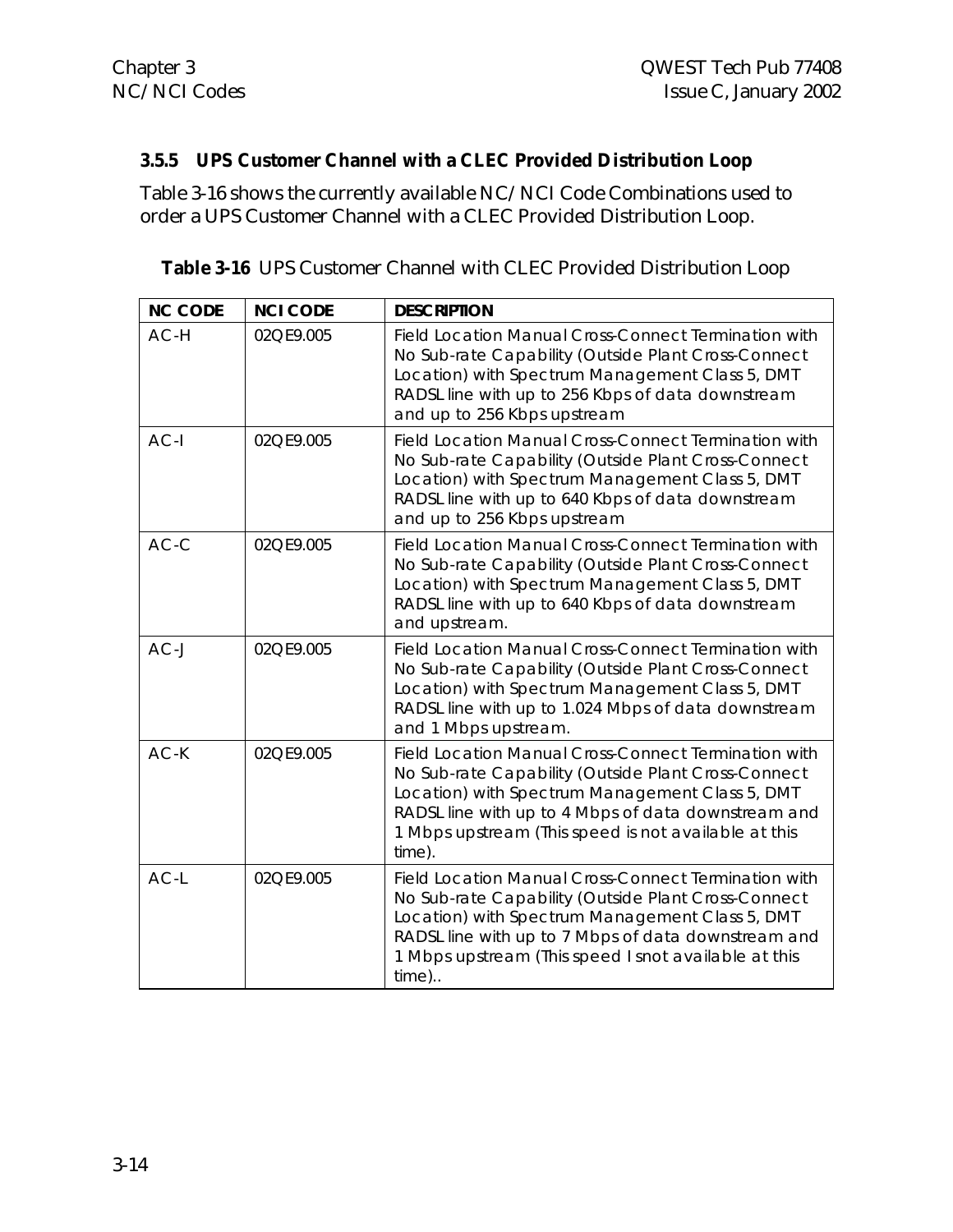## **CONTENTS**

## **Chapter and Section Page**

| 4.1 |  |  |  |
|-----|--|--|--|
|     |  |  |  |
|     |  |  |  |
| 4.2 |  |  |  |
|     |  |  |  |
|     |  |  |  |
|     |  |  |  |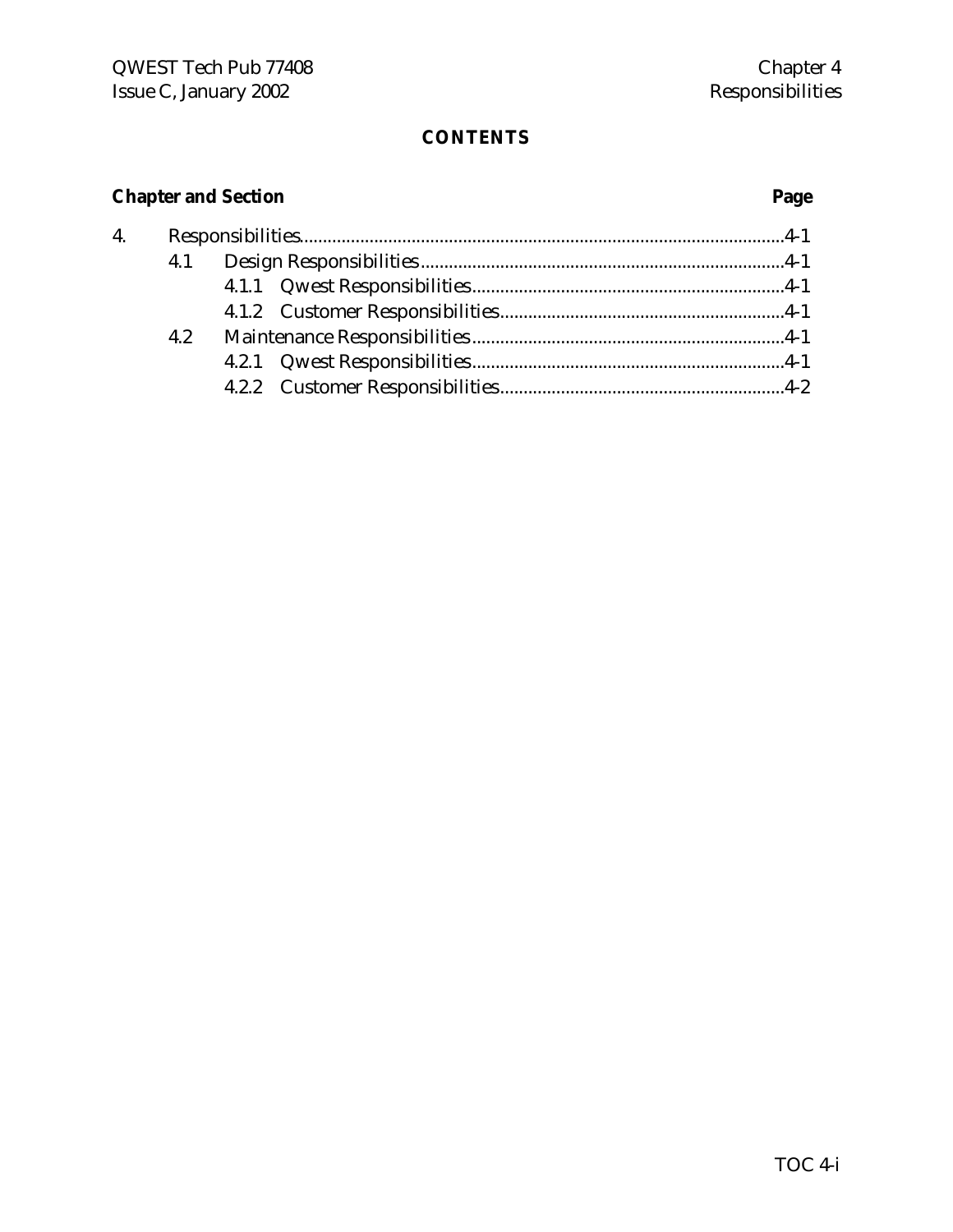## **4. Responsibilities**

## **4.1 Design Responsibilities**

The CLEC is responsible for all equipment on the CLEC side of the ICDF. Similarly, if the CLEC has chosen to provide their own distribution loop with the UPS Customer Channel, they are also responsible for all equipment on the CLEC side of the Network Interface at the FCP.

At the End-User premise, the CLEC and End-User must decide their respective responsibilities on their side of the Network Interface.

## **4.1.1 Qwest Responsibilities**

Qwest will provide the ADSL Loop Qualification information via the ADSL Loop Qualification Tool through IMA 4.2. The loop qualification tool works with either the End User telephone number or station address. IMA will provide the following local loop cable information:

- Total cable length in kilo feet
- Total bridged tap length in kilo feet
- The presence of Load Coils in the loop
- The presence of Digital Loop Electronics (DLC, UDS, etc)
- An insertion loss calculation based on 196 kHz with 135-Ohm termination.

For additional information regarding the ADSL Qualification Tool refer to PUB 77406

## **4.1.2 Customer Responsibilities**

The CLEC and/or End-User are responsible for obtaining and providing CPE and Microfilters (as necessary) compatible with the Qwest DSLAM as specified in Chapter 2. It is the CLECs responsibility to ensure that the loop they order with the UPS Customer Channel can support their desired data rate.

CLECs meeting Qwest on the customer premise must make arrangements with the property owner for any required access.

## **4.2 Maintenance Responsibilities**

Joint testing between the CLEC and Qwest will not be available.

## **4.2.1 Qwest Responsibilities**

Qwest will provide the CLEC with a trouble report telephone number. Upon request, Qwest will initiate actions specified in the Service Interval Guide to clear the trouble.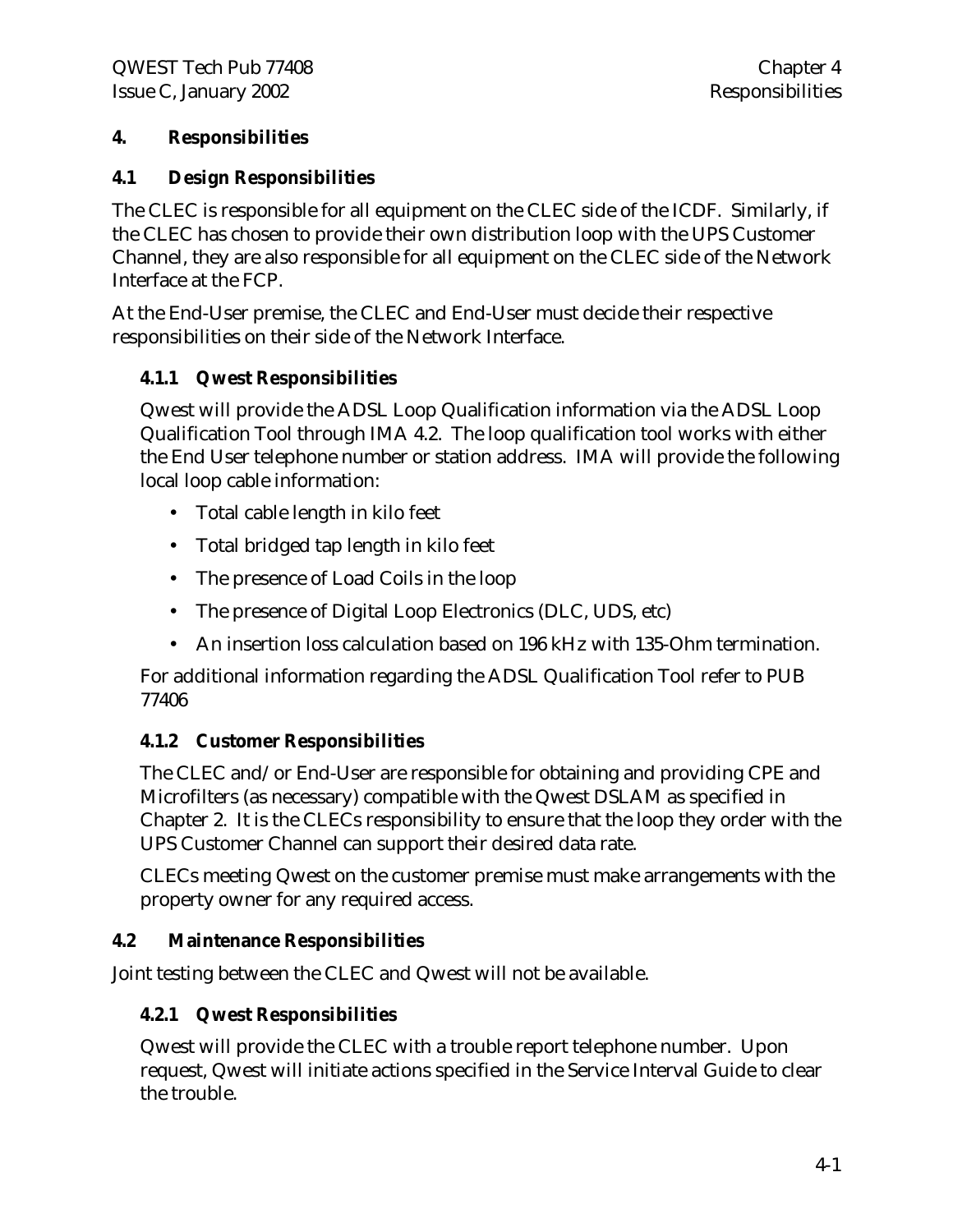Since CLECs will not have access to the NMS, Qwest will notify CLECs of any problems detected with the UPS ATM Switch Interface Ports.

Service restoration will be nondiscriminatory.

## **4.2.2 Customer Responsibilities**

The CLEC or their responsible agent must sectionalize trouble conditions and verify that the trouble is not a CLEC owned equipment or cable before calling the applicable Qwest Repair Center. The CLEC must provide Qwest with this information before Qwest will dispatch to repair.

If the trouble is isolated to End-User owned equipment, the CLEC or End-User is responsible for clearing the trouble and restoring the service to normal based on their joint agreement.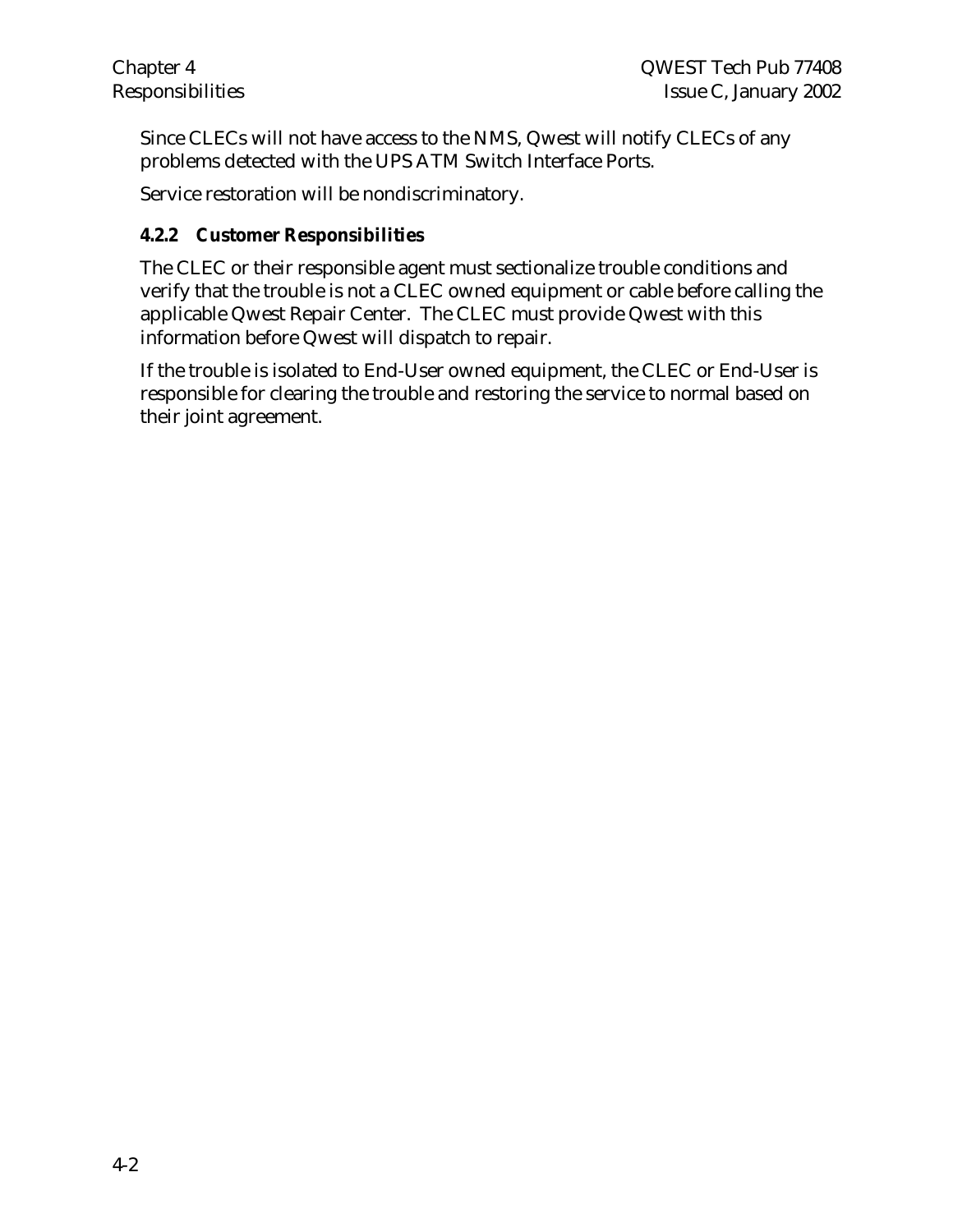## **CONTENTS**

## **Chapter and Section**

 $5.$ 

## Page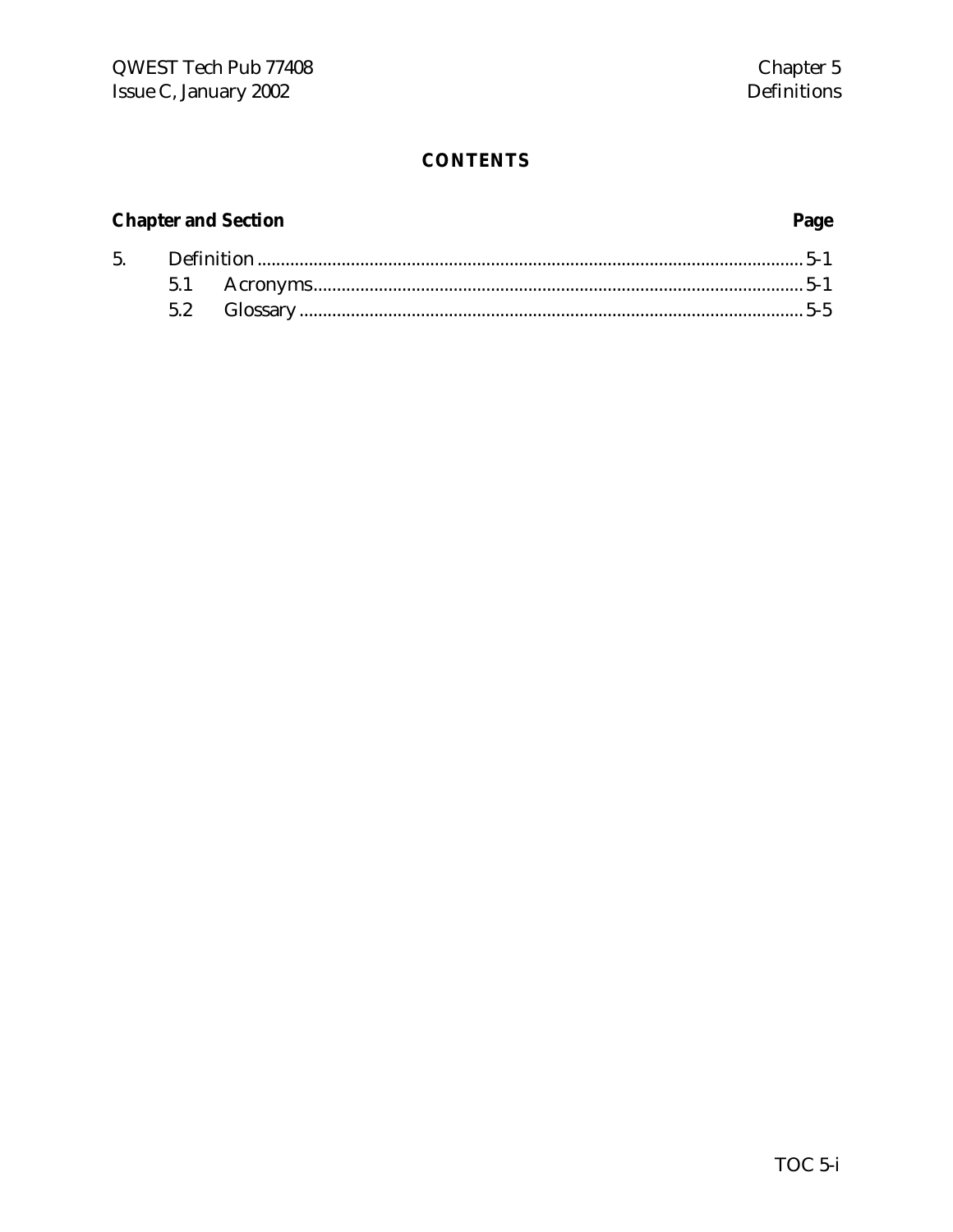## **5. Definitions**

# **5.1 Acronyms**

| <b>ATM Adaptive Layer</b>                                                     |
|-------------------------------------------------------------------------------|
| <b>Asymmetric Digital Subscriber Line</b>                                     |
| <b>American National Standards Institute</b>                                  |
| <b>Asynchronous Transfer Mode</b>                                             |
| <b>Bipolar with 8 Zero Substitution</b>                                       |
| Bits Per Second (Now bit/s)                                                   |
| Bandwidth                                                                     |
| 1) Certified Local Exchange Carrier<br>2) Competitive Local Exchange Carrier  |
| <b>Central Office</b>                                                         |
| 1) Customer Provided Equipment<br>2) Customer Premises Equipment              |
| <b>Cell Relay Service</b>                                                     |
| <b>Channel Service Unit</b>                                                   |
| Data Link Correction Identifier                                               |
| Discrete Multi-tone                                                           |
| Digital Signal                                                                |
| High Capacity 1.544 Mbit/s Service<br>Digital Signal Level 1 (1.544 Mbit/s)   |
| High Capacity 44.736 Mbit/s Service<br>Digital Signal Level 3 (44.736 Mbit/s) |
| <b>Digital Subscriber Line</b>                                                |
| 1) Digital Service Unit<br>2) Data Service Unit                               |
| <b>Digital Signal Cross-Connect</b>                                           |
| Digital Signal Level 1 Cross-Connect                                          |
| Digital Signal Level 3 Cross-Connect                                          |
| Data Terminal Equipment                                                       |
|                                                                               |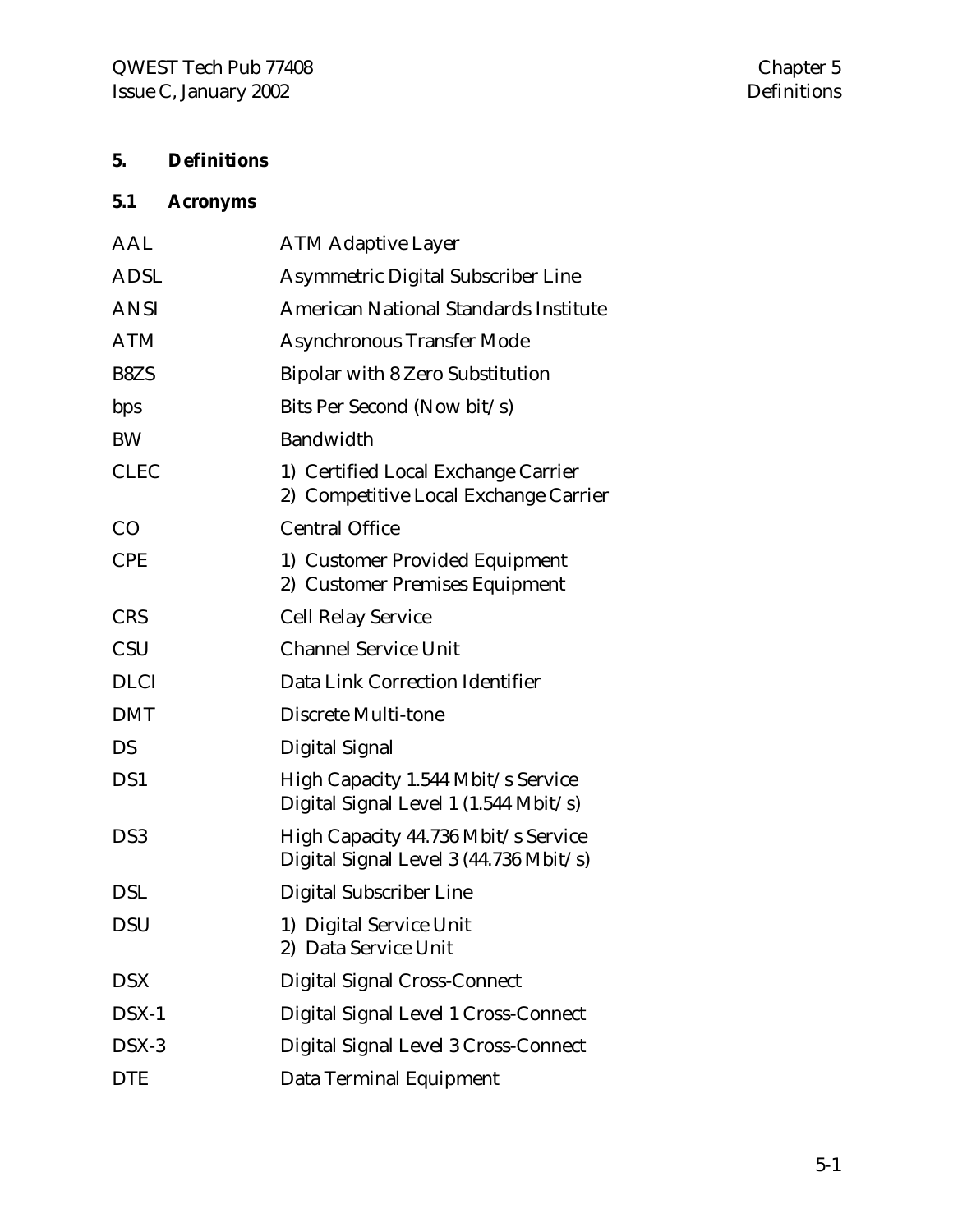#### Chapter 5 QWEST Tech Pub 77408 Definitions Issue C, January 2002

| <b>ESP</b>       | <b>Enhanced Service Provider</b>                         |
|------------------|----------------------------------------------------------|
| EU               | End-User                                                 |
| EU-POT           | <b>End-User-Point of Termination</b>                     |
| <b>FCC</b>       | <b>Federal Communications Commission</b>                 |
| <b>FDDI</b>      | <b>Fiber Distributed Data Interface</b>                  |
| <b>FDP</b>       | <b>Fiber Distribution Panel</b>                          |
| <b>ICDF</b>      | <b>InterConnect Distribution Frame</b>                   |
| ICL              | <b>Inserted Connection Loss</b>                          |
| <b>IEEE</b>      | <b>Institute for Electrical and Electronic Engineers</b> |
| <b>IntraLATA</b> | <b>IntraLocal Access and Transport Area</b>              |
| IP               | <b>Internet Protocol</b>                                 |
| <b>ITU</b>       | International Telecommunication Union (formerly CCITT)   |
| kbit/s           | kilobits per second $(1,000 \text{ bit/s})$              |
| <b>LAN</b>       | <b>Local Area Network</b>                                |
| <b>LATA</b>      | <b>Local Access and Transport Area</b>                   |
| <b>LEC</b>       | Local Exchange Carrier                                   |
| M23              | M23 multiplexer application                              |
| Mbit/s           | <b>Megabit per Second</b>                                |
| <b>MBL</b>       | Mini-Bridge Lifter                                       |
| <b>MODEM</b>     | MOdulator/DEModulator                                    |
| <b>MUX</b>       | Multiplexer                                              |
| NC               | <b>Network Channel</b>                                   |
| <b>NCI</b>       | <b>Network Channel Interface</b>                         |
| <b>NCTE</b>      | <b>Network Channel Terminating Equipment</b>             |
| <b>NE</b>        | <b>Network Element</b>                                   |
| <b>NECA</b>      | <b>National Exchange Carrier Association</b>             |
| NI               | <b>Network Interface</b>                                 |
| <b>NM</b>        | <b>Network Management</b>                                |
| <b>NMS</b>       | <b>Network Management System</b>                         |
|                  |                                                          |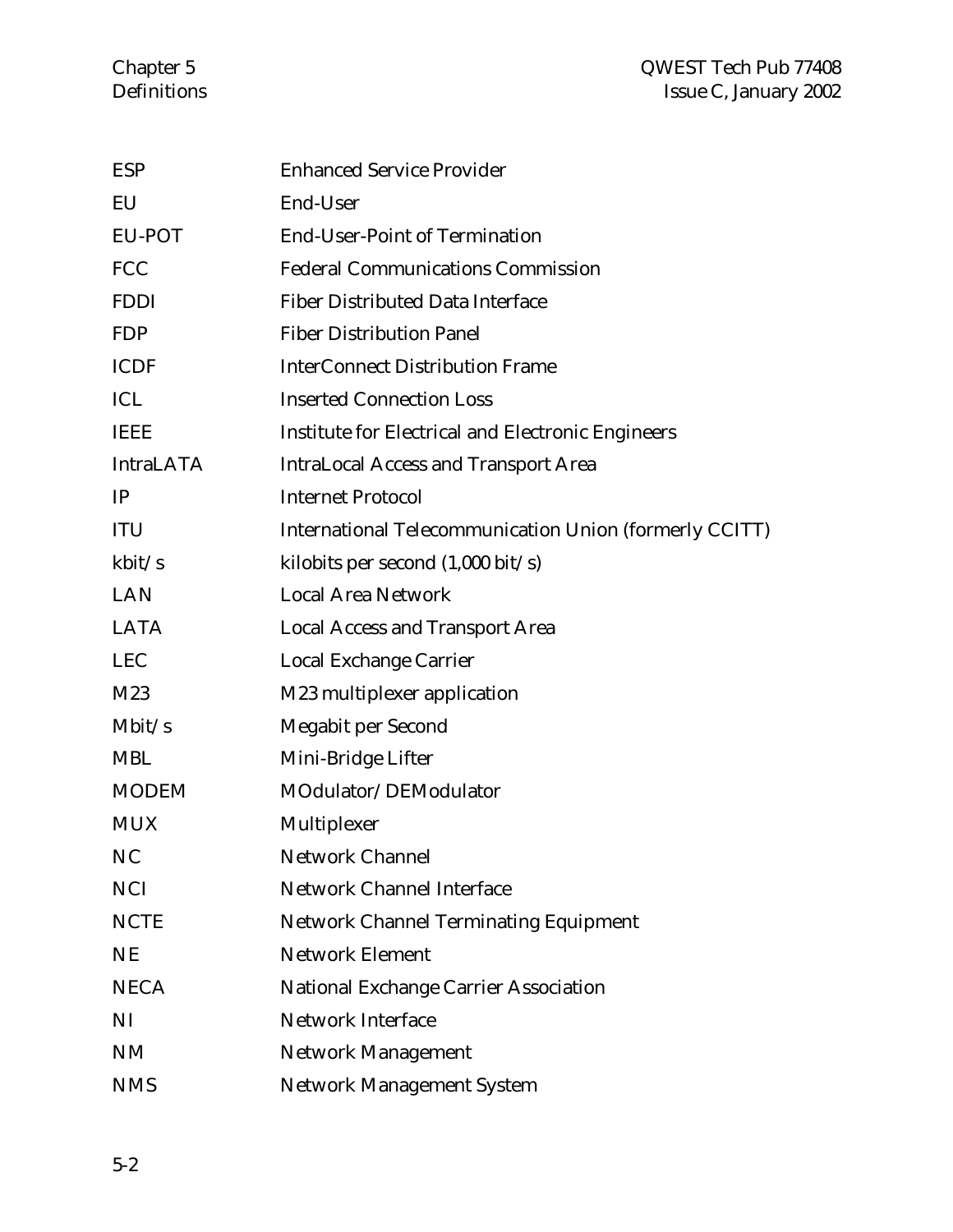| <b>NNI</b>    | Network-to-Network Interface                                          |
|---------------|-----------------------------------------------------------------------|
| <b>PDN</b>    | <b>Packet Data Network</b>                                            |
| <b>POTS</b>   | Plain Old Telephone Service                                           |
| <b>PPSN</b>   | <b>Public Packet Switched Network</b>                                 |
| <b>PSI</b>    | <b>Packet Switching Interface</b>                                     |
| <b>PSN</b>    | <b>Public Switched Network</b>                                        |
| <b>PSTN</b>   | <b>Public Switched Telephone Network</b>                              |
| <b>PVC</b>    | <b>Permanent Virtual Connection</b>                                   |
| <b>PVN</b>    | <b>Private Virtual Network</b>                                        |
| QoS           | <b>Quality of Service</b>                                             |
| <b>RADSL</b>  | Rate Adaptive Digital Subscriber Line                                 |
| <b>SECNCI</b> | <b>Secondary NCI</b>                                                  |
| <b>SEFS</b>   | <b>Severely Errored Frame Seconds</b>                                 |
| <b>SES</b>    | <b>Severely Errored Second</b>                                        |
| <b>TLP</b>    | <b>Transmission Level Point</b>                                       |
| <b>TLS</b>    | <b>Transparent LAN Service</b>                                        |
| <b>TMN</b>    | <b>Telecommunications Management Network</b>                          |
| <b>TMNA</b>   | <b>Telecommunications Management Network Applications</b>             |
| <b>TOC</b>    | <b>Table of Contents</b>                                              |
| <b>UDP</b>    | <b>User Datagram Protocol</b>                                         |
| <b>UNI</b>    | <b>User-Network Interface</b>                                         |
| <b>USOC</b>   | 1) Universal Service Order Code<br>2) Universal Service Ordering Code |
| VF            | <b>Voice Frequency</b>                                                |
| <b>VPN</b>    | <b>Virtual Private Networks</b>                                       |
| <b>WAN</b>    | <b>Wide Area Network</b>                                              |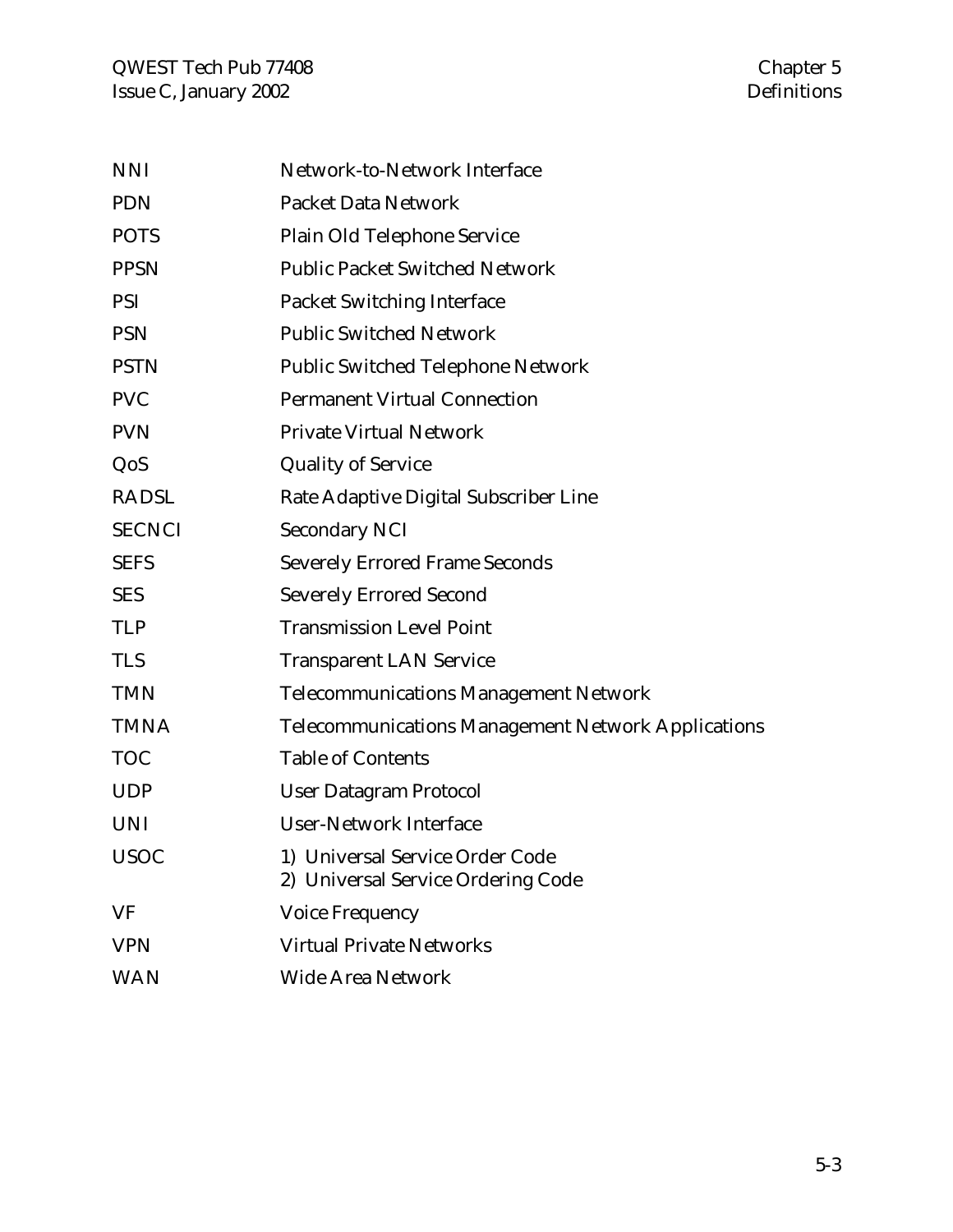## **5.2 Glossary**

#### **Acceptance (Cooperative) Tests**

Those tests performed by QWEST in cooperation with the customer at a prenegotiated time to establish new or additional service.

## **Acceptance Limit (AL)**

The maximum deviation from a design parameter that is allowed at service turnup or customer acceptance.

## **Acronym**

A word formed from the first (or first few) letters of a series of words.

## **American National Standards Institute (ANSI)**

An organization supported by the telecommunications industry to establish performance and interface standards.

## **ATM Cell**

A digital information block of fixed length (53 octets) identified by a label at the ATM Layer of the B-ISDN protocol architecture.

## **Asynchronous Transfer Mode (ATM)**

An information transfer method in which the information is organized into fixed length (53 octet) cells. It is asynchronous in the sense that the recurrence of cells containing user information is not necessarily periodic.

#### **Asynchronous Transmission**

Not synchronous: Data transmission in which the time of occurrence of specified significant instant of a data bit (usually the leading edge) is arbitrary, and occurs without necessarily having a fixed time relationship to preceding comparable instants.

## **Availability**

The relative amount of time that a service is "usable" by a customer, represented as a percentage over a consecutive 12 month period.

## **Avoidance**

Bypassing a customer specified geographical area and/or wire center.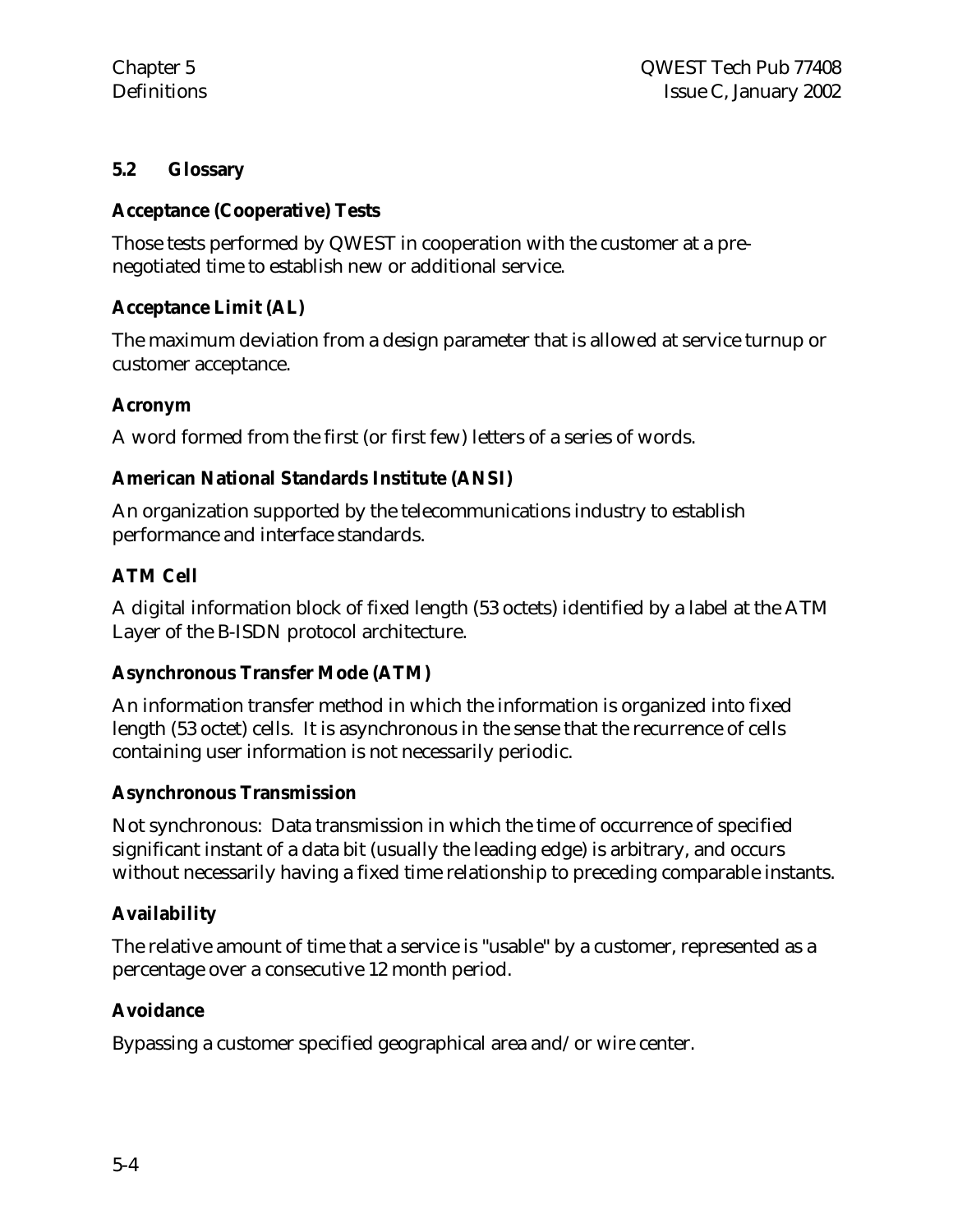## **Bandwidth**

The range of frequencies that contain most of the energy or power of a signal; also, the range of frequencies over which a circuit of system is designed to operate.

## **BAUD**

A unit of signaling speed. It is the reciprocal of the time duration in seconds of the shortest signal element (binary 1 or 0) within a code signal. The rates specified are the number of signal elements per second.

## **Binary** *n-* **Zero Substitution (B***n***ZS)**

Binary *n-* Zero Substitution is an application of BPRZ, and is an exception to the Alternate Mark Inversion (AMI) line-code rule. It is one method for providing bit independence for digital transmission, by providing a minimum 1s density of 1 in *n*bits. For DS3, *n*=3; for DS1, *n*=8; for 56 kbit/s service, *n*=7, and for subrates, *n*=6. The rule of B*n*ZS is:

- Successive binary 1s (Marks) will be of opposite polarity (AMI) unless they are separated by *n* consecutive binary zeros, in which case the *n* 0s will be replaced by an *n*-bit byte containing 1s, having or causing, an intentional bipolar violation (bpv).
- For example in B6ZS, if the preceding binary 1 was +, then binary 100000011 is transmitted as signal voltage values:  $-000+0++$  (the B6ZS byte is underlined). Assume the leftmost bit is transmitted first.
- In the decoding process, the B*n*ZS signature is recognized and replaced by an all zero *n*-bit byte.

## **Bipolar With 8 Zero Substitution (B8ZS)**

Bipolar 8 Zero Substitution is an application of BPRZ and is an exception to the Alternate Mark Inversion (AMI) line-code rule. It is one method of providing bit independence for digital transmission by providing a minimum 1s density of 1 in 8 bits.

## **Bit (Binary Digit)**

A binary unit of information. It is represented by one of two possible conditions, such as the value 0 or 1, on or off, high potential or low potential, conducting or not conducting, magnetized or demagnetized. A Bit is the smallest unit of information, by definition.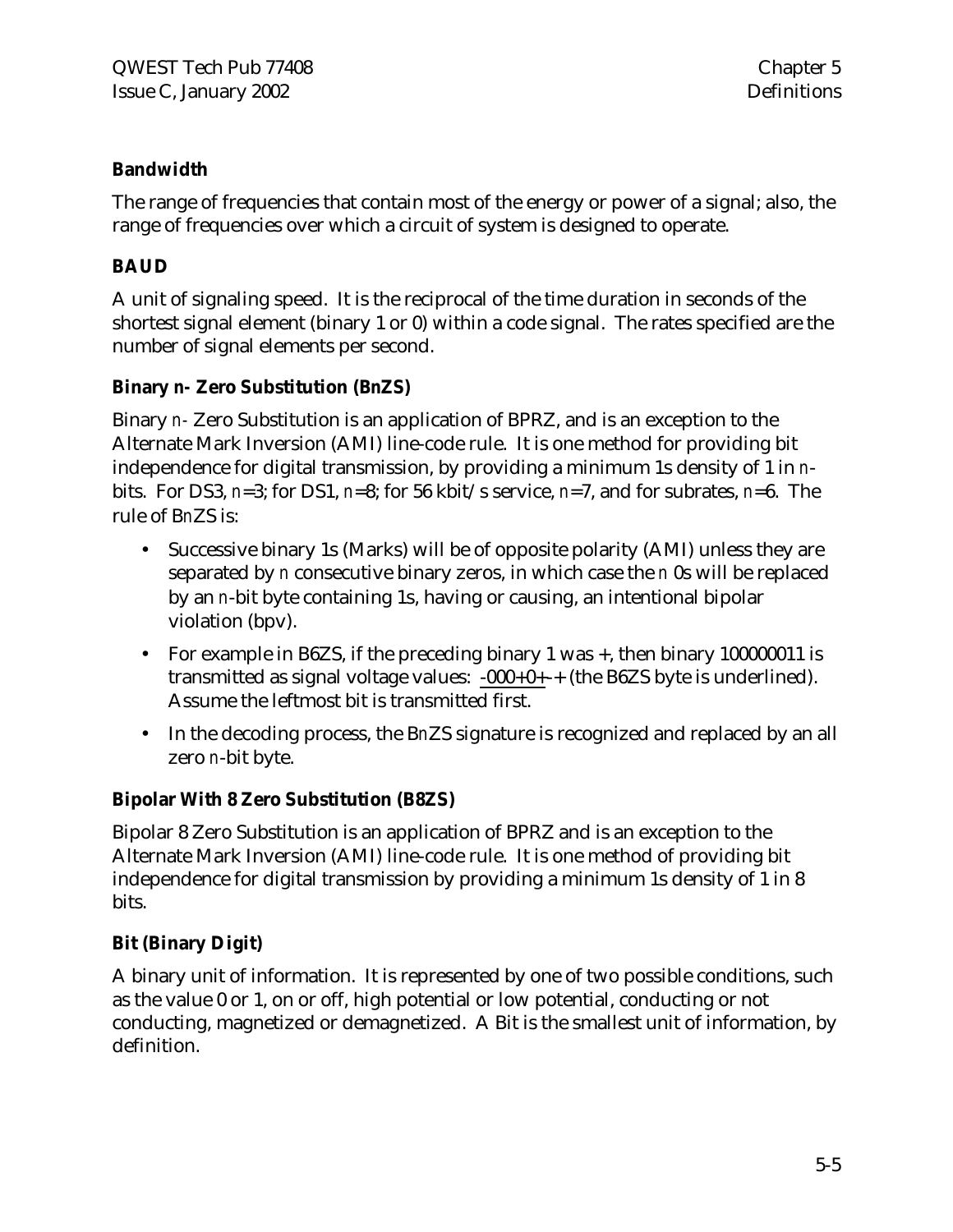Bits/second (bit/s)

Bits per second, e.g., 1200 bit/s. In data transmission, it is the number of binary zero and one bits transmitted in 1 second. Modern terminology uses "bit/s" e.g., 1200 bit/s.

## **Bit Error Rate (BER)**

The ratio of the number of bit errors to the total number of bits transmitted in a given time interval.

## **Broadband Inter-Carrier Interface (B-ICI)**

An ATM-based, multi-service capable interface between two carriers that provide public ATM network service.

## **Broadband Inter-Switching System Interface (B-ISSI)**

An ATM-based interface between two BSSs within a single LEC network capable of transporting SMDS, FRS, and other ATM-based services. The B-ISSI may be operated in a single service mode, or may carry multiple services depending on the application. In special circumstances, a BISSI may be used to interconnect two LEC networks in a single LATA.

## **Byte**

A consecutive number of bits usually constituting a complete character or symbol. If the length of the byte is not specified, it is conventionally assumed to have a length of 8-bits. In the Digital Data System, a byte refers to an arbitrary group of 8 consecutive bits; it does not correspond to a byte of customer data.

## **C-Bit Parity**

An M-framed application in which the C bits are used for network management and maintenance functions instead of denoting the presence or absence of stuff bits.

## **Call**

The sequence of events begun when an End-User makes a request for service and provides an address code, and concluded when communication between the End-Users has terminated.

#### **Carrier**

An organization whose function is to provide telecommunications services. Examples are: Local Exchange Carriers, Interexchange Carriers, Cellular Carriers, etc.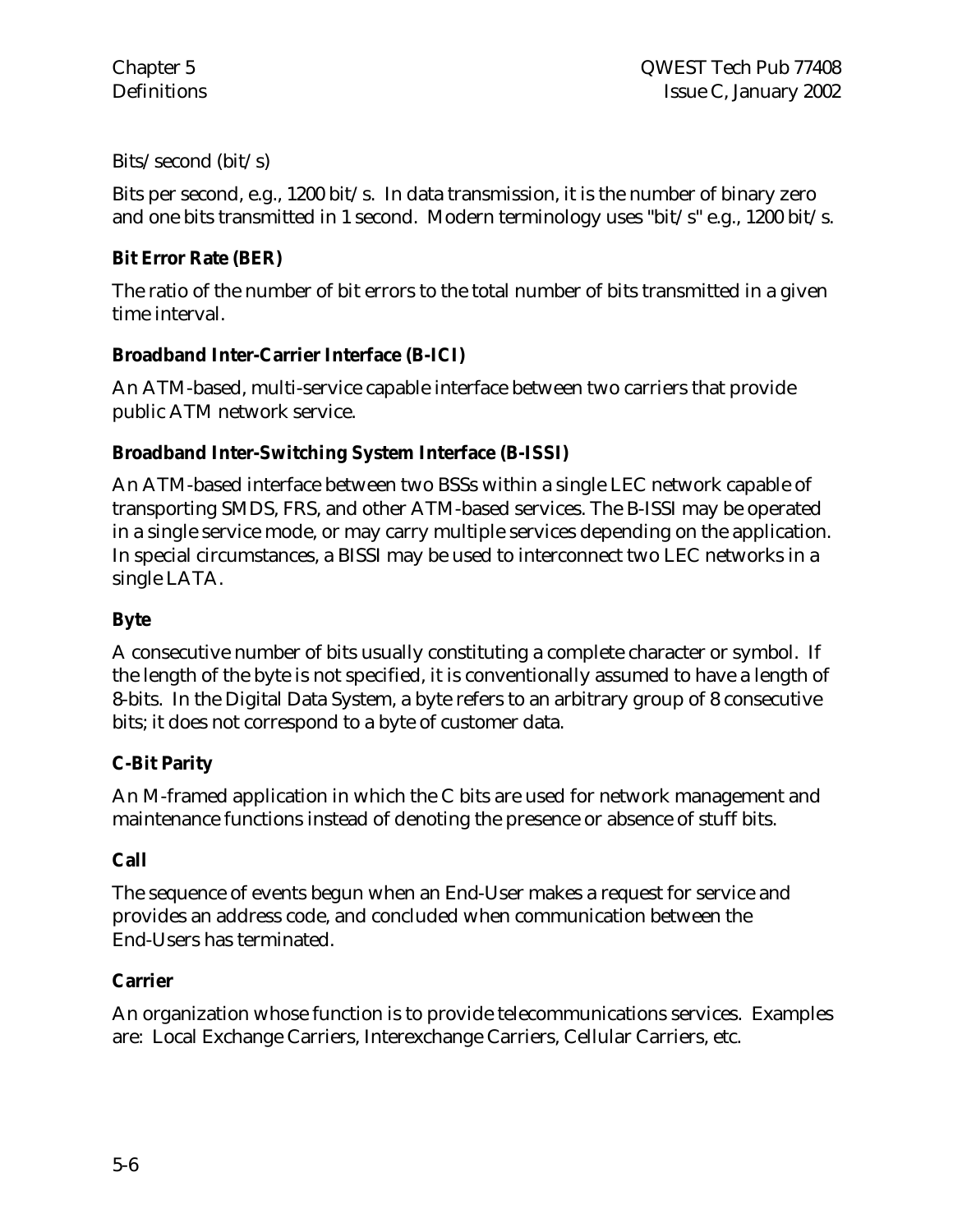## **Central Office (CO)**

A local switching system (or a portion thereof) and its associated equipment located at a wire center.

## **Certified Local Exchange Carrier (CLEC)**

A Local Exchange Carrier certified to do business in a state as a Local Exchange Carrier.

#### **Channel**

An electrical or photonic (in the case of fiber optic based transmission systems) communications path between two or more points of termination.

## **Channel Service Unit (CSU)**

This unit provides regeneration of the signal received from the network, controls the pulse shape and amplitude for transmission of the signal into the network, and possibly provides loop-back. the CSU function is frequently found within a Data Service Unit (DSU).

#### **Channelize**

The process of multiplexing-demultiplexing channels using analog or digital techniques.

#### **Character**

Letter, numeral, punctuation, control figure or any other symbol contained in a message.

## **Clear Channel Capability (CCC)**

A characteristic of a transmission path in which the bit positions allocated for customer data may represent any combination of zeroes and ones.

#### **Customer Installation (CI)**

Equipment and wiring at the customer's location on the customer side of the Network Interface.

#### **Customer Interface**

The interface with a customer at a Point of Termination.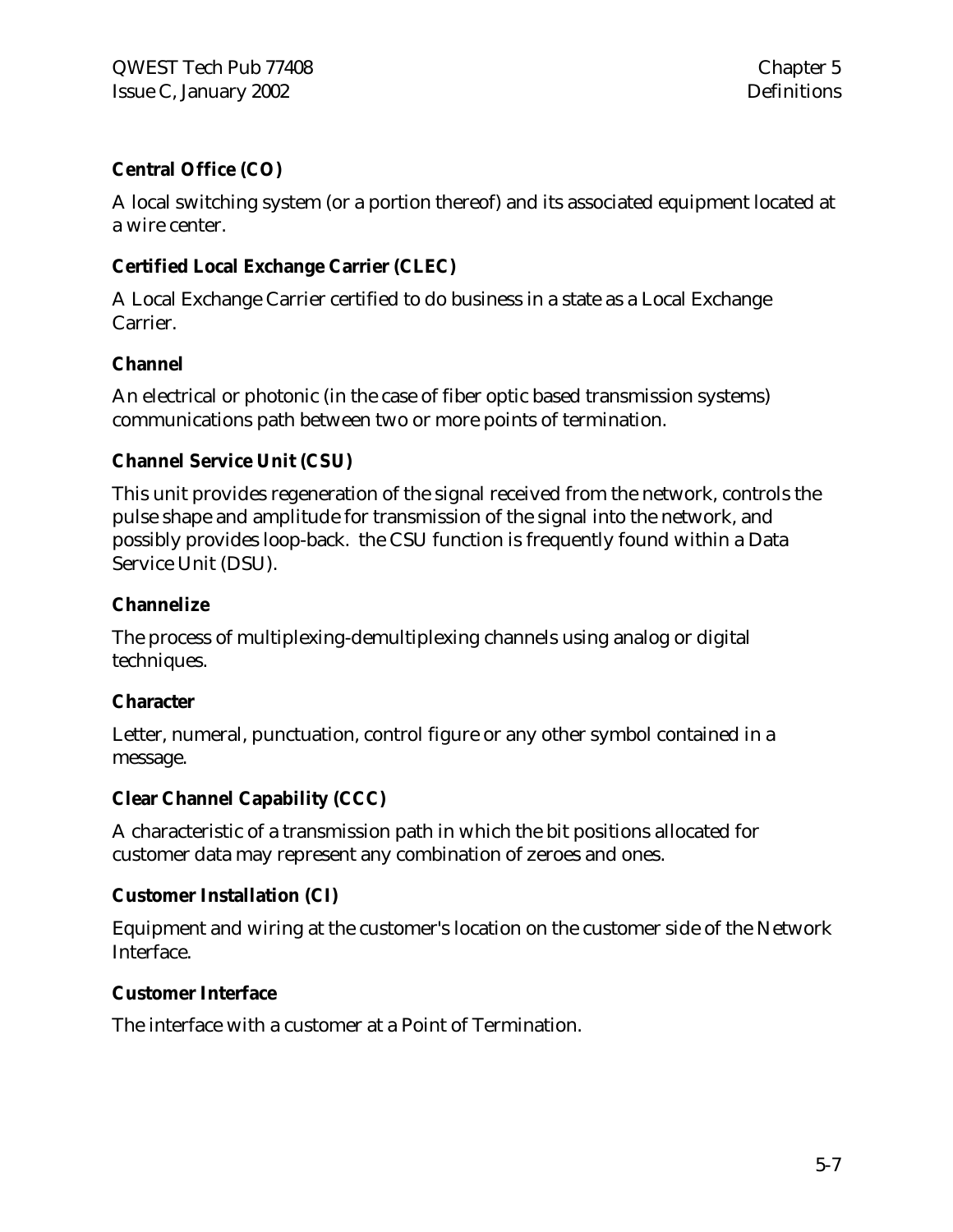## **Customer Premises**

Denotes a building or portion(s) of a building occupied by a single customer or End-User as either a place of business or residence. Adjacent buildings and the buildings on the same continuous property occupied by the customer and not separated by a public thoroughfare, are also considered the same customer's premises.

## **Customer Premises Equipment (CPE)**

All telecommunication equipment located at a customer's location.

## **Customer Premises Equipment (CPE)**

Customer telecommunications equipment, such as telephone sets, PBXs, modems and answering machines. The FCC regulations about CPE do not cover inside wire, coin-operated pay phones, some multiplexers, or voltage protection equipment.

## **Customer Provided Equipment (CPE)**

Equipment owned and maintained by the customer and located on their side of the End-User Point of Termination (EU-POT) network interface.

#### **Customers**

Denotes any individual, partnership or corporation who subscribes to the services provided by QWEST. Customers are divided into two distinct and separate categories: (1) carriers, who provide services for hire for others, and (2) End-Users, who request services only for their own use.

## **Cyclic Redundancy Check (CRC)**

A method of checking the integrity of received data, where the check uses a polynomial algorithm based on the content of the data.

## **Data Communications Equipment (DCE)**

The equipment that provides the functions required to establish, maintain and terminate data transmission connections; e.g., a modem, as well as the signal conversion and coding required for communications between data terminal equipment and data circuit.

## **Data Link**

The Data Link provides the electrical connection between a customer's terminal equipment, from the Network Interface and the fiber transmission facilities to a QWEST Serving Wire Center.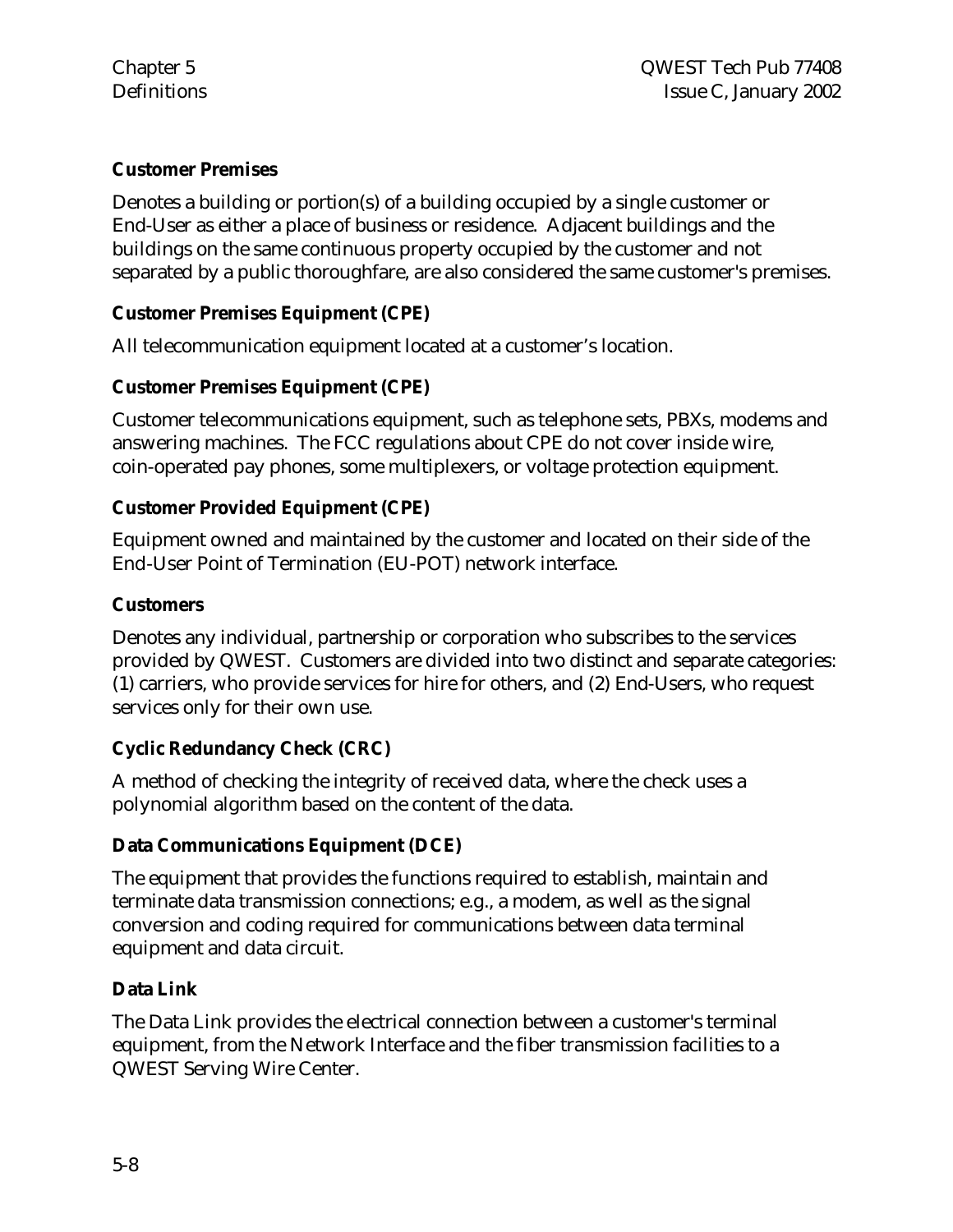## **Data Link (DL) - ESF**

The over head portion of a DS1 Clear Channel that may be used for carrying performance and control information across the network. This portion requires 4 kbit. In addition, framing requires 2 kbit, and Cyclic Redundancy Check requires 2 kbit.

## **Data Link Connection Identifier (DLCI)**

The Data Link Connection Identifier is located within the address field of a frame relay packet, and is used to identify each PVC.

## **Data Service Unit (DSU)**

Digital, customer premises equipment used to recover timing from a baseband BPRZ signal, and which converts from BPRZ line signals to a business machine interface signal such as V.35. At 64 kbit/s and below, DSU and Channel Service Unit (CSU) functions are, in modern equipment, combined in a single unit sometimes called a General Service Unit (GSU), Basic Service Unit (BSU) or Data Service Unit-A (DSU-A) so that it is part of the Data Communications Equipment (DCE). Above 64 kbit/s, DSU functions are frequently contained in the Data Terminal Equipment (DTE). the DSU usually contains circuitry to recognize, and respond to, loop-back commands from the serving test center.

## **Data Set Ready (DSR)**

An EIA or ITU defined interface control signal that indicated to the Data Terminal Equipment (DTE) whether the Data Communications Equipment (DCE) is ready to transmit or receive data.

## **Data Terminal Equipment (DTE)**

A generic term for customer terminal equipment that connects to the network through a modem or through digital Network Channel Terminating Equipment (NCTE), e.g., a computer or a PBX.

#### **Data Terminal Ready (DTR)**

An EIA or ITU defined control signal that indicates to the Data Terminal Equipment (DTE) that the Data Communications Equipment (DCE) is ready to transmit or receive data.

**Access Line:** Denotes the communications path between component stations of the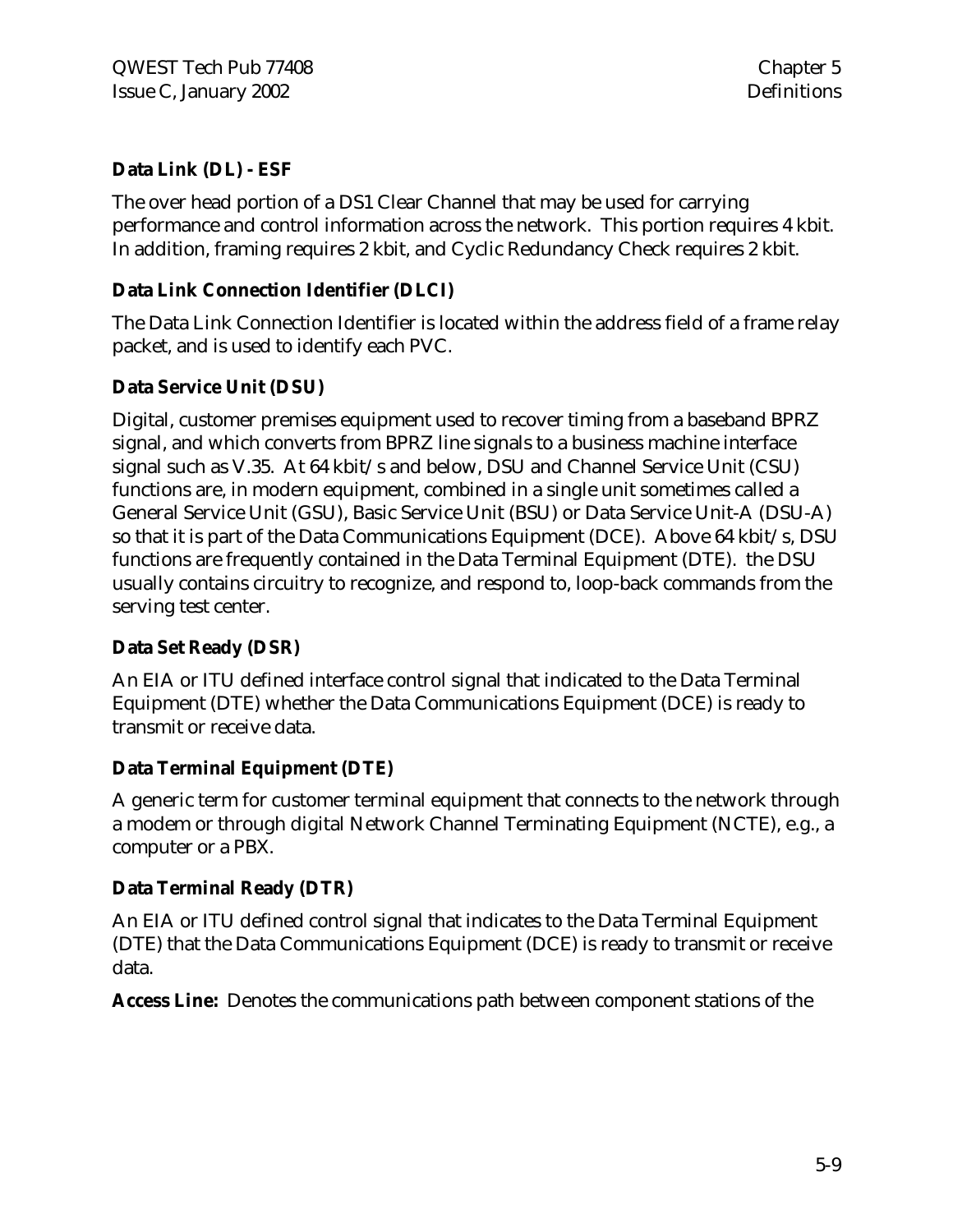## **dBm**

A decibel in which the reference power is one milliwatt. Decibel reference to one milliwatt.

## **DC Channel**

A direct Current (DC) Channel is an unconditioned 2-Wire channel with DC continuity capable of transmitting low speed varying signals at rates up to 30 baud. It is also capable of providing a two-point circuit for control of a transfer arrangement, control of a relay, or similar contact closure.

## **Decibel (dB)**

A unit measurement of transmission loss, gain, or relative level. It is the logarithmic unit of signal power ratio most commonly used in telephony. It is used to express the relationship between two signal powers, usually between two acoustical, electrical, or optical signals; it is equal to ten times the common logarithm of the ratio of the two signal powers.

## **Dedicated InterConnect Distribution Frame (DICDF)**

An InterConnect Distribution Frame (ICDF) dedicated for the sole use of one Certified Local Exchange Carrier or Co-Provider.

#### **Demarcation Point**

See Network Interface

#### **Demultiplexing**

The opposite of multiplexing. That is, the multiplexer combines signals and the demultiplexer takes them apart again. Also see Multiplexing.

#### **Destination Address**

An 8-octet field contained within the Level 3 Protocol Data Unit which identifies a specific end point of the destination SNI.

## **Digital Connectivity**

Denotes central offices or customer premises that are connected with digital transport facilities.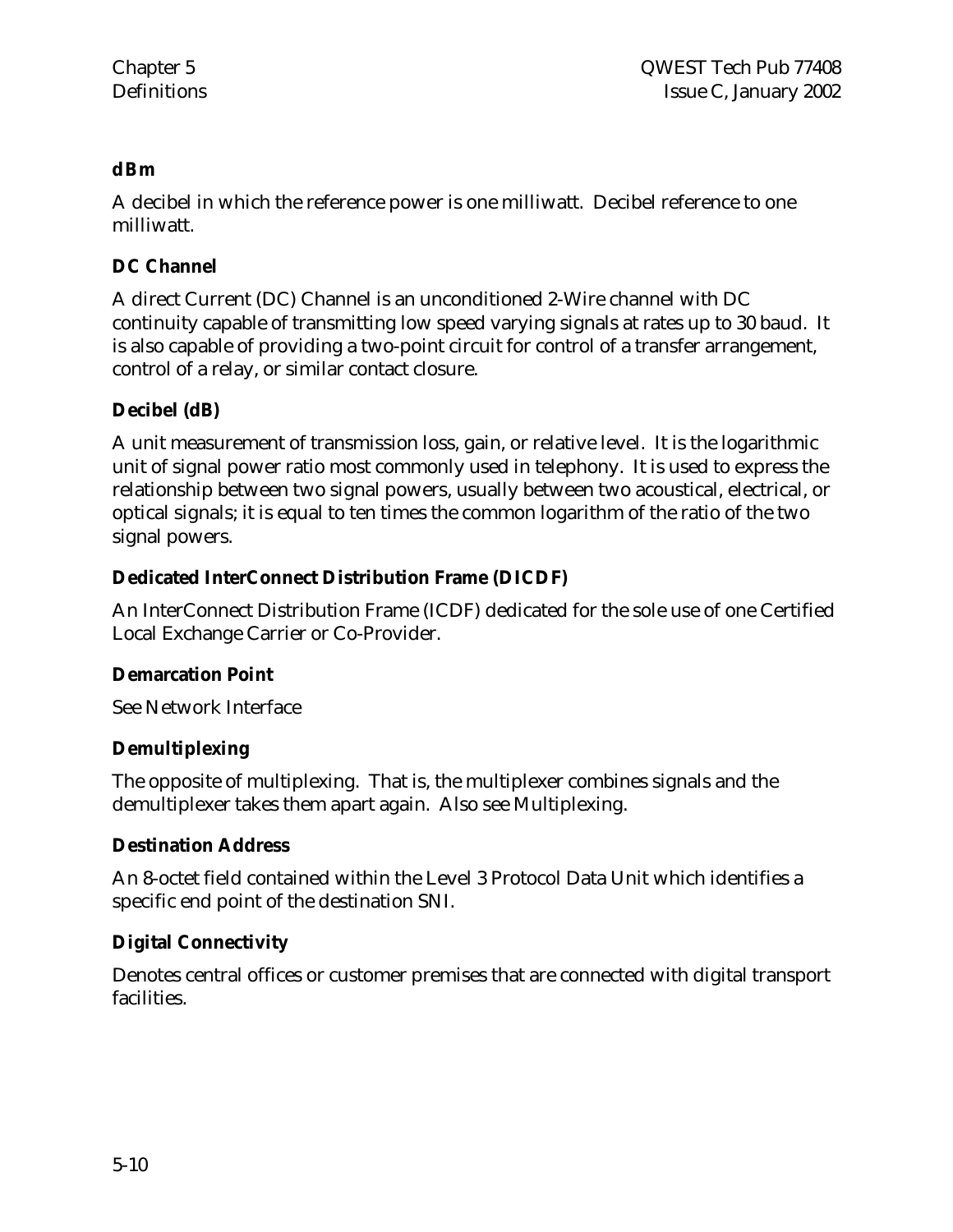## **Digital Hierarchy Level**

The level in the digital hierarchy. The levels and the respective bit rates are:

| <b>Level</b>      | <b>Bit Rate</b>       | <b>Level</b> | <b>Bit Rate</b>  |
|-------------------|-----------------------|--------------|------------------|
| D <sub>S0</sub>   | $64.0 \text{ kbit/s}$ | DS3          | $44.736$ Mbit/s  |
| DS <sub>1</sub>   | $1.544$ Mbit/s        | DS4NA        | $139.264$ Mbit/s |
| DS <sub>1</sub> C | $3.152$ Mbit/s        | DS4          | $274.176$ Mbit/s |
| DS2               | $6.312$ Mbit/s        |              |                  |

## **Digital Loop Carrier (DLC)**

A digital transport facility used to carry circuits or channels on part of all of the loop between the serving wire center and the customer's location. Copper or fiber is normally used as the transport medium.

## **Digital Test Access Unit+ (DTAU+)**

Equipment interposed in the DS1 bit stream providing access to the DS0 and DS1 bit stream for testing and performance monitoring capabilities.

## **Digital Transmission Facilities**

May include both loop and interoffice facilities which perform multiplexing, demultiplexing, and transport of digital signals between the SS Exchange Termination and the Subscriber Access Termination.

## **DS1 Clear Channel**

Denotes that 1.536 Mbit/s of a 1.544 Mbit/s DS1 facility are available for customer information. The remaining 8 kilobits, or overhead, are for error correction, framing, and network performance/status/information.

## **DTAU+ (Digital Test Access Unit)**

Equipment interposed in the DS1 bit stream providing access to the DS0 and DS1 bit stream for testing and performance monitoring capabilities.

## **E & M Signaling Arrangements**

Denotes a method of transmitting supervisory information between a switching machine or an End-User and signaling system.

## **Echo Control**

The control of reflected signals in a telephone channel.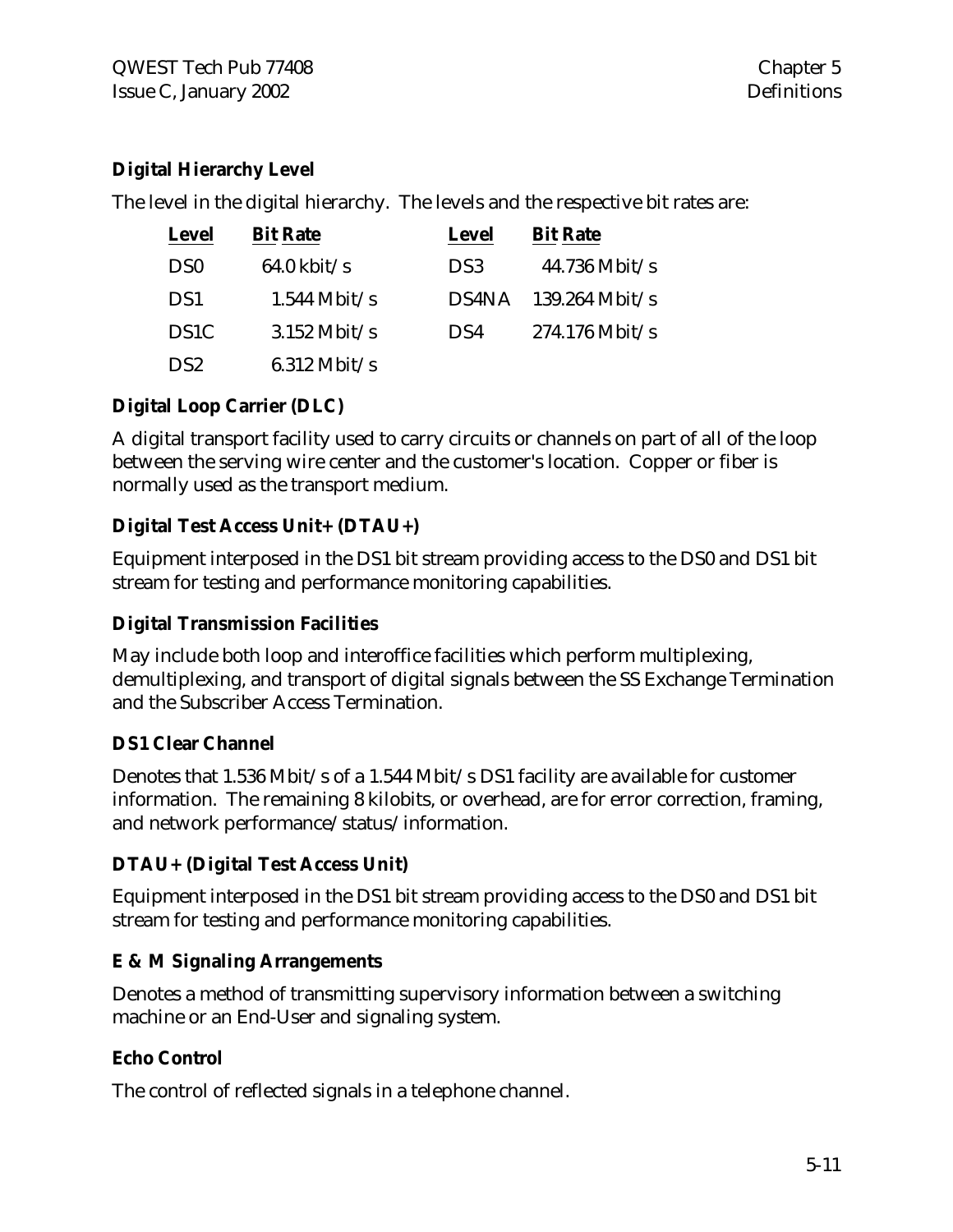## **Echo Path Loss (EPL)**

The echo path loss, in decibels, is the difference between the incident and reflected signal powers.

#### **Echo Return Loss (ERL)**

The weighted average of the return losses of all frequencies between 560 and 1965 Hz.

## **End Office**

A designation of a QWEST switching system that occupies the lowest level of the public switched network hierarchy. It is the designation of a switching system that connects lines to lines, and lines to trunks (a local switching system).

## **End-User (EU)**

The term "End-User" denotes any customer of telecommunications service that is not a carrier, except that a carrier shall be deemed to be an "End-User" to the extent that such carrier uses a telecommunications service for administrative purposes without making such service available to others, directly or indirectly. The term is frequently used to denote the difference between a Carrier interface and an interface subject to unique regulatory requirements at non-Carrier customer premises (FCC Part 68, etc.)

## **End-User POT (EU-POT)**

The Network Interface at the End-User's premises at which QWEST Communication, Inc.'s responsibility for the provision of service ends.

#### **Errored Second (ES)**

A one second interval with one or more bit errors.

Note - A period of no signal shall be considered a period of errored bits.

#### **Exchange**

A unit established by QWEST for the administration of communications service in a specified geographic area that usually embraces a city, town, or village and its environs.

## **Expanded Interconnection Channel Termination (EICT)**

A QWEST-provided Channel Termination for the communications path or channel between Interconnector-Designated Equipment (through an interconnection arrangement) and a QWEST private line, switched access or other service or Unbundled Network Element.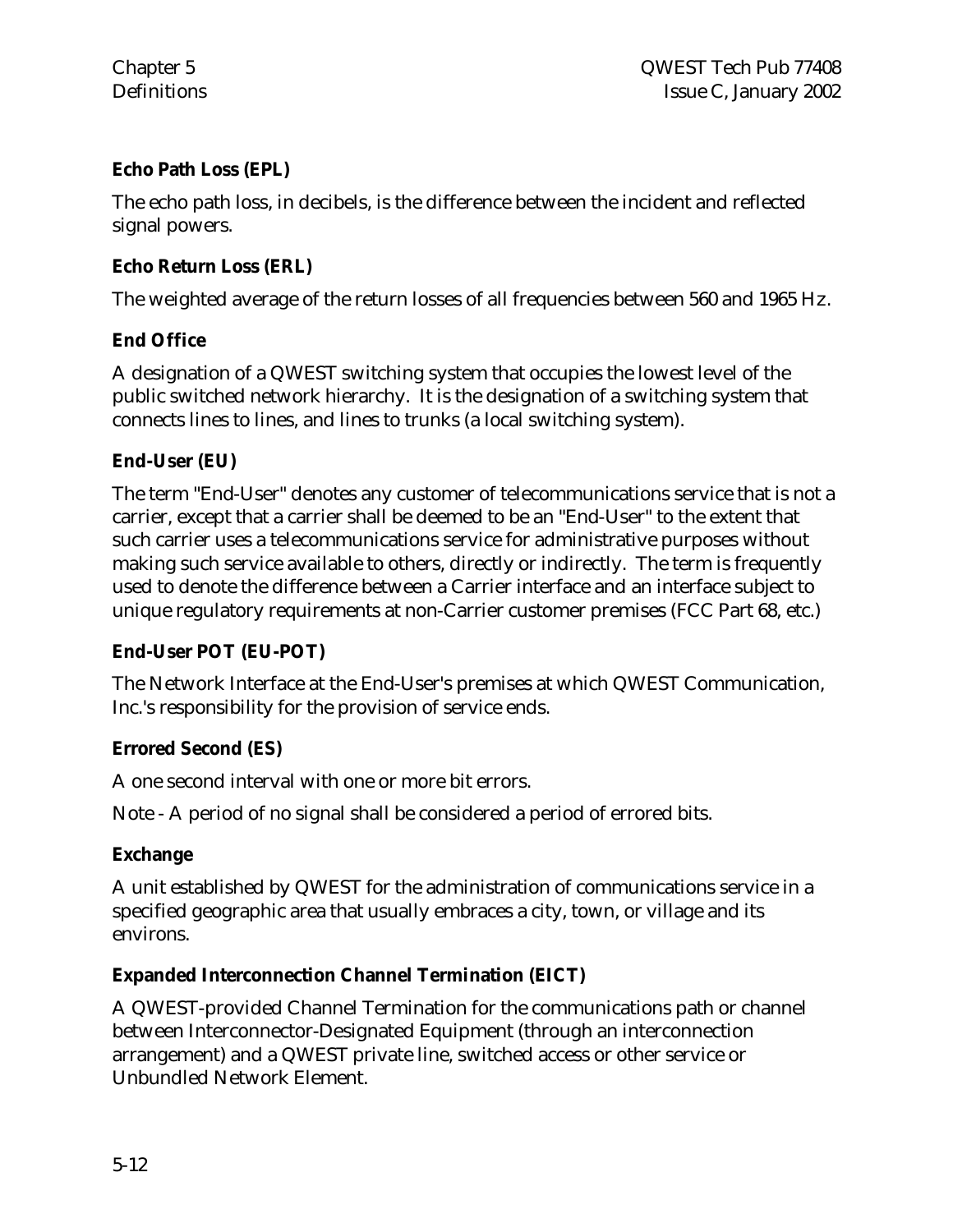#### **Extended Superframe (ESF) Format**

An Extended Superframe consists of twenty-four consecutive DS1 frames. Bit one of each frame (the F-bit) is time shared during the 24 frames to describe a 6 bit frame pattern, a 6 bit Cyclic Redundancy Check (CRC) remainder, and a 12 bit data link. The transfer rate of each is 2 kbit/s, 2 kbit/s, and 4 kbit/s respectively.

#### **Facility Termination Point**

Generic term for the point of termination, in the Wire Center, for a cable pair, optic fiber, microwave signal, etc.

#### **Facilities**

Facilities are the transmission paths between the demarcation points serving customer locations, a demarcation point serving a customer location and a QWEST Central Office, or two QWEST offices.

#### **Interconnector**

Any customer who subscribes to Expanded Interconnection-Collocation (EIC) Service and who provides fiber optic or (where permitted) metallic facilities to QWEST-designated locations for connection to EIC Service.

#### **InterConnect Distribution Frame (ICDF)**

The generic name for a cross-connect frame(s) designated as the Network Interface between QWEST and a collocated Certified Local Exchange Carrier or Co-Provider. ICDFs are generally level-specific (e.g., DS0/voice, DS1, DS3 or optical). These frames typically serve other purposes and normally will have a more specific name depending on usage in a specific wire center.

#### **Interconnector-Designated Equipment (IDE)**

Equipment under control of an Interconnector, whether owned by the Interconnector in physical space, or leased to QWEST for Virtual Collocation.

#### **Interconnector's Facilities**

The fiber optic or (where permitted) metallic cable owned by the Interconnector for the sole use of the Interconnector in conjunction with Expanded Interconnection-Collocation Service.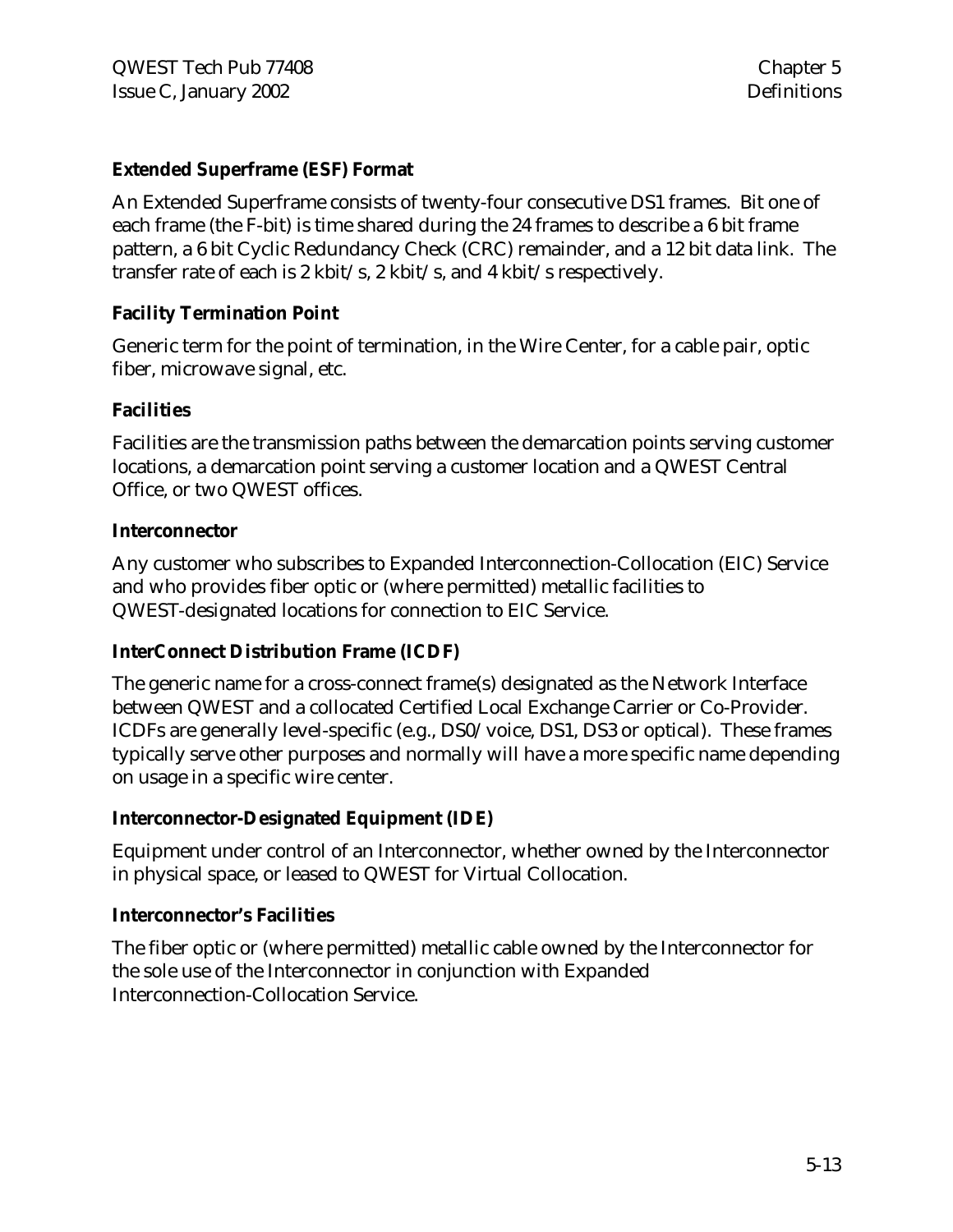## **Interexchange Carrier (IC)/(IEC) or Interexchange Common Carrier**

Any individual, partnership, association, joint-stock company, trust, governmental entity or corporation engaged for hire in interexchange, interstate or foreign communication by wire or radio.

#### **Interface Code**

See Network Channel Interface

#### **Layer 1**

Physical Layer. Provides the transparent transmission of bit streams between systems including relaying through different media.

#### **Layer 2**

Data Link Layer. Provides the transfer of software between directly connected systems and detects any errors in the transfer. Establishes, maintains and releases software data links; handles error and flow control.

#### **Layer 3**

Network Layer. Provides routing and relaying through intermediate systems. Also handles segmenting, blocking, error recovery, and flow control.

#### **Layer 4**

Transport Layer. Provides the transparent transfer of software between end systems. Handles end-to-end control, multiplexing, and mapping.

#### **Layer 5**

Session Layer. Provides administration and control sessions between application processes and manages their data.

#### **Layer 6**

Presentation Layer. Provides representation, interpretation, format and code transformation of information communicated between or referred to by application processes. MEDIACC uses standard ASN.1 representations for all messages and data communicated remotely. It uses standard presentation encoding, decoding, and transfer syntax's.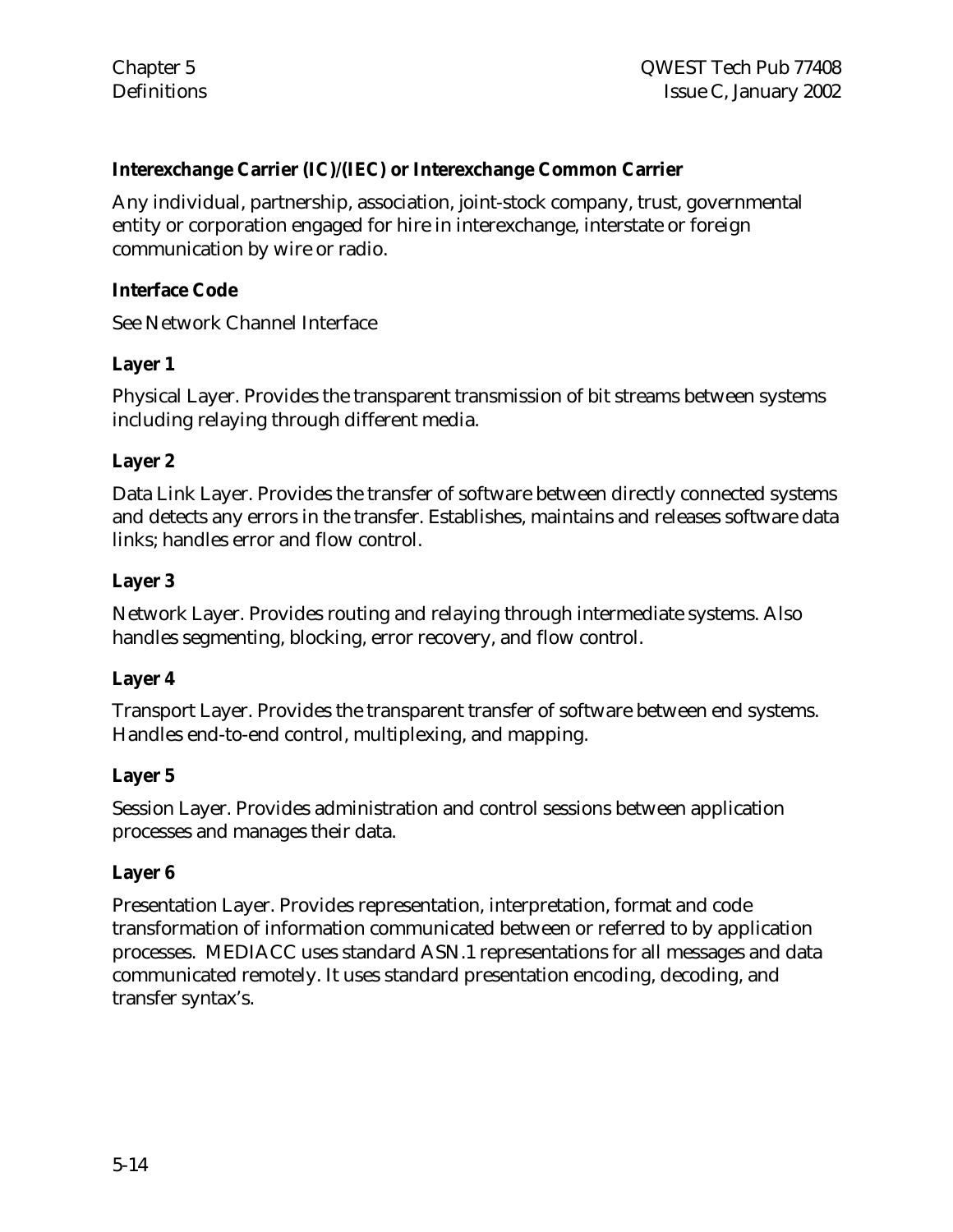## **Layer 7**

Application Layer. Provides a window between application processes in order to exchange meaningful information. Performs management functions.

## **Line**

The transport facility (cable pair or carrier channel) between the Central Office and Network Channel Interface.

## **Loaded Cable**

Inductance, in the form of "Load Coils", is placed on longer metallic cables to improve the cable's voice transmission performance.

## **Local Access and Transport Area (LATA)**

A geographic area for the provision and administration of communications service. It encompasses designated exchanges that are grouped to serve common social, economic and other purposes.

## **Local Area Network (LAN)**

Network permitting the interconnection and intercommunication of a group of computers, primarily for the sharing or resources such as data storage devices and printers.

## **Local Exchange Carrier (LEC)**

Any company or corporation engaged for hire in providing Access and intraLATA communications services.

#### **Loop**

The facility which connects the Local Wire Center to the customer's location.

## **Loopback**

An out-of-service test procedure applied to a full duplex channel that causes a received signal to be returned to the source.

## **Megabit per Second (Mbit/s)**

One million (1,000,000) bits per second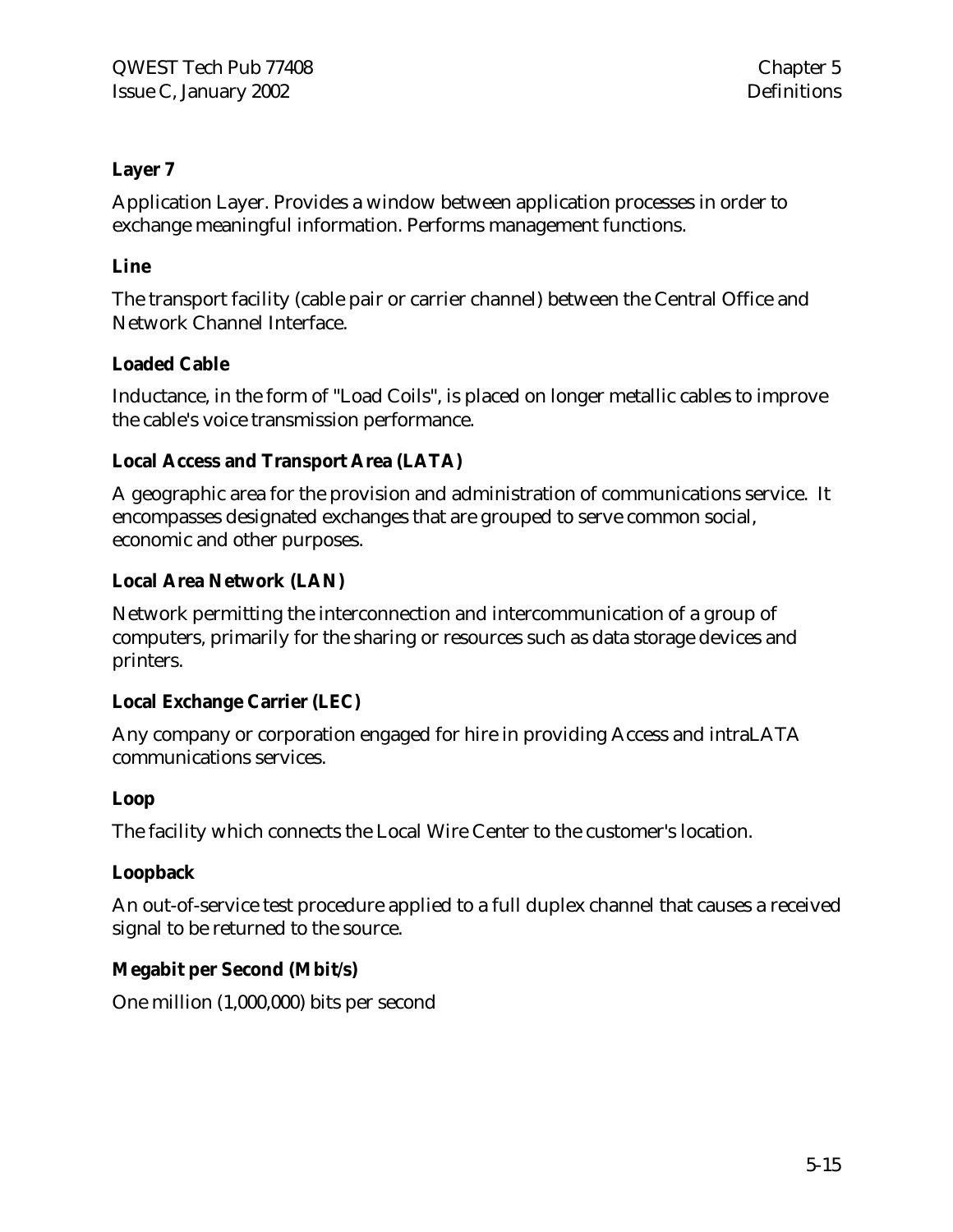## **Metallic Facilities**

A facility that consists of continuous metallic conductors, i.e., devoid of electronic enhancements that would corrupt Direct Current continuity.

#### **Modulator/DEModulator (Modem)**

A contraction formed from the words modulator and demodulator to describe electronic equipment having both of these capabilities. A modem is a Data Communications Equipment (DCE) device to convert business machine interface, e.g. RS232, to voiceband signals suitable for transmission over a telecommunications channel.

#### **Multiplex**

See multiplexer

## **Multiplexer (Mux)**

Equipment used to multiplex, or do multiplexing: Multiplexing is a technique of modulating (analog) or interleaving (digital) multiple, relatively narrow bandwidth channels into a single channel having a wider bandwidth (analog) or higher bit-rate (digital). The term Multiplexer implies the demultiplexing function is present to reverse the process so it is not usually stated.

#### **Network**

The interconnected telecommunications equipment and facilities.

#### **Network Channel (NC) Code**

The Network Channel (NC) code is an encoded representation used to identify both switched and non-switched channel services. Included in this code set are customer options associated with individual channel services, or feature groups and other switched services.

#### **Network Channel Interface (NCI) Code**

The Network Channel Interface (NCI) code is an encoded representation used to identify five (5) interface elements located at a Point of Termination (POT) at a central office or at the Network Interface at a customer location. The Interface code elements are: Total Conductors, Protocol, Impedances, Protocol Options, and Transmission Level Points (TLP). (At a digital interface, the TLP element of the NCI code is not used.)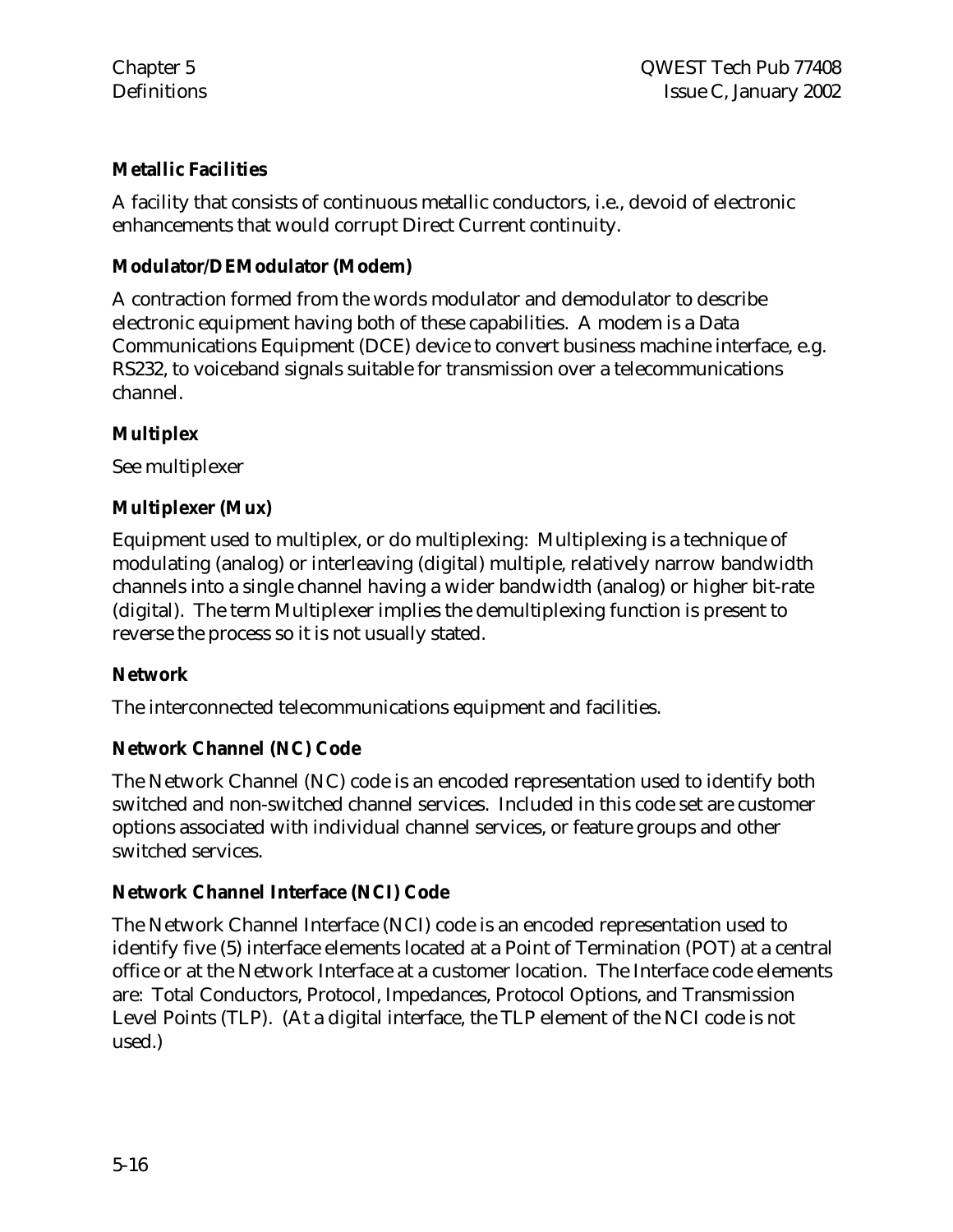## **Network Interface (NI)**

The point of demarcation on the customer's premises at which QWEST's responsibility for the provision of service ends.

## **Octet**

An eight (8) bit byte

#### **Open Systems Interconnection (OSI)**

A seven-layer network architecture being used for the definition of network protocol standards to enable any OSI-compliant computer or device to communicate with any other OSI-compliant computer or device for a meaningful exchange of information.

#### **Packet**

A unit of data, consisting of binary digits including data and call-control signals, that is switched and transmitted as a composite whole.

#### **Packet Switched Network**

A switched network which provides connection for forwarding standard data packets between user parties.

#### **Permanent Virtual Connection (PVC)**

An ATM connection that is established during provisioning of the circuit and torn when the customer disconnects their ATM service.

#### **Physical Layer**

Layer one of the OSI model which allows the protocol to provide the transmission of information on the transmission facility. It is concerned with the physical and electrical characteristics of the interface.

#### **Physical Layer Convergence Protocol**

Physical Layer Convergence Protocol: the IEEE 802.6 defines The PLCP. It is used for DS3 transmission of ATM. ATM cells are encapsulated in a 125 microsecond frame defined by the PLCP which is defined inside the DS3 M-frame.

#### **Physical Signaling**

That portion of the physical layer, contained within the Data Terminal Equipment (DTE) that provides the logical and functional coupling between Medium Attachment Unit (MAU) and Data Link Layers. Shown in IEEE Std. 802.3-1985 Figure 8-1.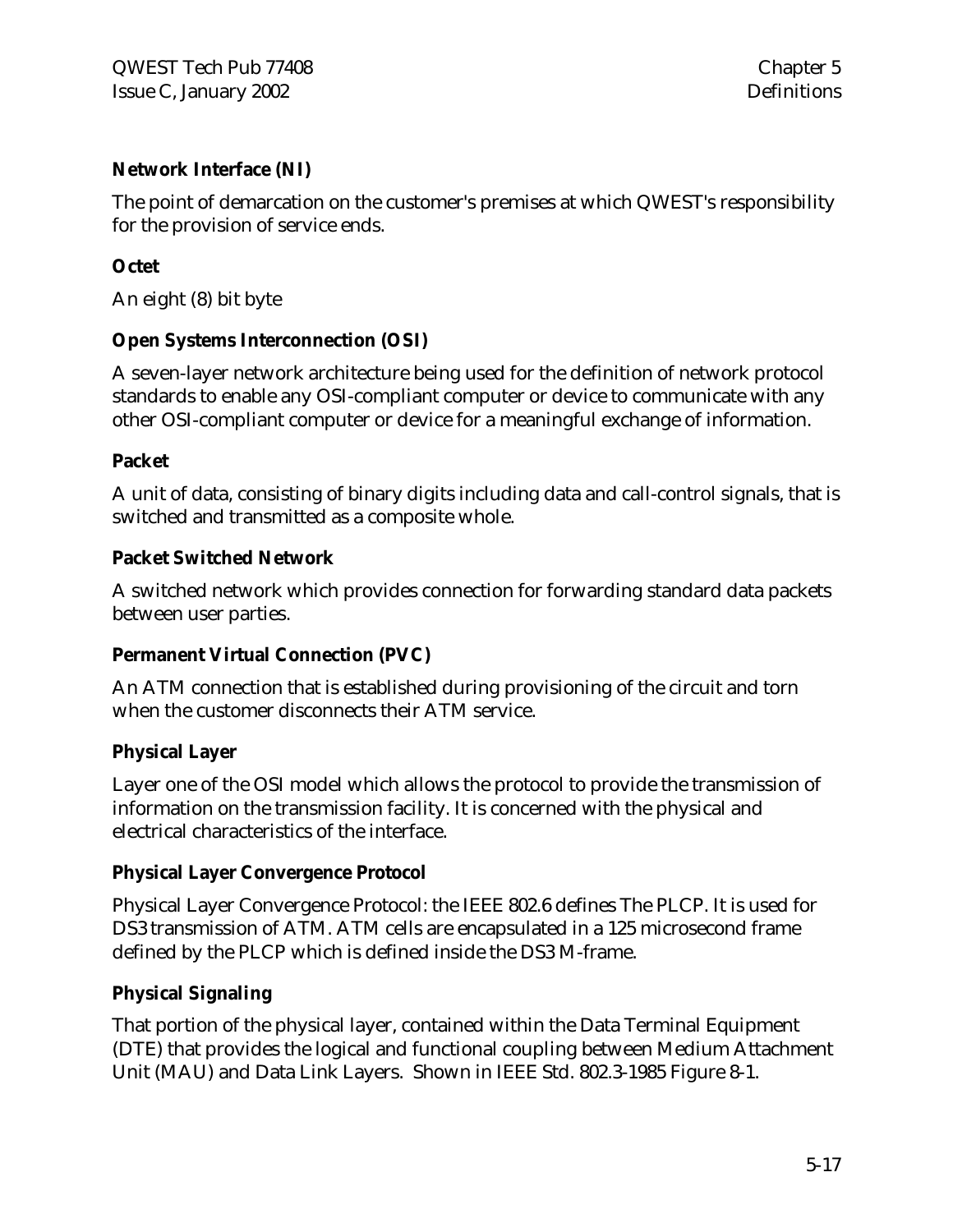## **Point of Presence (POP)**

A physical location within a LATA at which an Interexchange Carrier (IC) establishes itself for the purpose of obtaining LATA access and to which QWEST provides access service.

## **Point of Termination (POT)**

The physical telecommunications interface that establishes the technical interface, the test point(s), and the point(s) of operational responsibility. (See Network Interface).

## **Point-To-Point**

A circuit connecting two (and only two) points.

#### **Port**

A place at which energy or signals enter or leave a device, circuit, etc.

#### **Premises**

Denotes a building or portion(s) of a building occupied by a single customer or End-User either as a place of business or residence.

#### **Protocol**

The rules for communication system operation which must be followed if communication is to be effected; the complete interaction of all possible series of messages across an interface. Protocols may govern portions of a network, types of service, or administrative procedures.

#### **Protocol Code**

The Protocol (character positions 3 and 4 or the Network Channel Interface [NCI] Code) is a two-character alpha code that defines requirements for the interface regarding signaling and transmission.

#### **Service Acceptance Limit (SAL)**

The maximum deviation from a design parameter that is allowed at service turnup or customer acceptance.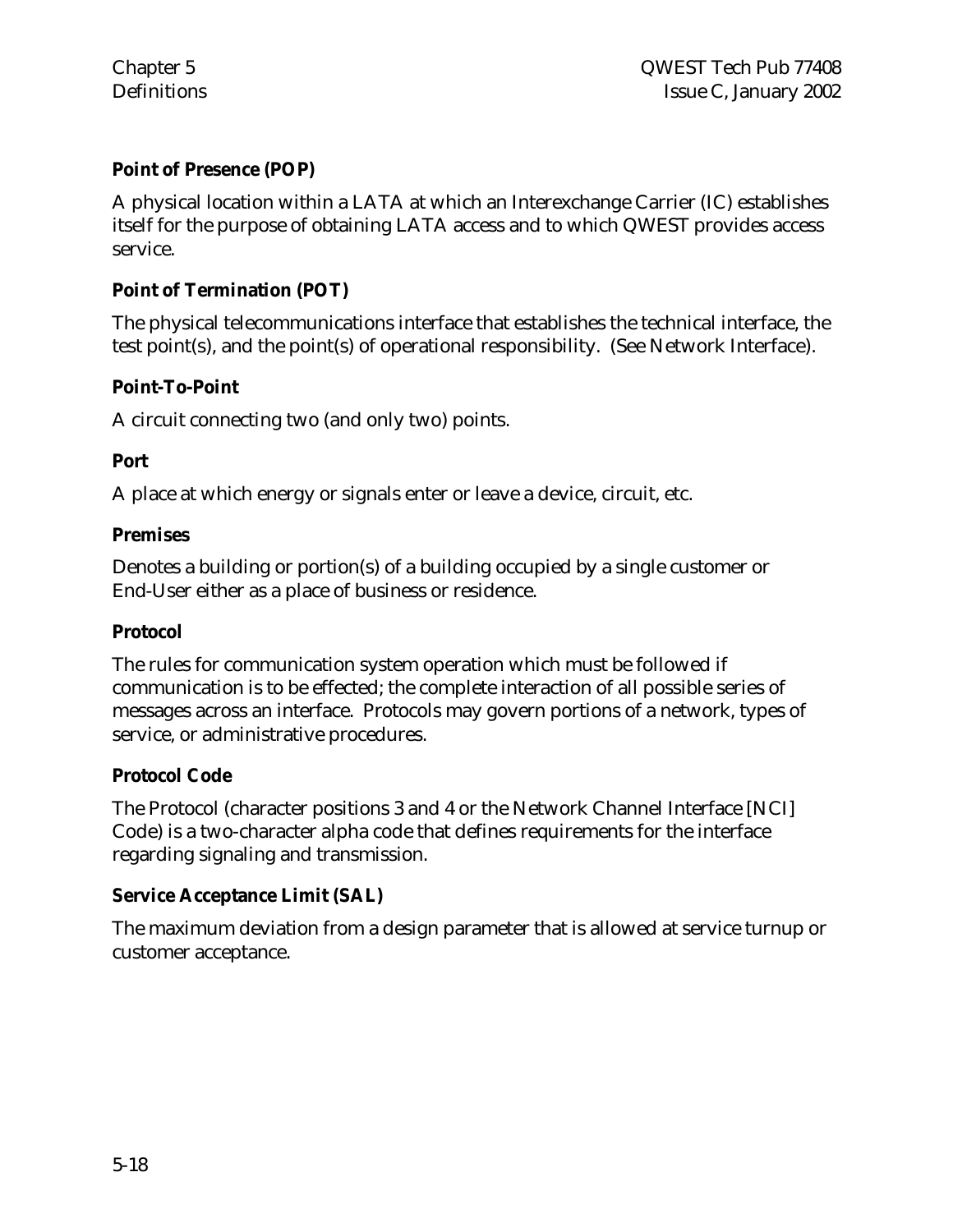## **Service Code (A COMMON LANGUAGE® code set)**

A coded designation by which a particular Special Service Circuit may be identified. This designation must be unique, in a form that is readable and understandable, and be acceptable for both manual and mechanized procedures. [Special Service, as used by COMMON LANGUAGE®, may be called "Private Line", "Private Line Transport", "Switched Specials", "Dedicated Access", "Special Access", etc. in various tariffs and technical publications. Special Service is actually: COMMON LANGUAGE® Circuit Identification - Special Service, (abbreviated CLCI™ - S/S).]

#### **Serving Area**

Geographic area which is normally provided telecommunications services via one Wire Center.

#### **Serving Wire Center**

The term "Serving Wire Center" denotes a QWEST Central Office from which dial tone for the local Exchange Service would normally be provided to the demarcation point on the property at which the customer is served.

#### **Signaling**

The transmission of information to establish, monitor, or release connections and/or provide Network Control.

#### **SONET**

Synchronous Optical Network (SONET): A standard providing electrical and optical specifications for the physical and higher layers, the first stage of which is at 51.84 Mbit/s, the Optical Channel 1 (OC1) level. Other rates, defined as OCn where n=3 through a number not yet firm, are possible.

#### **Superframe Format (SF)**

A superframe consists of 12 consecutive DS1 frames. Bit one of each frame (the F-bit) is used to describe a 12-bit framing pattern during the 12 frames.

#### **Switch Port**

A point of access to a switching system (or portion thereof) and its associated equipment.

#### **Throughput \***

The total capability of equipment to process or transmit data during a specified time period.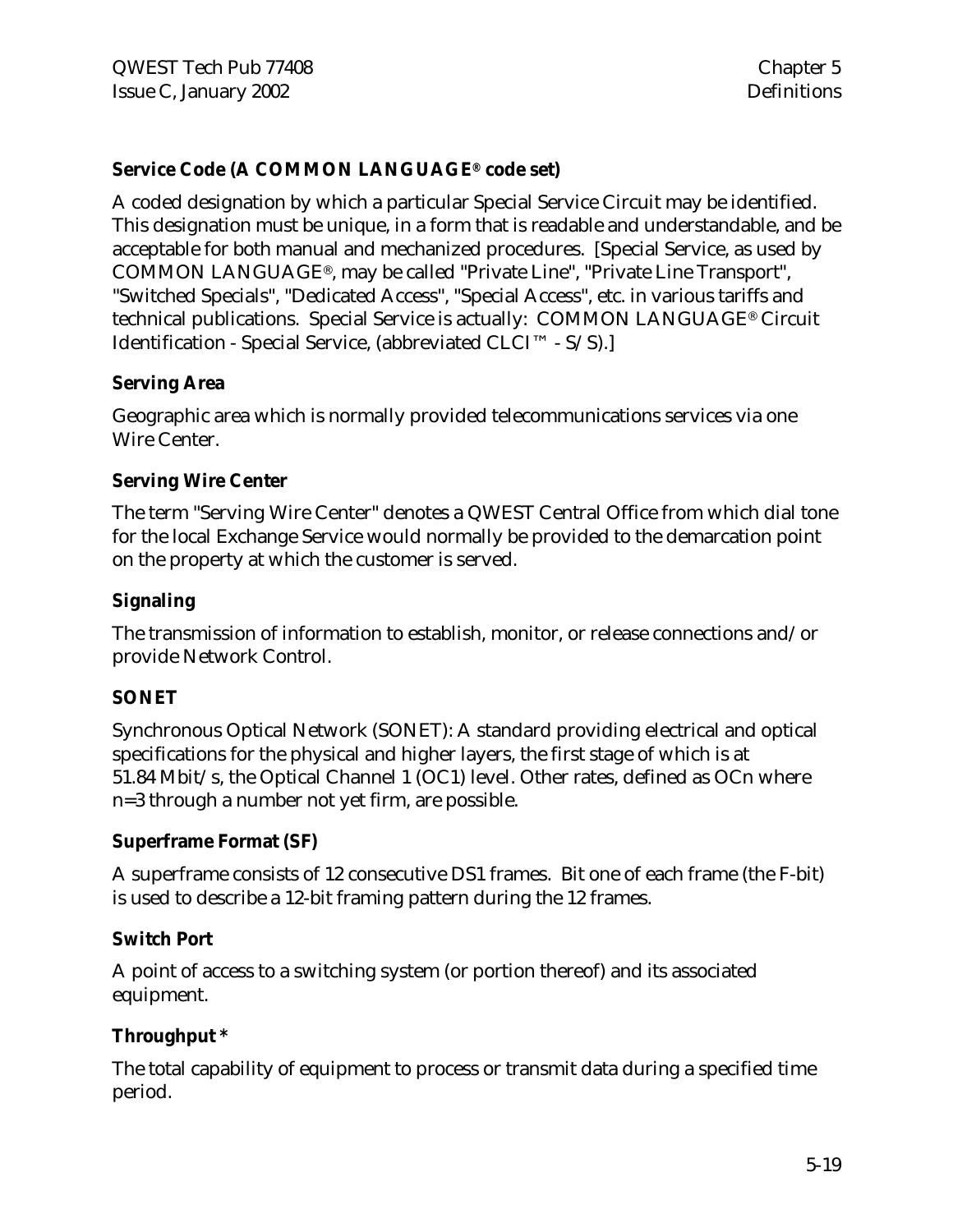## **Transmission Control Protocol/Internet Protocol (TCP/IP)**

Internetworking software suite originated on the Department of Defense's Arpanet network. IP corresponds to Open Systems Interconnection (OSI) network Level 3, TCP to OSI Layer 4 and 5.

## **Transmission Level Point (TLP)**

A point in a transmission system at which the ratio, usually expressed in decibels, of the power of a test signal at that point to the power of the test signal at a reference point, is specified. For example, a zero transmission level point (0 TLP) is an arbitrarily established point in a communication circuit to which all relative levels at other points in the circuit are referred.

#### **Unbundled Network Element**

Portions of QWEST's network that have been unbundled or segmented for sale to Certified Local Exchange Carriers (CLECs). These elements are described in QWEST Technical Publications, tariffs, contracts or other documents. The CLEC may combine the Unbundled Network Element with their equipment and/or other QWEST services or Unbundled Network Elements to provide CLEC-designed services for their customers. The combination of these elements and services may or may not be the same as similar QWEST-designed services. Typical examples include Unbundled Loops and Unbundled Switch Ports.

## **Uniform Service Order Code (USOC)**

The term "Uniform Service Order Code" denotes a three or five character alphabetic, numeric, or an alphanumeric code that identifies a specific item of service or equipment. Uniform Service Order Codes are used in QWEST billing system to generate recurring rates and non recurring charges.

## **Virtual Expanded Interconnection-Collocation (VEIC)**

An arrangement whereby an Interconnector's fiber optic or (where permitted) metallic facilities are connected at a point of interconnection designated by QWEST outside of a QWEST wire center to QWEST-owned fiber optic or (where permitted) metallic entrance facilities and Interconnector-owned basic transmission terminating equipment installed and maintained by QWEST or its representative.

## **Virtual Channel (VC)**

A logical association between the end points of a link (e.g., an ISSI transmission path) that enables unidirectional transfer of ATM cells over that link.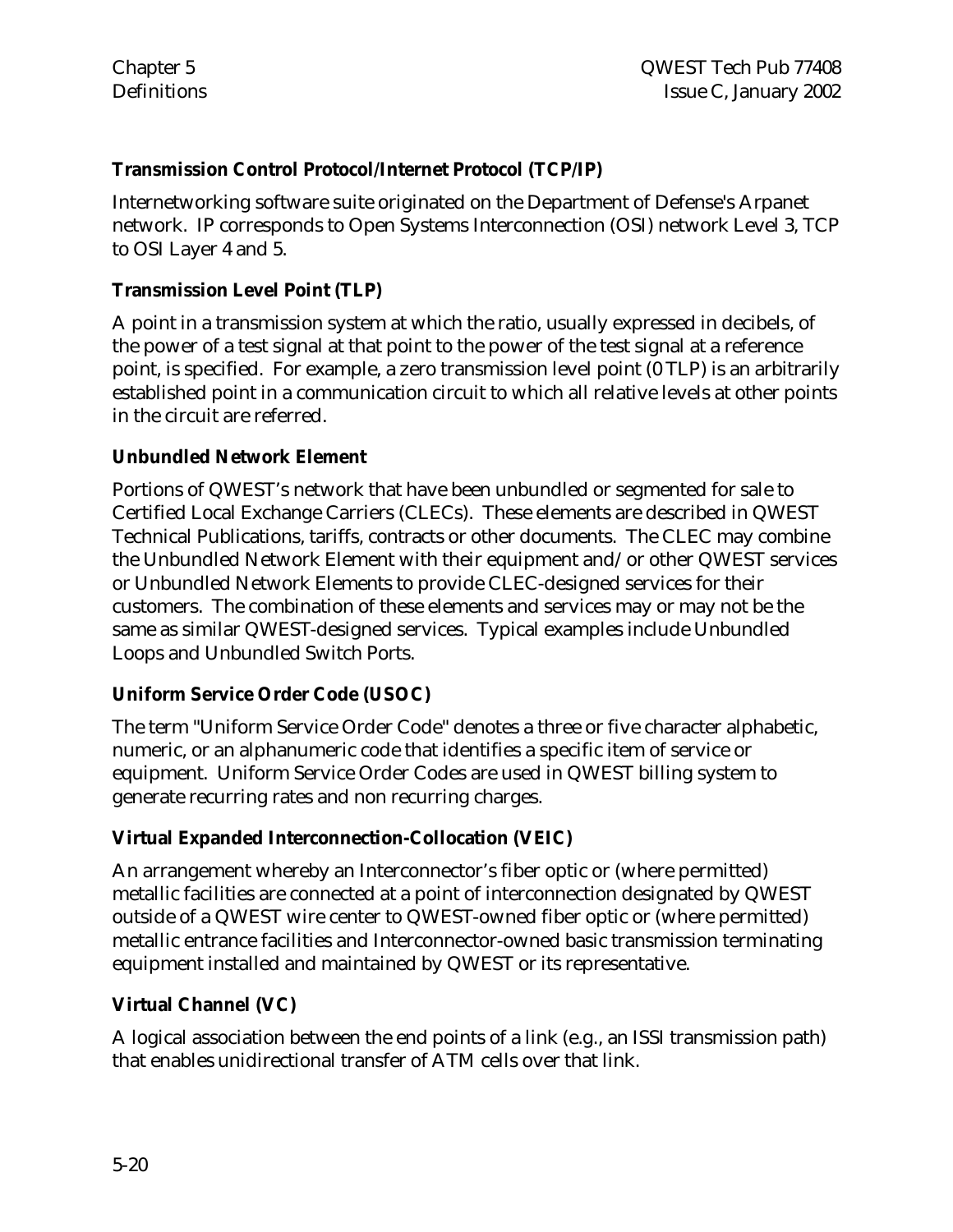## **Virtual Channel Connection (VCC)**

A concatenation of virtual channel links that extends between the points where the ATM service users access the ATM layer.

## **Virtual Channel Link (VCL)**

A means of unidirectional transport of ATM cells between a point where a virtual channel identifier (VCI) value is assigned and the point where that value is translated or removed.

## **Virtual Path (VP)**

A concept used to describe unidirectional transport of ATM cells belonging to virtual channels that are associated by a common identifier value.

#### **Virtual Path Connection (VPC)**

A concatenation of virtual path links that extends between the point where the values are assigned and the point where those virtual channel identifier values are translated or removed.

## **Virtual Path Link (VPL)**

A means of unidirectional transport of ATM cells between the point where a VPI value is assigned and the point where that value is translated or removed. **Voice Grade (VG)**

A term used to describe a channel, circuit, facility or service that is suitable for the transmission of speech, digital or analog data or facsimile, generally with a frequency range of about 300 to 3000 Hz.

#### **Voiceband**

Relating to the frequency spectrum from 300 to 3000 Hz.

#### **Wire Center**

A building in which one or more central offices, used for the provision of local exchange services, are located.

#### **xDSL**

Term used to generically denote the family of digital subscriber line (DSL) technologies.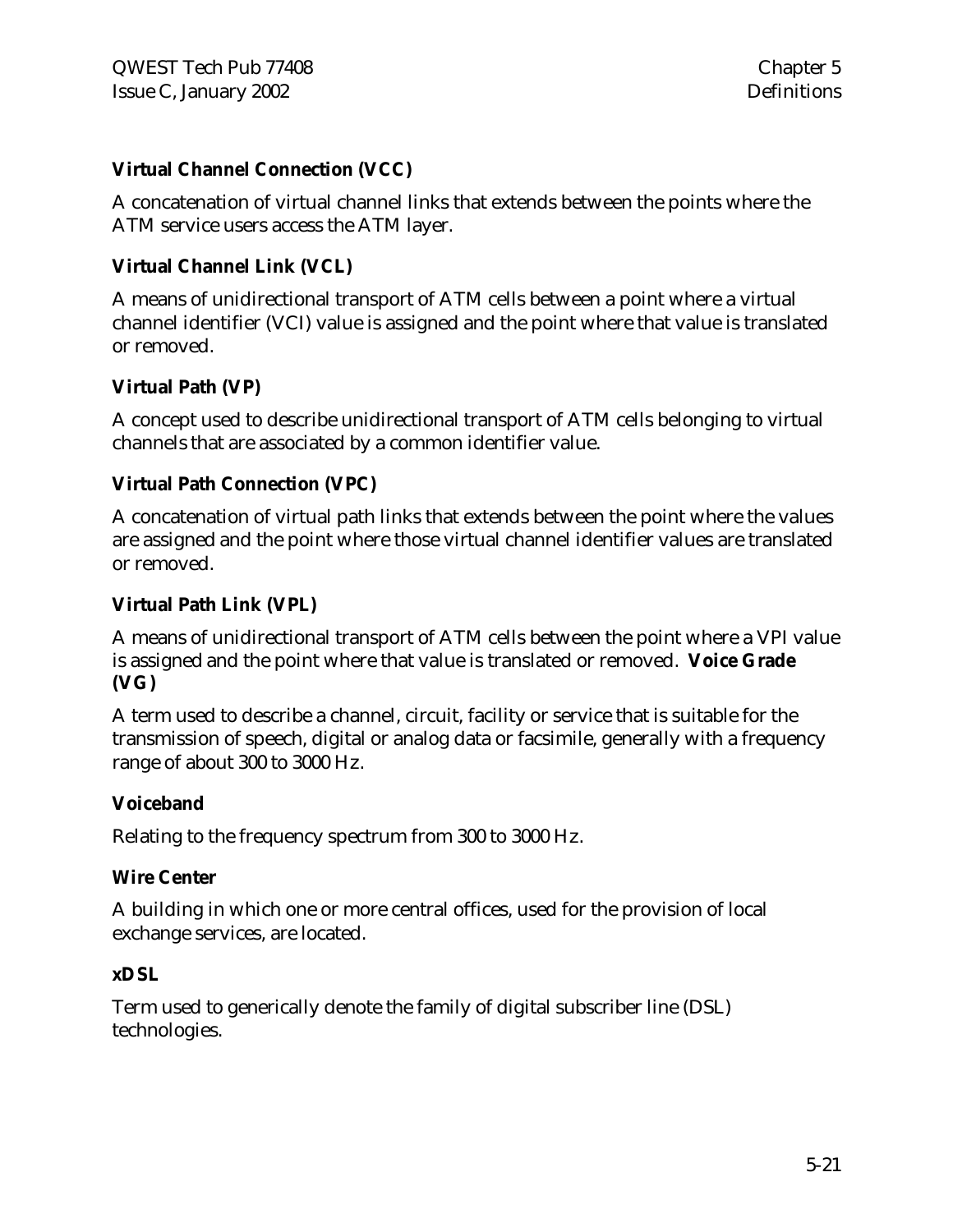## **CONTENTS**

# **Chapter and Section Page**

| 6. |     |  |
|----|-----|--|
|    | 61  |  |
|    | 6.2 |  |
|    | 6.3 |  |
|    | 64  |  |
|    | 6.5 |  |
|    | 6.6 |  |
|    |     |  |
|    |     |  |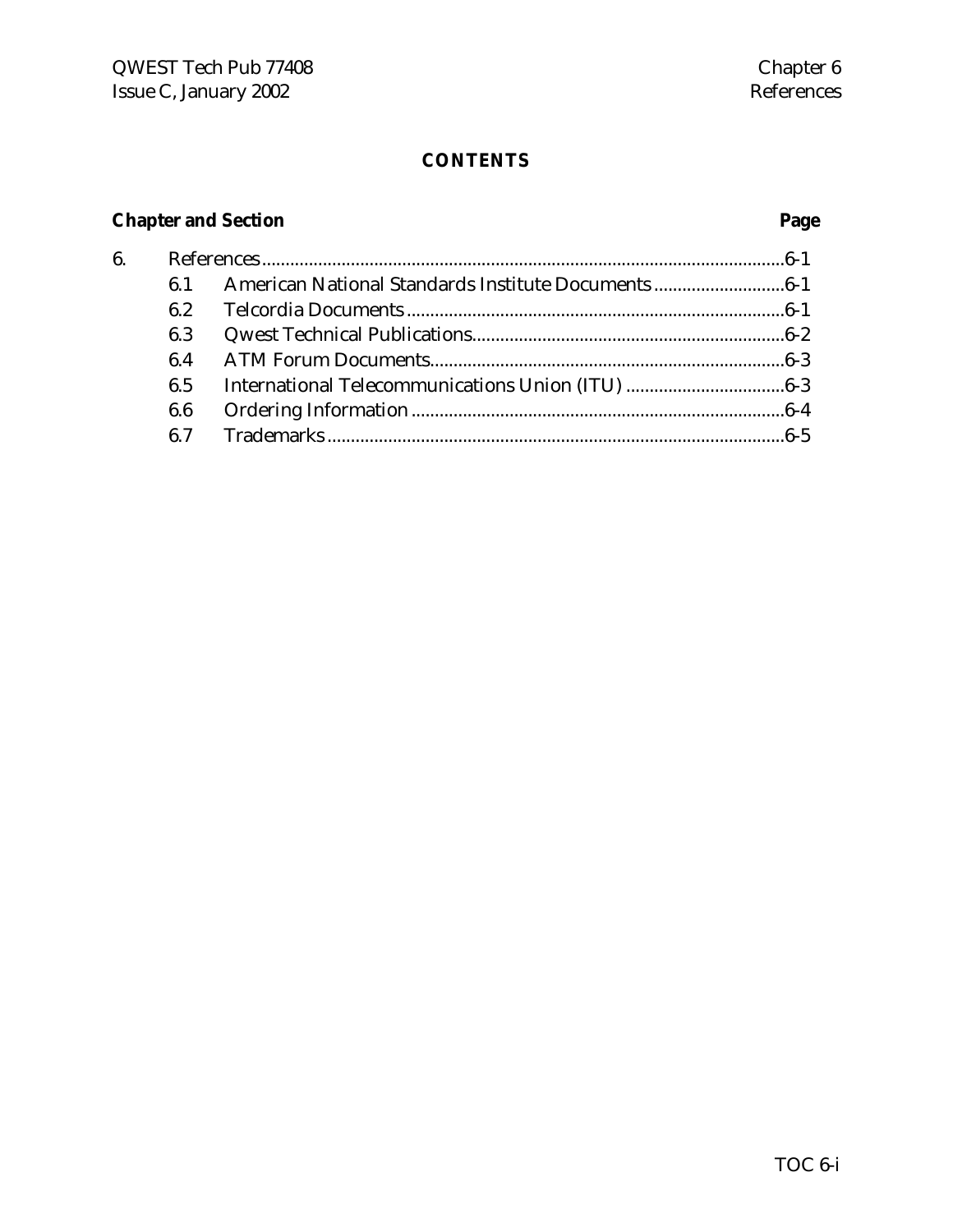#### **6. References**

#### **6.1 American National Standards Institute Documents**

- ANSI T1.105 -**1996** *Telecommunications Digital Hierarchy Optical Interface Rates and Formats Specifications (SONET)*
- ANSI T1.223-1997 *Information Interchange Structure and Representation of Network Channel (NC) and Network Channel Interface (NCI) Codes for the North American Telecommunications System.*
- ANSI T1.413-1998 Telecommunications Issue 2 Network and Customer Installation Interfaces – Asymmetric Digital Subscriber Line (ADSL) Metallic Interface.
- ANSI T1.511-1994 B-ISDN ATM Layer Cell Transfer Performance Parameters.
- ANSI T1.646-1995 Broadband ISDN Physical Layer Specification for User-Network Interfaces Including DS1/ATM

#### **6.2 Telcordia Documents**

GR-253-CORE *Synchronous Optical Network (SONET) Transport Systems:Common Generic Criteria Issue 2, December 1995* GR-499-CORE *Transport Systems Generic Requirements (TSGR): Common Requirements*. Issue 1, December 1995. GR-1110-CORE *Broadband Switching System (BSS) Generic Requirements.*, Issue 1, Revision 1, April 1996. GR-1113-CORE *Asynchronous Transfer Mode (ATM) and ATM Adaptation Layer (AAL) Protocols.*, Issue 1, July 1994. GR-1117-CORE *Generic Requirements for Exchange PVC CRS Service.,* Issue 1, June 1994. GR-1248-CORE *Generic Requirements for Operations of ATM Network Elements* Issue3, August 1996. SR-3330 *Cell Relay Service Core Features*, Issue 2, December 1996. SR-3445 *Requirements for PVC Cell Relay Service*, Issue 1, December 1994.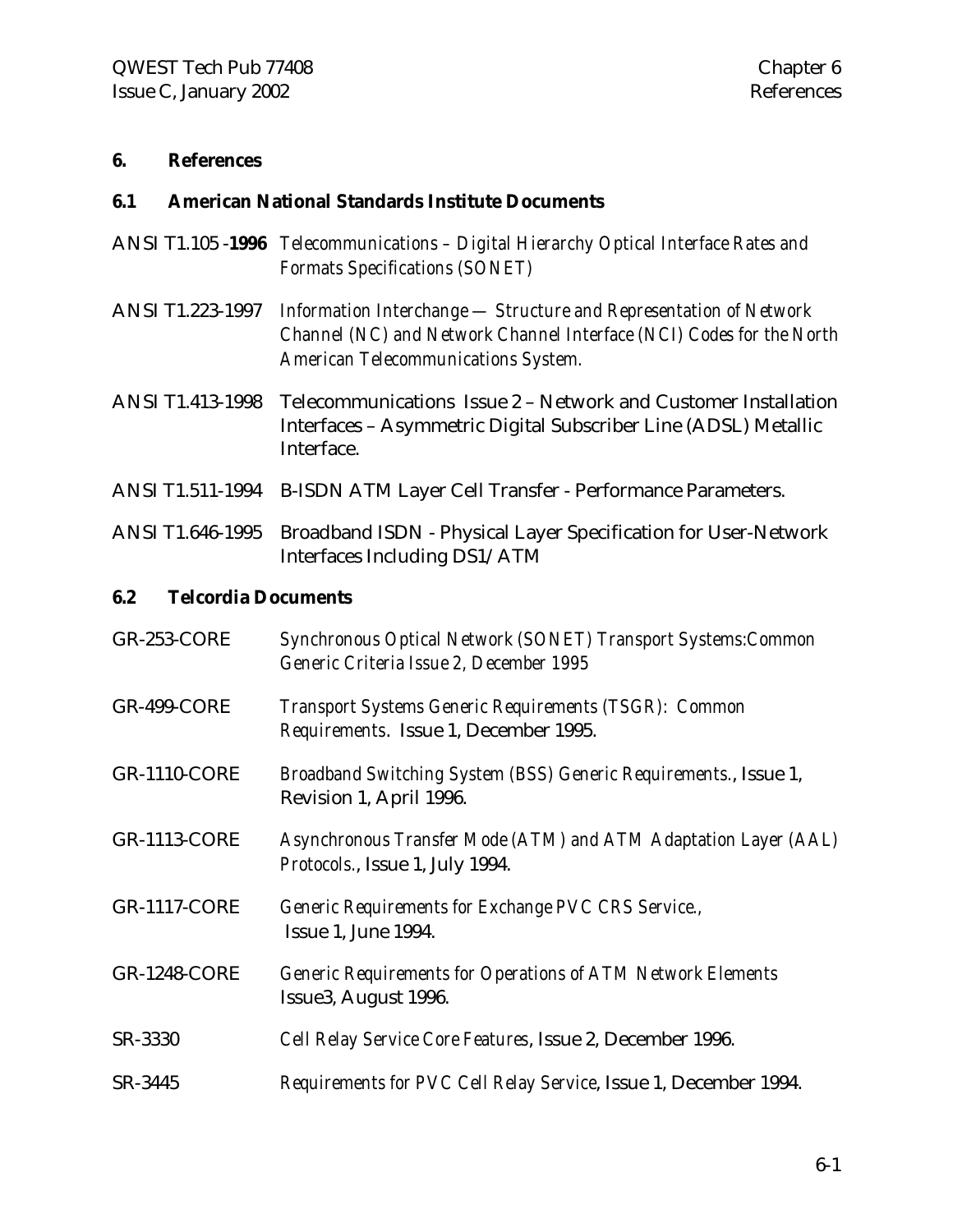| Chapter 6<br>References | QWEST Tech Pub 77408<br>Issue C, January 2002                                                                               |
|-------------------------|-----------------------------------------------------------------------------------------------------------------------------|
| <b>TA-TSV-001408</b>    | Generic Requirements for Exchange PVC Cell Relay Service, Issue 1,<br>August 1993.                                          |
| TA-TSV-001409           | Generic Requirements for Exchange Access PVC Cell Relay Service,<br>Issue 1, November 1993.                                 |
| TR-NWT-001112           | Broadband ISDN User to Network Interface and Network Node<br>Interface Physical Layer Generic Criteria, Issue 1, June 1993. |

# **6.3 Qwest Corporation Technical Publications**

| <b>PUB 77324</b>                          | Qwest Corporation Qwest DS3 Service. Issue C, April 1993                                                                                                    |
|-------------------------------------------|-------------------------------------------------------------------------------------------------------------------------------------------------------------|
| <b>PUB 77346</b>                          | Synchronous Service Transport. Issue G, January 2001                                                                                                        |
| <b>PUB 77375</b>                          | Qwest Corporation 1.544 Mbit/s Channel Interfaces. Issue D,<br>October 1995.                                                                                |
| <b>PUB 77378</b>                          | Qwest Corporation ATM Cell Relay Service. Issue E, October 2001.                                                                                            |
| <b>PUB 77386</b>                          | Qwest Corporation Interconnection and Collocation for Transport and<br>Switched Unbundled Network Elements and Finished Services. Issue G,<br>November 2001 |
| <b>PUB 77392</b>                          | Qwest DSL Services. Issue I, September 2001.                                                                                                                |
| <b>PUB 77405</b>                          | Qwest Corporation Interconnection – Unbundled Sub-Loops and Field<br>Interconnection. Issue C, September 2001.                                              |
| <b>PUB 77406</b>                          | Qwest Corporation <i>Interconnection</i> – Shared Loop. Issue B, June<br>2001.                                                                              |
| Service Interval<br><b>Services Guide</b> | Updated twice yearly. Available through the Interconnect Center                                                                                             |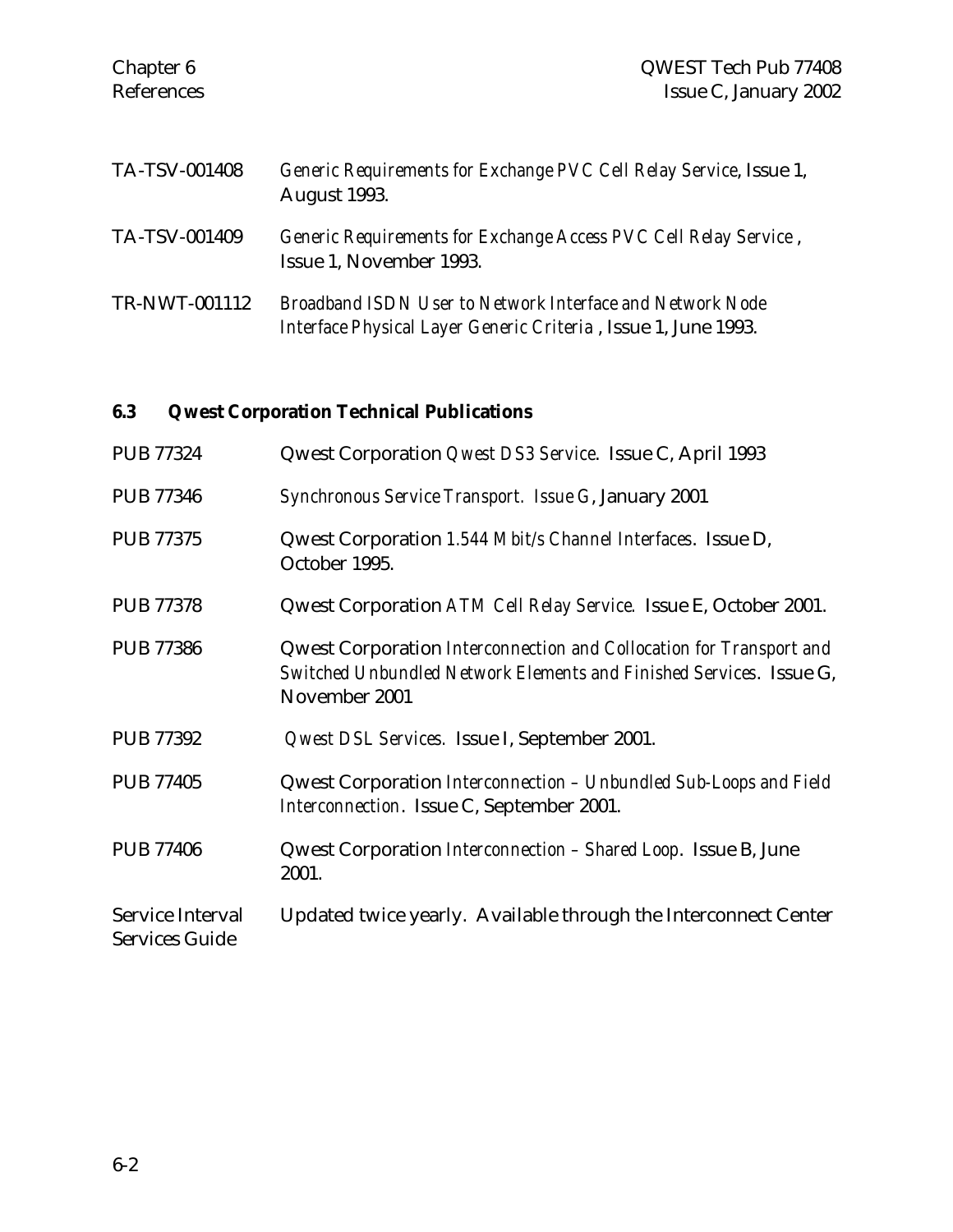## **6.4 ATM Forum Documents**

| <b>ATM Forum</b>                                                    | ATM User Network Interface Specification, Version 3.1,<br>Prentice-Hall 1994. |  |
|---------------------------------------------------------------------|-------------------------------------------------------------------------------|--|
| <b>ATM Forum</b>                                                    | Traffic Management Specification, Version 4.0, April 1996.                    |  |
| <b>ATM Forum</b>                                                    | DS3 Physical Layer Interface Specification, March 1996.                       |  |
| <b>ATM Forum</b>                                                    | DS1 Physical Layer Specification, September 1994.                             |  |
| <b>International Telecommunications Union (ITU)</b><br>6.5          |                                                                               |  |
| <b>ITULT Recommendation L610</b><br>OAM Principles of B-ISDN Access |                                                                               |  |

| ITU-T Recommendation I.150<br><i>Characteristics.</i> | 110 The commentation Role | $\sigma$ and a micropics of D to D $\sigma$ recess. |
|-------------------------------------------------------|---------------------------|-----------------------------------------------------|
|                                                       |                           | <b>B-ISDN</b> Asynchronous Transfer Mode Functional |

ITU-T Recommendation I.361*B-ISDN ATM Layer Specifications.*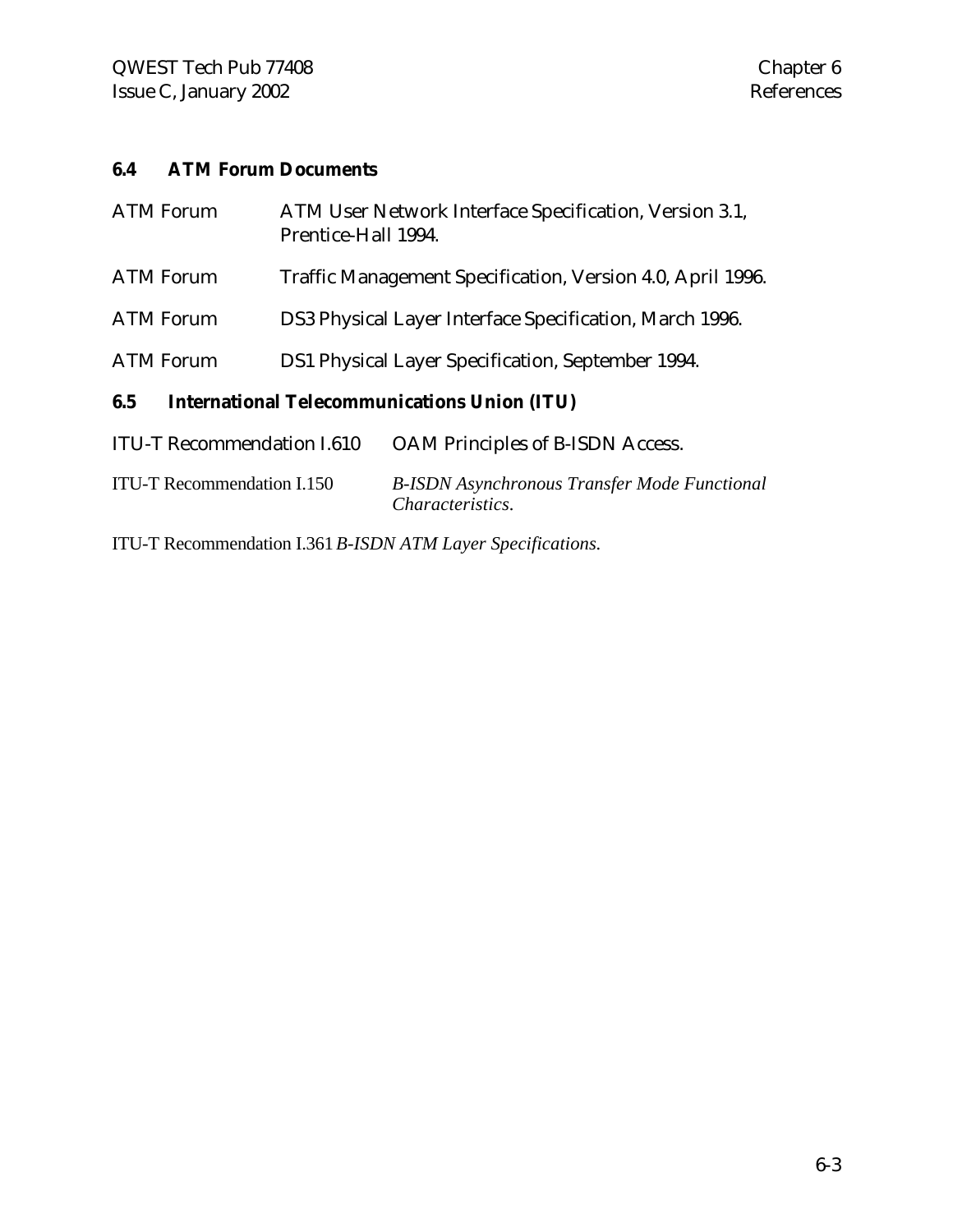#### **6.6 Ordering Information**

All documents are subject to change and their citation in this document reflects the most current information available at the time of printing. Readers are advised to check status and availability of all documents.

Those who are not QWEST employees may order:

American National Standards Institute (ANSI) documents from:

American National Standards Institute Attn: Customer Service 11 West 42nd Street New York, NY 10036 Phone: (212) 642-4900 Fax: (212) 302-1286 Web: web.ansi.org/public/search.asp

ANSI has a catalog available which describes their publications.

Telcordia documents from:

Telcordia Customer Relations 8 Corporate Place, PYA 3A-184 Piscataway, NJ 08854-4156 Fax: (732) 699-2559 Phone: (800) 521-CORE (2673) (U.S. and Canada) Phone: (908) 699-5800 (Others) Web: www.telcordia.com

International Telecommunications Union documents may be ordered from:

International Telecommunications Union General Secretariat Place des Nations, CH-1211 Geneva 20, SWITZERLAND

QWEST Technical Publications from:

http://www.qwest.com/techpub

Federal Communications Commission (FCC) documents may be obtained from:

Superintendent of Documents Government Printing Office Washington, D. C. 20402 Phone: 202 783-3238